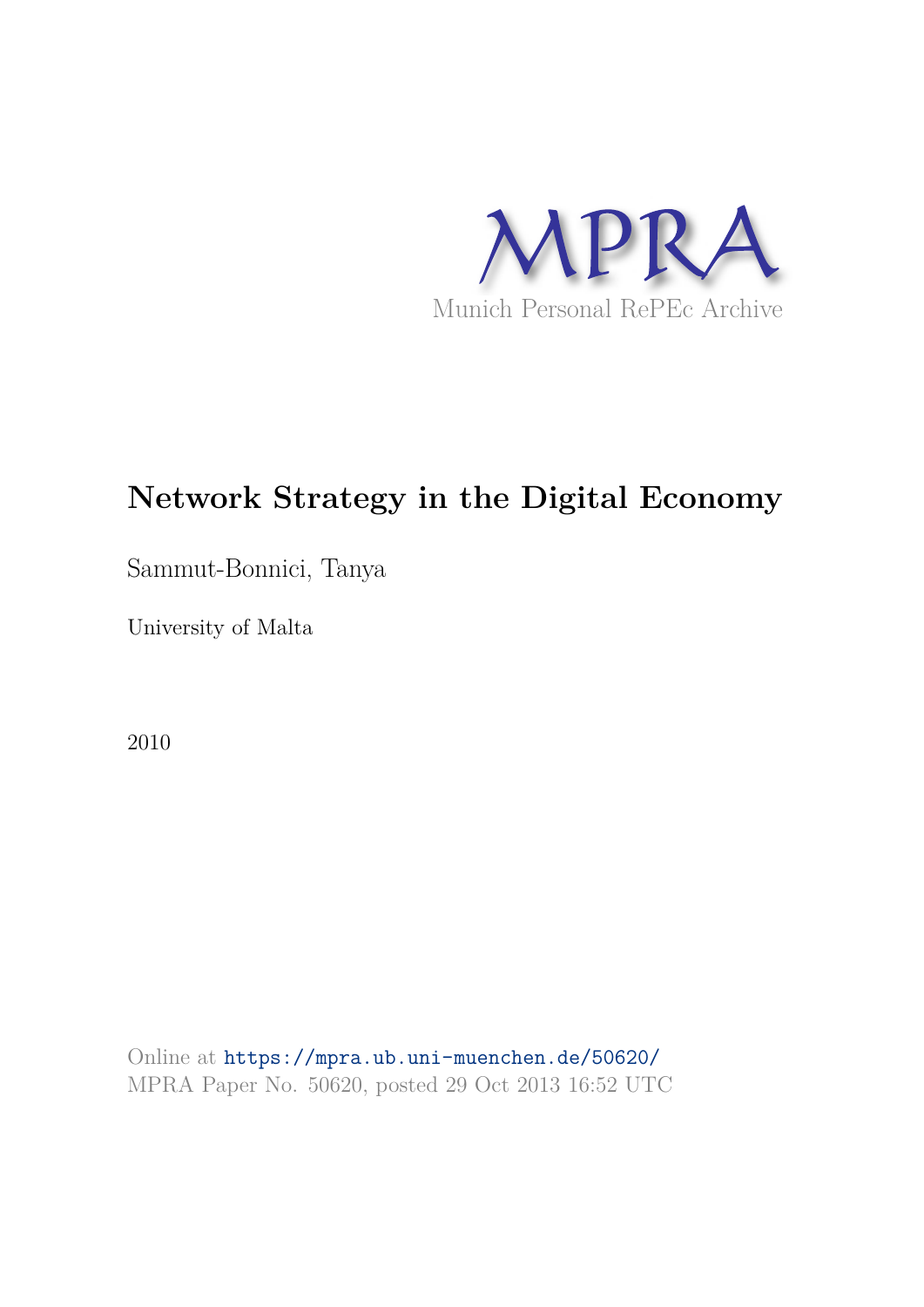Sammut-Bonnici, T., & McGee, J. (2010). Network Strategy in the Digital Economy. In J. McGee, H. Thomas & D. Wilson (Eds.), Strategy: Analysis and Practice (2nd ed., ). UK: Maidenhead: McGraw-Hill.

# **Strategy in the digital economy<sup>1</sup>**

# **Introduction**

This chapter is concerned with the 'new' world of information technology and knowledge intensity. This is a world marked by big investments in R&D, different cost structures and significantly changed demand conditions. You should read this chapter in conjunction with Chapter 19, which deals with knowledge, information and innovation. In this chapter we are concerned with how the logic of competitive advantage applies to the new conditions in which we find ourselves. To anticipate the conclusions, we will see that the strategic context has shifted a great deal. This means that fundamental demand and cost conditions have changed, resulting in different strategies

# **contents**

**Introduction** *457*

- 12.1 **The need for a new strategic perspective** *458*
- 12.2 **The emergence of a new economy** *460*
- 12.3 **Networks** *463*
- 12.4 **The technological infrastructure of network industries** *470*
- 12.5 **Networks, standards and competition** *483*
- 12.6 **Implications for strategy** *484*
- 12.7 **Summary** *489*

**Key terms** *490*

**Recap questions and assignments** *490*

**Case studies** *491*

**Further reading and references** *496*

<sup>1</sup> This chapter is written jointly with Tanya Sammut-Bonnici.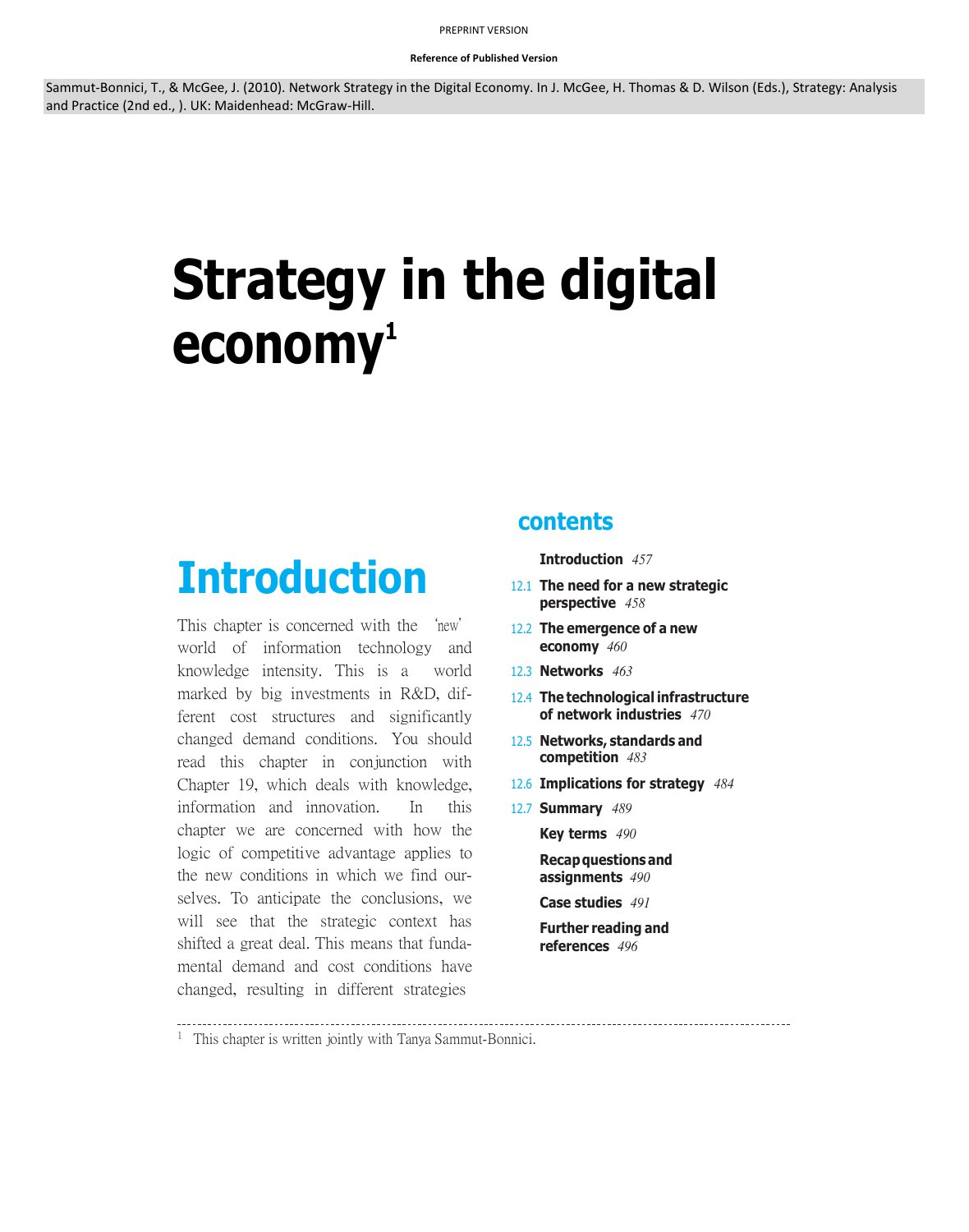### **Reference of Published Version**

Sammut-Bonnici, T., & McGee, J. (2010). Network Strategy in the Digital Economy. In J. McGee, H. Thomas & D. Wilson (Eds.), Strategy: Analysis and Practice (2nd ed., ). UK: Maidenhead: McGraw-Hill.

### CHAPTER - STRATEGY IN THE NEW ECONOMY

being pursued. The new world and the new economy does mean that the old strategic logic is outmoded. Instead we see a significant change in the strategic context that results in the logic of competitive advantage being applied in different ways.

The chapter presents and contrasts the differences between the old world of scale and scope economies and the new world of **network externalities**. There is an extensive discussion of what network externalities are and how they arise but the reader should read this in the context of addition, not replacement – scale and scope have not been replaced; there is, however, another important practical phenomenon to consider. Networks are supported by many layers of infrastructure and we go into some detail to show how the technological infrastructure can be identified and analysed. There are many implications for competition which we review. Finally, we summarize the implications for strategy - although it is a new world, the logic of competitive advantage still applies.

# 12.1 **The need for a new strategic perspective**

The new information and communication technologies of the last decade are fundamentally transforming the operating methods of most manufacturing and service companies and are provoking wholesale reappraisal of the nature of support functions. These technologies have become institutionalized in the new ICT (information and communications technology) industry across the world and are now having a revolutionary effect on corporate strategy. Executives are rethinking the strategic fundamentals of business practices not just in technology and communications industries but also across the entire spectrum of industries.

Many of the component parts of this new ICT industry, such as telecommunications, the internet, computing and software, are shaping significant parts of the corporate environment into a new 'network economy'. The essence of networks is the existence of multiple nodes, the interconnectivity between them, and the co-operative (as opposed to competitive) behaviour of the nodes. As we will see, networks have increasing returns to scale characteristics. The dynamics of corporations and the new information economy will increasingly reflect these increasing returns to scale and, therefore, understanding how such networks work is the key to developing a new set of strategies in this new information-based corporate landscape (Kelly 1998).

The 'old world' was driven by economies of scale and scope, where the benefits of size are moderated by eventual diminishing returns. The 'new world', spawned by information and communications technology, is not moderated by the normally powerful influence of diminishing returns. Network effects, also known as network externalities, can result in 'winner-takes-all' phenomena (for example, the Wintel standard for PCs) and therefore result in new industry dynamics and new sets of corporate responses (for a discussion of network effects, *see* McGee and Sammut-Bonnici 2002).

The burgeoning growth and influence of the new ICT industry is making it possible for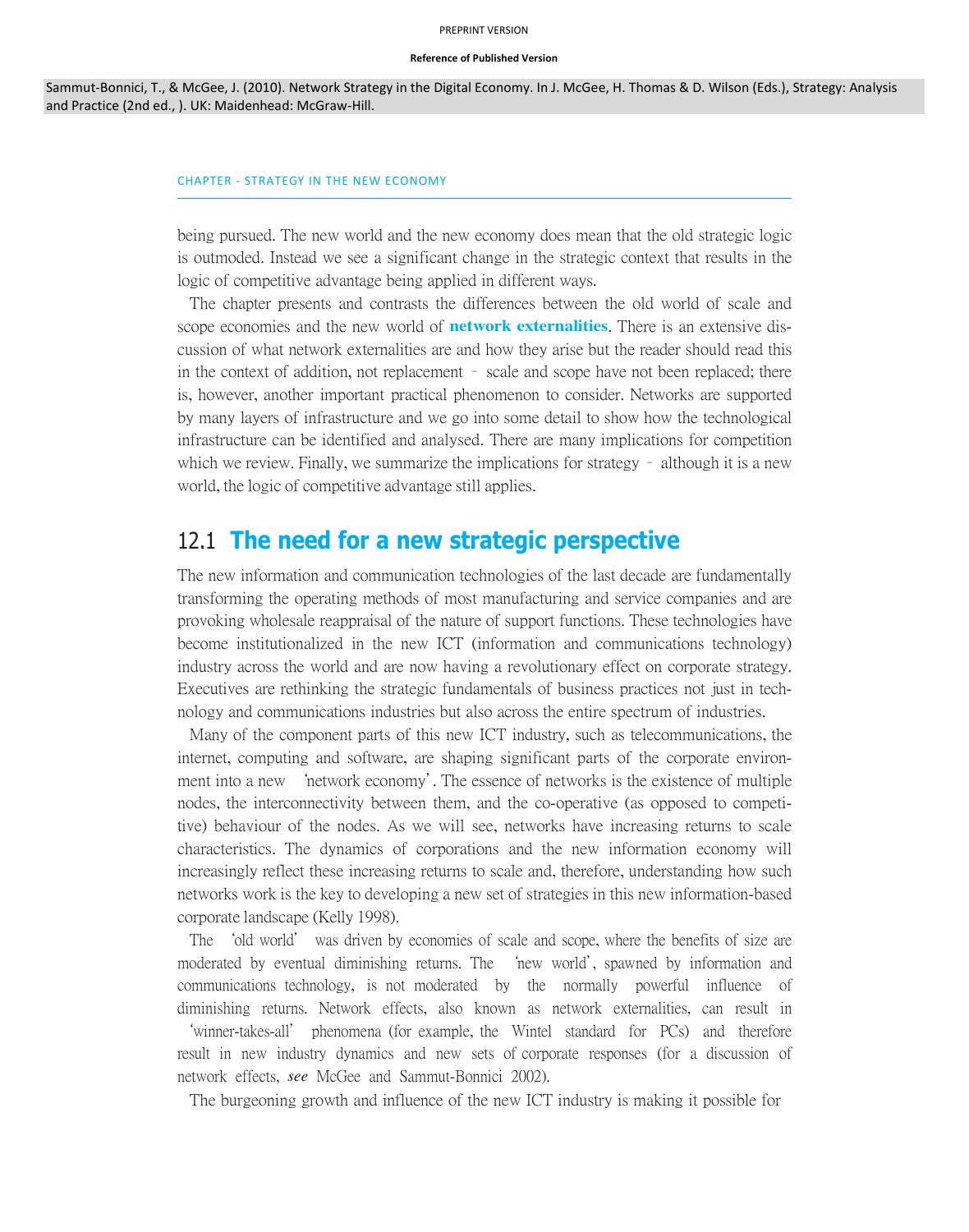### **Reference of Published Version**

Sammut-Bonnici, T., & McGee, J. (2010). Network Strategy in the Digital Economy. In J. McGee, H. Thomas & D. Wilson (Eds.), Strategy: Analysis and Practice (2nd ed., ). UK: Maidenhead: McGraw-Hill.

# **12.1** THE NEED FOR A NEW STRATEGIC PERSPECTIVE

more individuals, corporations and companies to reap the benefits of the information economy. The internet has provided a free infrastructure for the rapid exchange of information and is creating new distribution opportunities in regional and global economies. The development of the 'self-organizing' web of new economy industries is affecting all elements of trade and brings commercial gains to regional and global economies. The Digital Planet 2002 report indicates the scale of this effect. At the regional level, Eastern Europe's spending grew faster in 2001 than the North America, Latin America, Middle East and Africa regions combined. Mature economies such as the US will become less dominant, as China, Poland and a host of other developing countries play an increasing role. At a more micro level, information industries are giving rise to geographic hot-spots of commercial activity, created from economic webs, corporate clusters and commercial ecosystems. California's Silicon Valley, Taiwan and Tokyo are such examples. Local concentration of ICT activity may develop spontaneously or can be created by governments and regional planners. Malaysia is developing two of the world's first Smart Cities: Putrajaya, the new seat of government providing e-government facilities, and Cyberjaya, a city for multimedia industries, R&D centres, a multimedia university and operational headquarters of multinationals wishing to direct their trading activities using information technology. The underlying feature of smart cities is the high level of ICT infrastructure, on which the whole city is developed. Another example of regional growth due to the information economy is Northern Virginia. Its economy has boomed with the explosion of internet and telecommunication companies. America Online, which set up in Northern Virginia in 1985, employs over 13 000 people, and generates over \$1.5 billion in online revenues. The presence of a number of multinational companies such as AOL, UUNet and Worldcom MCI in the area attracts competitors as well as vendors through the normal multiplier effects. ICT Industries have well-documented, substantial effects on the local, regional and global economies through the **multiplier effect**.

The extent to which the ICT industry and associated network industries have proliferated in the economy is a recent phenomenon. However, network effects have been recognized for some time, since the onset of industrialization, but particularly with the advent of the first infrastructure industries (especially railroads) in Victorian times. Literature on network externalities dates back by almost a century to the works of Young (1913), Knight (1924), and Ellis and Fellner (1943). Contemporary research on networks tends to be econometric in nature (Shy 2001) and charts industry evolution over time in a series of snapshots. We adopt Shapiro and Varian's (1999) strategic perspective on network industries and develop a strategic framework that transcends ICT and non-ICT companies. We start this journey by analysing the structure of network industries and go on to look at the dynamics endemic in each level within that structure.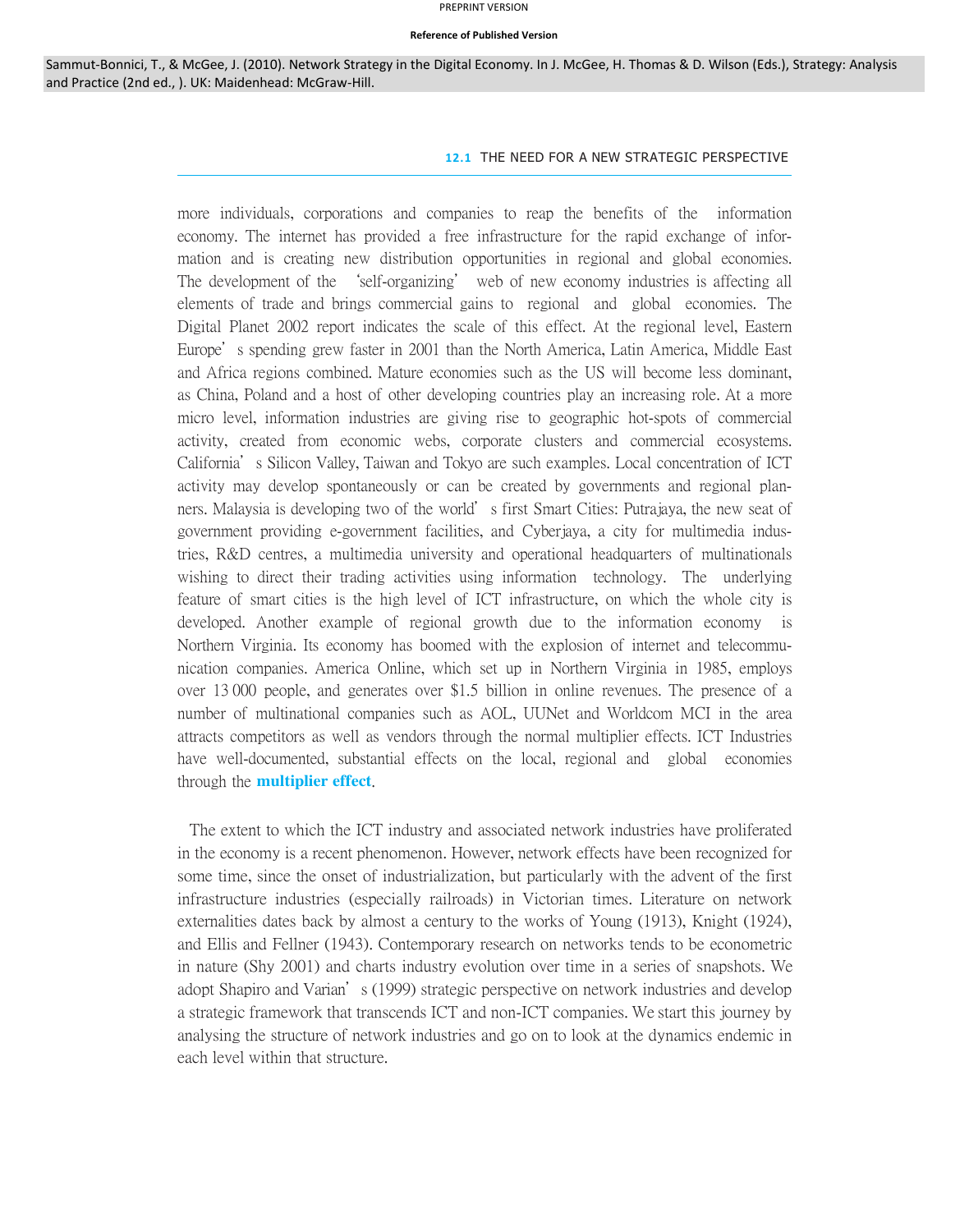Sammut-Bonnici, T., & McGee, J. (2010). Network Strategy in the Digital Economy. In J. McGee, H. Thomas & D. Wilson (Eds.), Strategy: Analysis and Practice (2nd ed., ). UK: Maidenhead: McGraw-Hill.

CHAPTER - STRATEGY IN THE NEW ECONOMY

# 12.2 **The emergence of a new economy**

In this section we look at how the old industrial economy was characterized by economies of scale and scope, while the new information economy is driven by the economics of positive feedback in network industries. We will discuss the nature of network industries, such as railroads, telecommunications, software and hardware networks. We will see how network companies benefit from positive feedback on both the demand side and supply side. On the demand side, the more customers join a network, such as a telecommunications service, the higher the incentive for other customers to join. On the supply side, the larger a network becomes in terms of users and also in size of assets deployed, the easier it is for a company to lower costs and prices. The lower the price introduced by a network company, the more subscribers will join the network and positive feedback kicks in. The result is a selfreinforcing spiral. The importance of critical mass, competition and standards is discussed in the light of the dynamics of positive feedback.

# 12.2.1 **The old world: economies of scale and scope**

The theory of strategic management was given impetus by the realization that industrial organization as a subject could be turned around to give a perspective on the entrepreneurial profit-seeking activity of firms. This led to the notion of firms seeking market power in which rents could be protected, at least for a time, by barriers to entry. These barriers were derived from the cost functions of firms, the dominant theme being the ability of firms to sustain differential cost positions through economies of scale.<sup>2</sup> In the world of scale economies, where minimum efficient plant sizes are a significant fraction of the market, oligopolistic market structures prevail and are overturned principally by the growth of markets or by the advance of technology enabling the creation of new assets with more advantageous cost positions. The notion of economies of scale is therefore fundamental to strategic management because it provides a rationale for firms to be different in terms of asset configuration and in terms of performance. However, this is an insufficient argument on its own for the existence of diversified firms. Diversification requires the notion of economies of scope. These are defined as 'the cost savings realized when two different products are produced within the same organization rather than at separate organizations' (Saloner *et al*. p. 364). They arise because the products share a common input such as plant or equipment, obtaining volume discounts on purchases (exercising monopsony power), or applying

<sup>&</sup>lt;sup>2</sup> Saloner, Shepard and Podolny (2001) identify three types of entry barriers: barriers from production or distribution technology, barriers from brand name or reputation, and legal barriers (p. 138). The first two are essentially cost barriers in that replication of the incumbent' s assets is inhibited by the costs of so doing. The third type is an absolute barrier that arises from institutional characteristics that are idiosyncratic from a market point of view.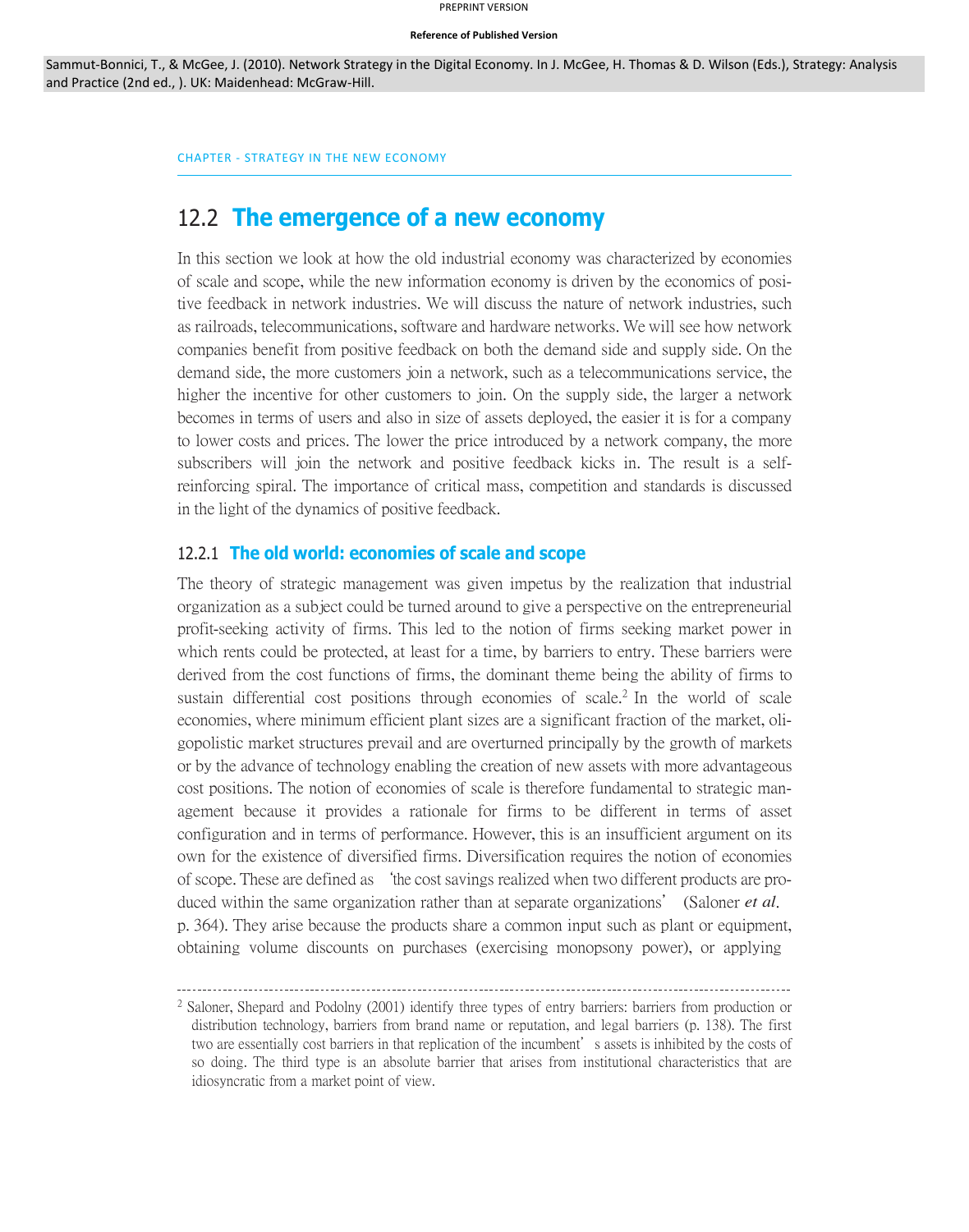### **Reference of Published Version**

Sammut-Bonnici, T., & McGee, J. (2010). Network Strategy in the Digital Economy. In J. McGee, H. Thomas & D. Wilson (Eds.), Strategy: Analysis and Practice (2nd ed., ). UK: Maidenhead: McGraw-Hill.

### **12.2** THE EMERGENCE OF A NEW ECONOMY

common expertise or reputation. The advantages conferred by economies of scope are not, however, inherent in the jointness of production but in the barrier to entry which protects the 'original' asset. There is nothing to prevent two firms enjoying identical economies of scope if there is free competition for the underlying asset. Thus, economies of scale convey the fundamental advantage that underpins superior profitability in single-product and multiple-product firms.

The discussions in strategic management textbooks about competitive advantage are all variations upon this same theme. The simplest articulation of the theme is the cost differential that arises in production. The more complex argument concerns knowledge assets, where the essence of the argument is about the cost to reproduce knowledge and not the possession of knowledge per se. The subtlety in strategy making resides in the variety of ways in which knowledge and expertise is acquired (which is where the cost function of knowledge acquisition is important) and then captured in products and services (the generic differentiation theme). In this almost bucolic world the supply side and the market side are linked through some form of arm's-length market exchange process. Customer desires are conveyed through the pattern of their purchasing decisions and producers respond by adjusting the nature of their offerings. Where competition is monopolistic (or imperfect) producers may attempt to shape customer preferences, and to the extent they succeed, demand functions become downward sloping in the conventional manner and producers can then price according to the nature of their marginal cost curves and the price elasticities in the market. But demand and supply are mediated through a market mechanism in which product demand is independent of other products<sup>3</sup> and demand is not time dependent. This latter point is crucial.

# 12.2.2 **The new world of network industries**

However, there is a class of markets and industries that do not conform to these assumptions. These are known as **network industries**. <sup>4</sup>According to Economides and Flyer (1997):

*The value of nearly every good is influenced by aggregate consumption levels in its market and in the markets for related goods. In many cases, high aggregate consumption in its own market, and in the markets for complementary goods affects positively the value of a good. Traditionally such effects have been called network externalities, since they were first identified in network industries. While such effects are salient in some markets, such as for telephones, fax machines and computer operating systems, for most goods these influences are more subtle and tend to be smaller.*

<sup>&</sup>lt;sup>3</sup> This exaggerates the point, as we will see later when we discuss product complementarity.

<sup>&</sup>lt;sup>4</sup> In this discussion the terms 'industry' and 'market' are used as if interchangeable.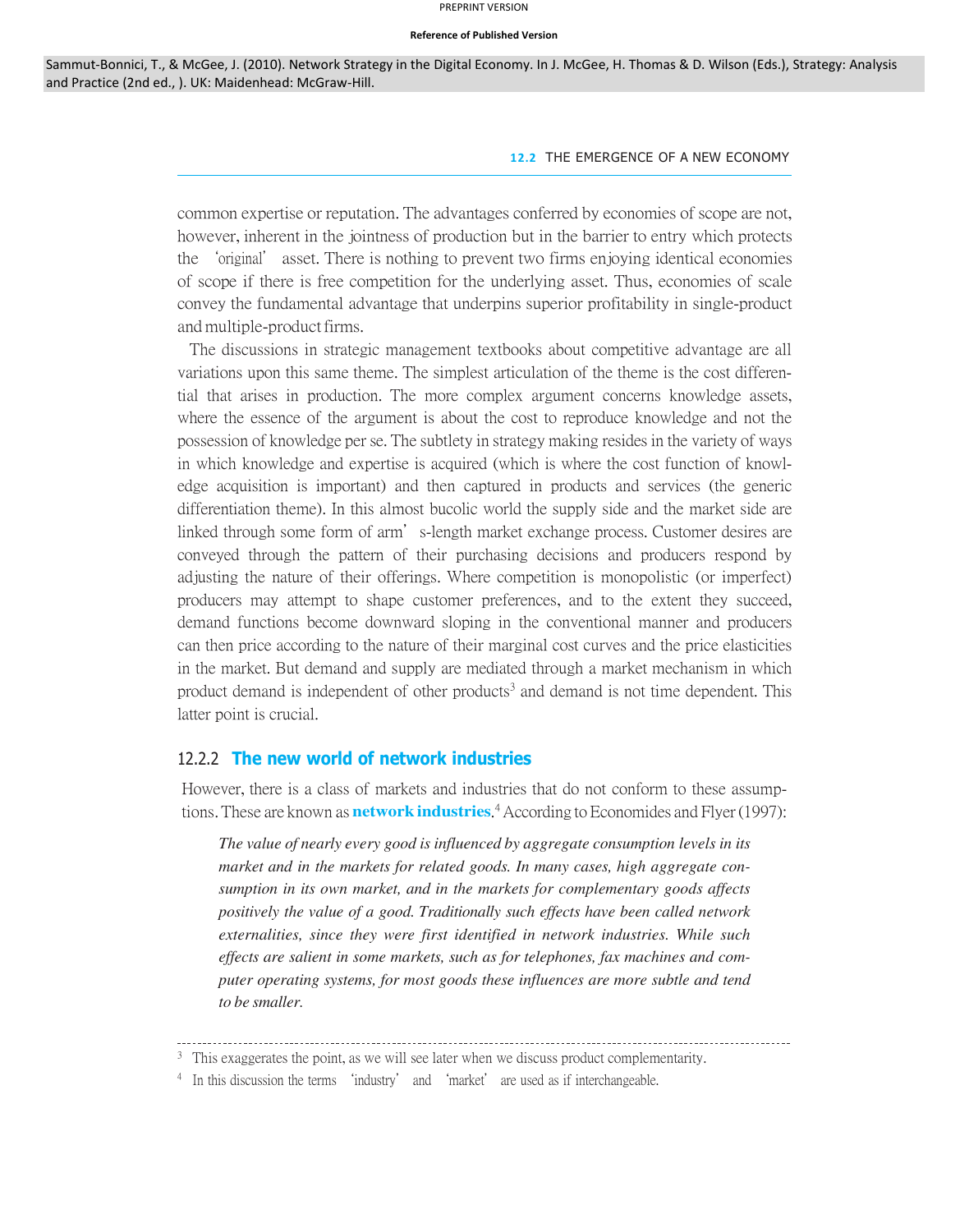### **Reference of Published Version**

Sammut-Bonnici, T., & McGee, J. (2010). Network Strategy in the Digital Economy. In J. McGee, H. Thomas & D. Wilson (Eds.), Strategy: Analysis and Practice (2nd ed., ). UK: Maidenhead: McGraw-Hill.

# CHAPTER - STRATEGY IN THE NEW ECONOMY

Network industries are not uncommon. Many physical networks have been around for a long time, e.g. railroads, telephone, electricity. So-called virtual networks have arisen largely through information technology and include facsimile machines and computer operating systems. These are 'virtual' because the key knowledge and information assets are intangible. We can distinguish intuitively between pure networks and indirect or weak networks. Pure networks exist where it is an essential characteristic of the product that it is organized through complementary nodes and links, such as a railway network or the telephone system. A key element is the notion of complementarity, thus the value of a railway station is derived from the existence of other railway stations on the network. A weaker definition relies also on complementarity between products (or nodes, in network language) but allows the links to be created *by* the customer rather than *for* the customer. Economides and Flyer (1997) have some powerful examples:

*the value of a washing machine is affected by the aggregate consumption of washing machines and the consumption level of the particular brand, since this determines the availability of parts, repairmen, detergents, fabric softeners and various other related goods and services. The value of a sporting event is influenced by the aggregate size of the audience, as this enhances the excitement level, analysis, discussion and remembrance of the event. Even a grapefruit is influenced by network externalities, since the variety of accessible complements, such as peeler, slicers, juicers, recipes, nutritional information and specialized spoons, are affected by the aggregate consumption of the fruit.*

The essence of this idea is that the demand for a product is influenced by total demand for the product class or by total demand in a complementary product class. Thus, demand is conditioned by a consumer externality. Where these **consumer externalities** are powerful, the feedback effect on demand is such that there is a tendency towards a single network, or platform, or standard. The value for consumers of being on a common standard outweighs any specific differences between alternative standards. We see that the VHS standard was preferred to a 'technically better' Betamax rival to the extent that the rival standard disappeared. The Wintel standard is greatly preferred to the Apple standard although the rival does still exist as a small niche in the market. Where the externality is smaller and the intrinsic difference between standards is relatively larger then we might observe multiple competing and co-existing 'platforms'. 5 An example of a platform can be seen in the automobile industry, where a company might develop a core of components and sub-assemblies that can be used to support alternative body styling to create a product range. Such a platform can co-exist with other platforms because the scale efficiencies associated with platforms is modest in relation to market size.

<sup>5</sup> To observe multiple standards defies common sense, hence the term 'platform' which denotes an array of linked complementary products that together are compatible with other products.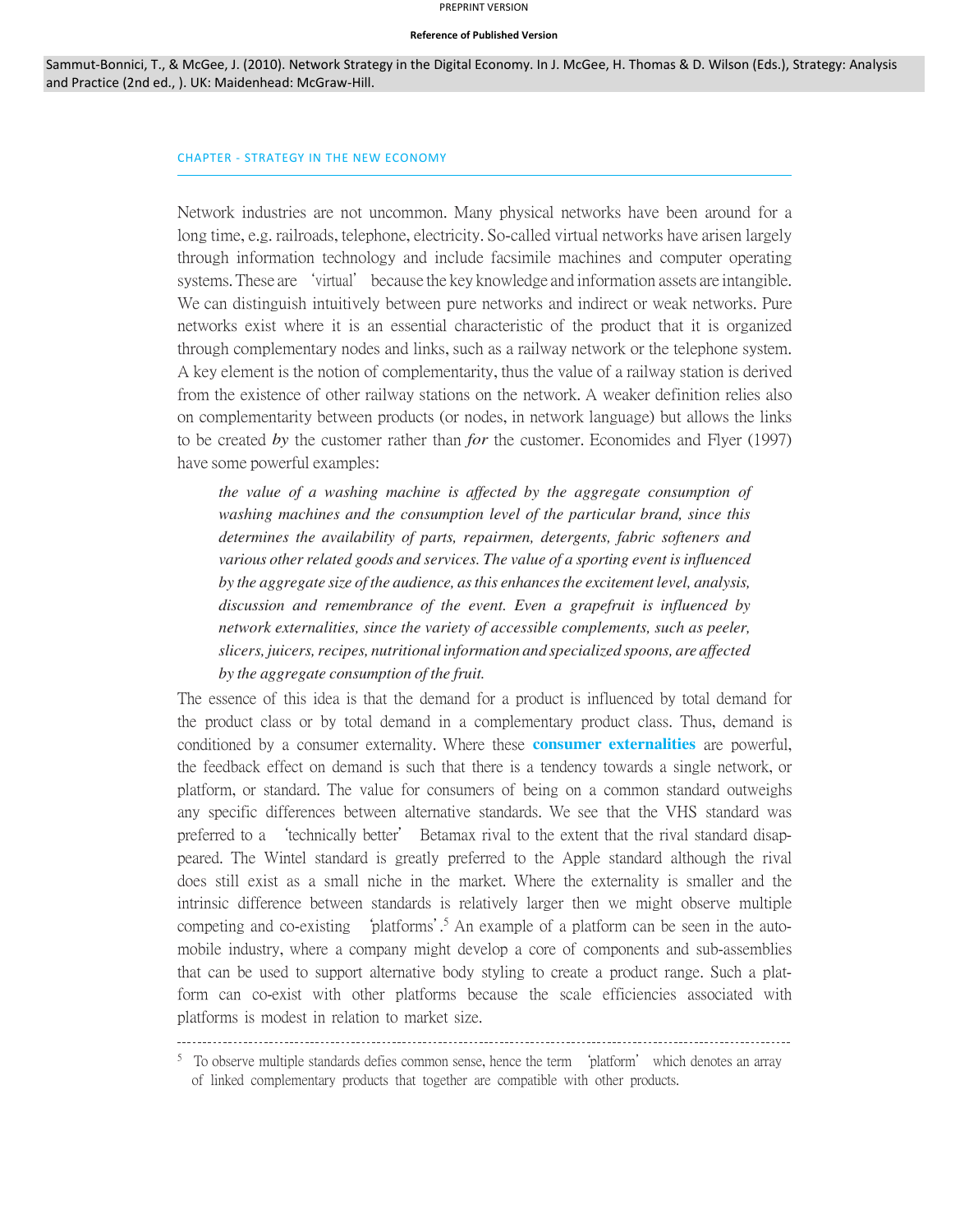### **Reference of Published Version**

Sammut-Bonnici, T., & McGee, J. (2010). Network Strategy in the Digital Economy. In J. McGee, H. Thomas & D. Wilson (Eds.), Strategy: Analysis and Practice (2nd ed., ). UK: Maidenhead: McGraw-Hill.

**12.3** NETWORKS

# 12.3 **Networks**

What is the significance of networks and network externalities? To answer this we need to look first at what we mean by networks. Then we look at the implications for the demand function and the consequences for the market and the industry structure.

A network is a set of connections (links) between nodes. A two-way network allows the links to be operated in both directions, whereas a one-way network has distinct directionality. Two-way networks include railroads and telephone systems. Figure 12.1 shows a simple star network where A can communicate with B through a switch S. B can also communicate with A by reversing the direction of the link (viz. a telephone call). In Figure 12.1 we have eight nodes (A through H) linked through a switch, S. If this were a two-way network, AB and BA would be distinct products (different telephone calls, different rail journeys). The total number of products in the network is 56, i.e.  $n(n-1)$  where  $n =$  the number of nodes. If there were to be a ninth member this would increase the total number of products to 72 (n is now 9), a total increase of 16 products available from the expanded network. If the value to each user of being in the network is proportional to the number of users then the value of this network has just increased by 28.5 per cent (16 as a percentage of 56) even though the size of the network has increased by only 12.5 per cent (one added to eight).<sup>6</sup> This is an algebraic characteristic of network economies of scale: that the value rises disproportionately higher than the increase in network size as long as prices are constant and products are independent. Intuitively we might expect that an increase in network size eyond a certain point has little value.<sup>7</sup> If this network were a one-way network there would be half the number of products but the value of the network would nevertheless increase at the same rate but achieving only half the value.

The analysis of complementarity is equivalent to the analysis of a one-way network. Figure 12.1 can be extended, as in Figure 12.2, to show a typical one-way network. Here we can interpret the A<sub>i</sub> as ATMs  $\overset{8}{\ }$  and the B<sub>j</sub> as banks. The network runs only from A to B. The significance of the two switches  $S_A$  and  $S_B$  is that they have only one link. This means that there is compatibility between all ATMs and all banks. This maximizes the value of the network but increases the competition between banks for customers through ATMs.<sup>9</sup> It is this compatibility that makes the complementarity actual and the network operational. For complex

<sup>&</sup>lt;sup>6</sup> Assuming for convenience in this example that prices are constant.

<sup>7</sup>Using calculus we would expect the first derivative to be positive but the second derivative to be negative. Therefore, total value increases but at a decreasing rate.

<sup>&</sup>lt;sup>8</sup> Automatic teller machines

<sup>9</sup>Two complementary components, A and B, are compatible when they can be combined to produce a composite good. A VHS player is compatible with VHS tapes. Two substitute components  $A_1$  and  $A_2$  are compatible when each of them can be combined with a complementary good B to produce a composite good. Thus two VHS tapes are compatible, and two VHS players are compatible.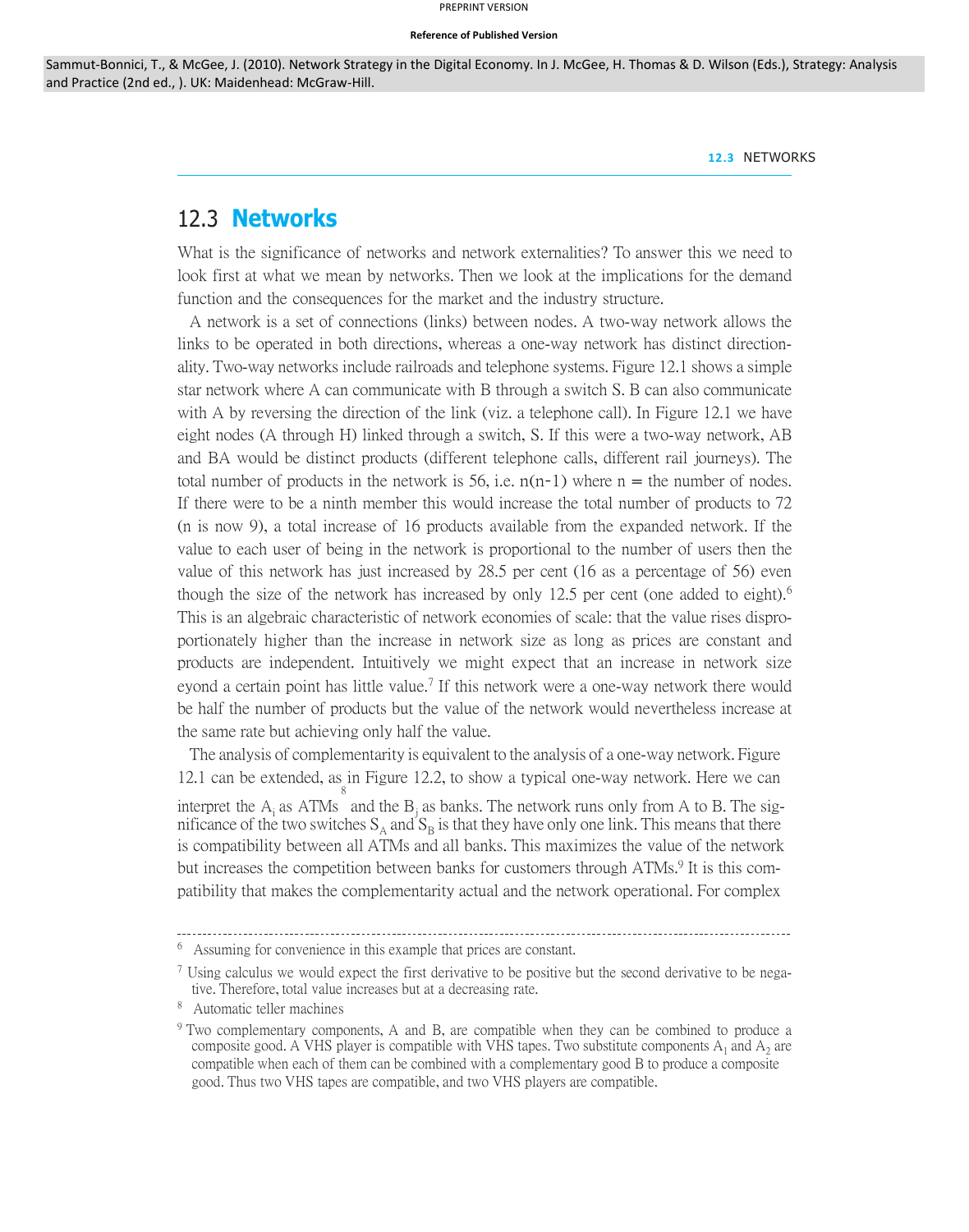### **Reference of Published Version**

Sammut-Bonnici, T., & McGee, J. (2010). Network Strategy in the Digital Economy. In J. McGee, H. Thomas & D. Wilson (Eds.), Strategy: Analysis and Practice (2nd ed., ). UK: Maidenhead: McGraw-Hill.

### CHAPTER - STRATEGY IN THE NEW ECONOMY



**Figure 12.1** A simple star network

products actual complementarity has to be achieved through adherence to specific technical standards. Other complementary products can be visualized in terms of



**Figure 12.2** A crystal 'one-way' network

Figure 12.2. VHS tapes could be the  $A_i$  and VHS players could be the  $B_j$ . Think also of copier paper and copiers, or printer paper and printers, or car accessories and cars, or local and long-distance telephone networks.

# Case box: **Real and virtual networks**

The concept of network can be segmented into **real and virtual networks** (Shapiro and Varian 1999). Real networks are found in industries such as telephony and railways where a physical network is present. Virtual networks are typified by computer and software platforms where the interconnection between users is intangible. The two types of networks are discussed below.

In real networks the interconnection between users is tangible. Examples are cable networks for telephone users and radio transmissions in mobile phones. Electricity grids, telecommunications networks encompassing telephones, fax machines, online services and the internet are typical examples of products or services within real networks. There are one-way networks, such as broadcast television, where information flows in one direction only. In two-way networks, such as railroads and telephone systems, links are operated in both directions. Any network may be viewed as a set of connections (links) between nodes. A two-way network allows the links to be operated in both directions whereas a one-way network has specific direction. Two-way networks include railroads and telephone systems.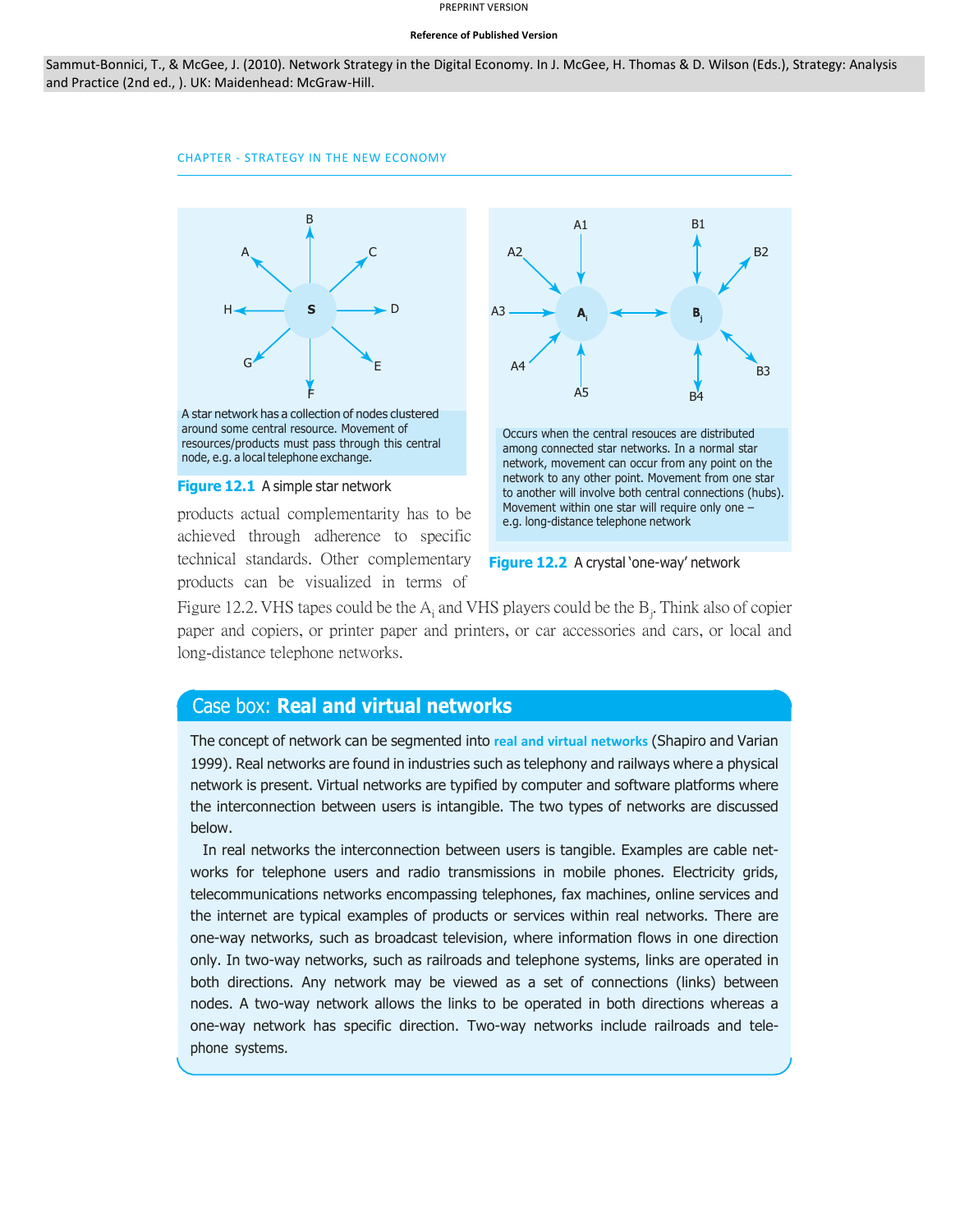### **Reference of Published Version**

Sammut-Bonnici, T., & McGee, J. (2010). Network Strategy in the Digital Economy. In J. McGee, H. Thomas & D. Wilson (Eds.), Strategy: Analysis and Practice (2nd ed., ). UK: Maidenhead: McGraw-Hill.

**12.3** NETWORKS

In virtual networks the interconnections between users are intangible, but users remain interdependent. Computer systems are typical of virtual networks. For example, Mac users are part of the Mac network, with Apple as the sponsor of the network. Mac users are locked into a network determined by the technology standard of this platform. They can only use software that is compatible to the system and will exchange files with users within the system. Operating systems such as Windows and Unix are other examples of virtual networks. Virtual network dynamics also operate in the entertainment industry for Sony PlayStation, Microsoft Xbox and Nintendo's Gamecube networks.

Network size is still important in virtual networks in that a large consumer base makes production viable and usage possible. In addition, the value of a product increases as the number of, or the variety of, the complementary goods or services increases. Indirect network effects in the computer industry are referred to as the hardware–software paradigm. The success of an operating system for personal computers depends on the variety of software applications available in the market. Value may depend more critically on software applications.

# 12.3.1 **Network externalities: the new economic force**

Earlier in this chapter we looked at the traditional economic model for the 'old world', which was driven by economies of scale and scope. The 'new world', characterized by information and communications technology, is governed by a different dynamic. Network externalities are the new drivers of the network economy. It is important to recognize that economies of scale/scope and network externalities represent the extreme ends of a spectrum of effects, and that the presence of one does not imply the exclusion of the other. Companies may experience the effects of both to varying degrees, with a tendency for network externalities to have more strategic relevance in the new network economy.

The concept of network externalities has attracted the attention of academics and practitioners alike. The extent to which network industries have proliferated in the economy is a recent phenomenon. The effects of network externalities, however, have been recognized for some time with the development of the older network companies such as the railroads and the electricity systems. In 1804 Trevithick constructed the first practical locomotive in England. In 1882 the Edison Electric Lighting Company completed the first commercial generating station at Holborn Viaduct in London. The first commercial telephone line was installed in Boston, Massachusetts, in 1877.

Network externalities are defined as the increasing utility that a user derives from consumption of a product as the number of other users who consume the same product increases (Katz and Shapiro 1985). For example, the more people there are in a telephone network, the more users can be reached on the network, thereby increasing its usability. Fax machines, broadcast industry services, credit card networks, and computer hardware and software are examples of products exhibiting network externalities.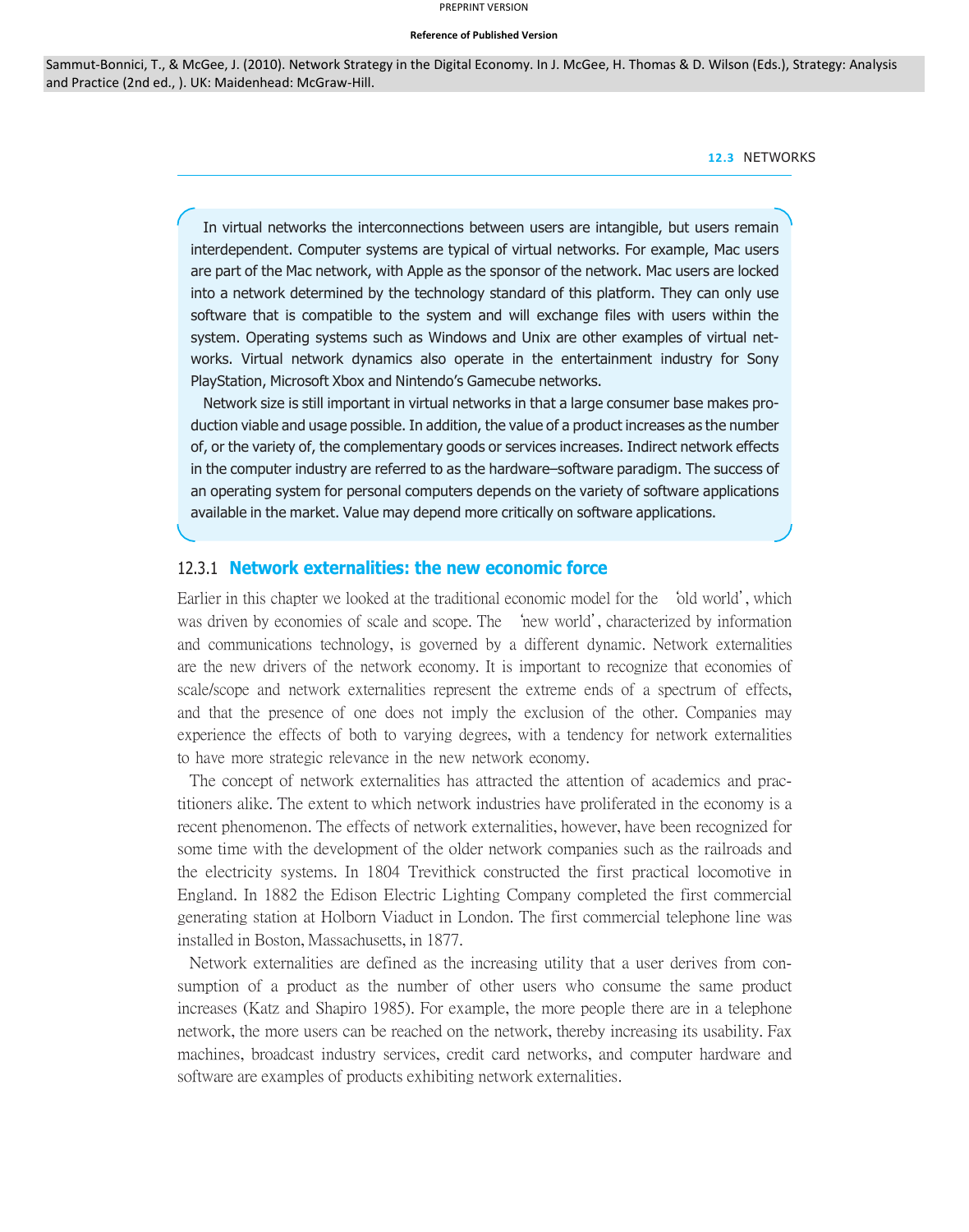### **Reference of Published Version**

Sammut-Bonnici, T., & McGee, J. (2010). Network Strategy in the Digital Economy. In J. McGee, H. Thomas & D. Wilson (Eds.), Strategy: Analysis and Practice (2nd ed., ). UK: Maidenhead: McGraw-Hill.

# CHAPTER - STRATEGY IN THE NEW ECONOMY

Networks were originally analysed on the assumption that each network was owned by a single firm and research concentrated on the efficient use of the network structure and on the appropriate allocation of costs (Economides 1996; Sharkey 1993). With the anti-trust cases against AT&T and its later break-up, attention shifted towards economies of scope, the efficiency gains from joint operation of complementary components of networks (Baumol *et al*. 1982). This led to issues of interconnection and compatibility in parallel with the reduced role of IBM in the 1980s and 1990s in the setting of technical standards in computer hardware and software. As technology has advanced, there have been significant reductions in telecommunications costs and a shift towards fragmented ownership of telecommunications networks. Market structure has shifted from natural monopoly to oligopoly. Similar trends are evident in other IT-intensive industries. Thus, the focus of interest in network economics has shifted from the analysis of natural monopoly towards issues of interconnection, compatibility, interoperability and co-ordination of quality.

# 12.3.2 **Network externalities and the battle for critical mass**

For normal goods, the demand curve slopes downwards. As price decreases, more of the product is demanded. Other elements in the demand function, such as income or advertising, serve as 'demand shifters' that elevate demand to a higher level. Figure 12.3 illustrates the traditional role of a demand shifter. Higher levels of consumption are derived from higher incomes (positive income elasticities) or from lower prices (negative price elasticities).

This fundamental relationship is greatly distorted in the presence of network externalities. In the presence of network externalities, we specify that sales rise as accumulated sales (the



**Figure 12.3** Demand shifts due to the installed base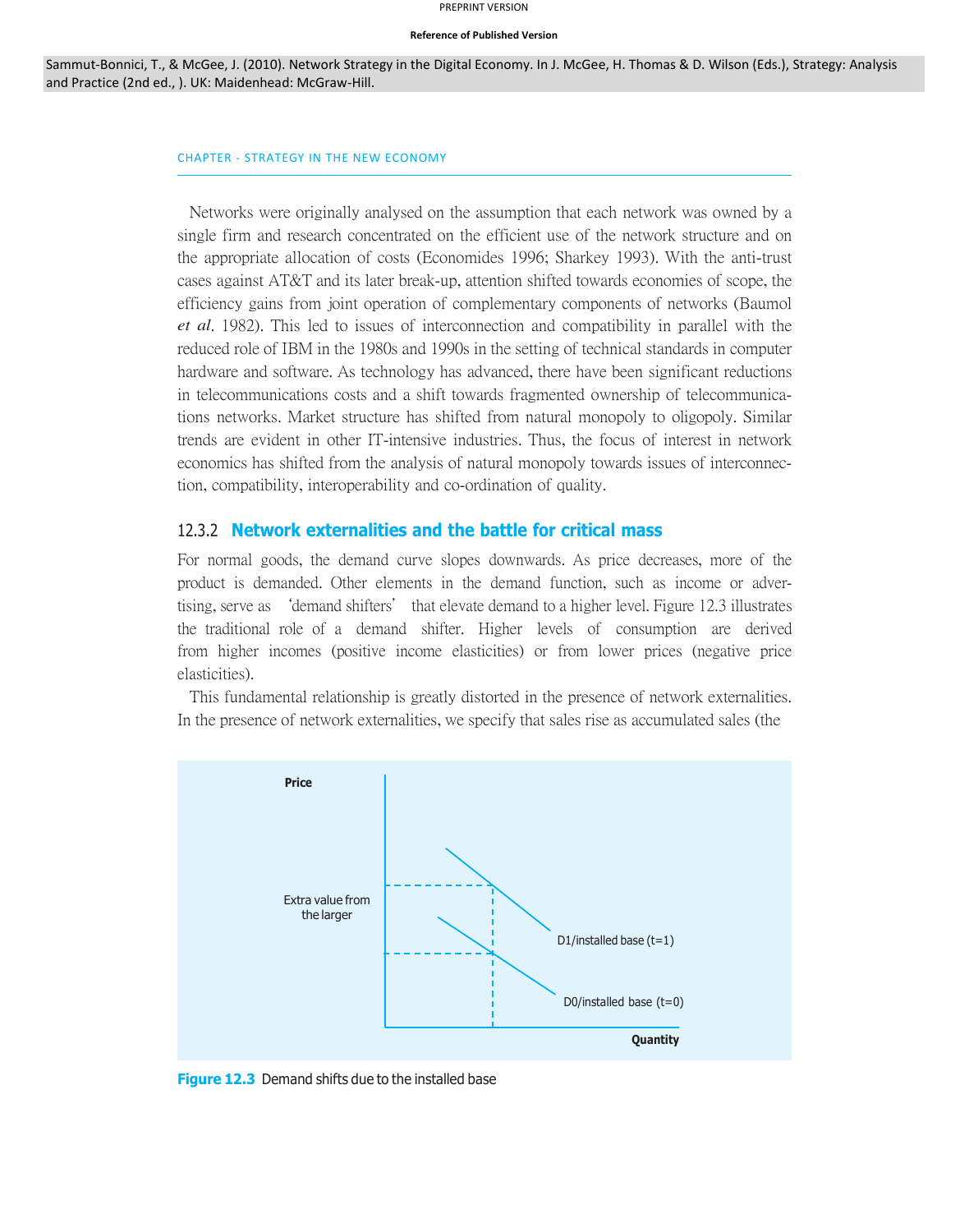### **Reference of Published Version**

Sammut-Bonnici, T., & McGee, J. (2010). Network Strategy in the Digital Economy. In J. McGee, H. Thomas & D. Wilson (Eds.), Strategy: Analysis and Practice (2nd ed., ). UK: Maidenhead: McGraw-Hill.

**12.3** NETWORKS

**installed base**) rise and there arises a chicken and egg problem. Customers may not be interested in purchasing because the installed base is small and/or not expected to grow. For example, imagine the purchase of complex software without internet support, help lines and user groups. Alternatively, there may be confident expectations that the installed base will grow substantially and therefore consumers will confidently make purchases. The paradox is that consumers will not buy if the installed base is too low. However, the installed base is too low because customers will not buy. The crux of the paradox lies in the management of expectations. In markets for normal goods, equilibrium is explained in terms of a balance between costs and demand, between marginal costs and marginal utility. In network markets, there is also equilibrium to be struck between actual demand and expectations of total demand.

This gives rise to an economic paradox. Almost the first law of economics is that value comes from scarcity. However, in the new economy value comes from plenty: the more something is demanded and the more it is expected to be demanded then the more valuable it becomes. Expectations are so important in driving demand that a point exists where the momentum is so overwhelming that success becomes a runaway event and we observe a 'winner takes all' phenomenon (see Figure 12.4).

The '**tipping point**' is when the installed base (or size of network) tips expectations sharply towards one player (or one network) and away from its rival. We have experienced this effect when the market moved towards Windows as the prevailing computer operating system, rather than OS2. Another example of tipping would be IBM-compatibles versus Apple, as shown in Figure 12.5. The tipping point comes somewhere in 1984–5 when IBMsystem sales overtake those of Apple.

The exception to the winner takes all phenomenon would be a regulated network market with strong interconnections between competing platforms. The mobile telephone



**Figure 12.4** Winner takes all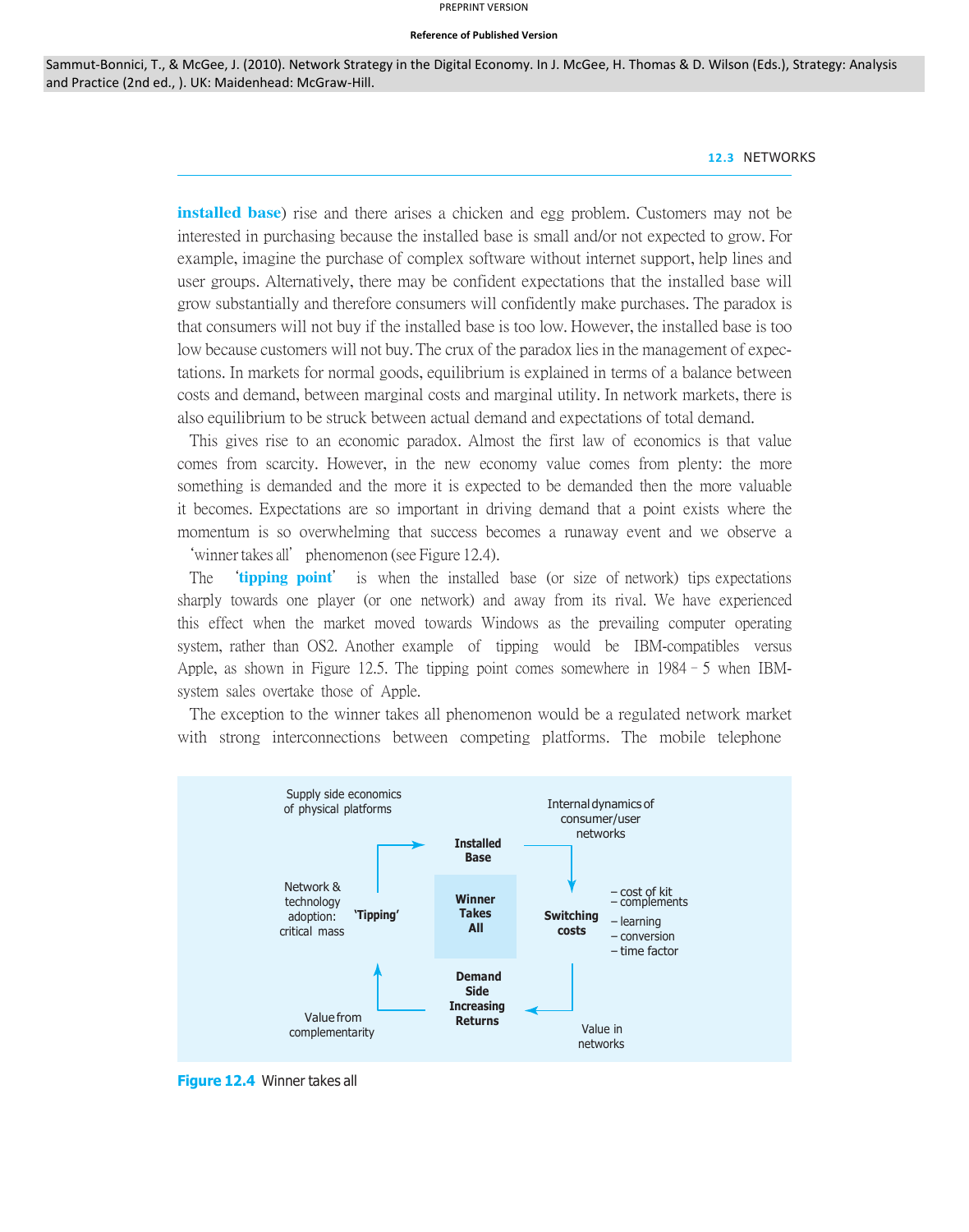### **Reference of Published Version**

Sammut-Bonnici, T., & McGee, J. (2010). Network Strategy in the Digital Economy. In J. McGee, H. Thomas & D. Wilson (Eds.), Strategy: Analysis and Practice (2nd ed., ). UK: Maidenhead: McGraw-Hill.

### CHAPTER - STRATEGY IN THE NEW ECONOMY



**Figure 12.5** Market share of IBM and Apple

industry is a classic example. The standards are harmonized across the network providers, at least by continental region. The platforms are interlinked and the sales curves of the regulated network providers follow the pattern of the overall subscription curve for the industry.

Traditional economic thinking is based on **negative feedback systems** in which the strong get weaker at the margin and the weak get stronger, thus providing a drive towards a competitive equilibrium. This is captured in economics by the concept of diminishing marginal utility as consumption grows. In the new world of networks, feedback rules. In this world the valuation of a product increases the more that others consume the product. Strictly speaking, it arises from the interdependence of consumer decisions, whereas diminishing marginal utility dominates when consumer decisions are independent – the normal assumption in economics.

The price–quantity relationship is normally held to be downward sloping, but the demand curve for a network product should be drawn differently (Figure 12.6). The value to the consumer of a network product is reflected in the price he or she is willing to pay – the vertical axis. The principal driver of value is the size of the network, also referred to as the installed base, and is shown on the horizontal axis. Quantity demanded does still have an effect on price but for these products, this is secondary to the network effect.

The initial upward slope of the curve reflects a rising valuation at the margin, as consumers perceive that they gain value by virtue of other consumers having the product. Being on the Wintel standard gives value to new users. However, as the network grows, the extra consumers at the margin eventually become less valuable – i.e. this shape assumes that those users with higher potential valuation of the network will join first. As the network gets very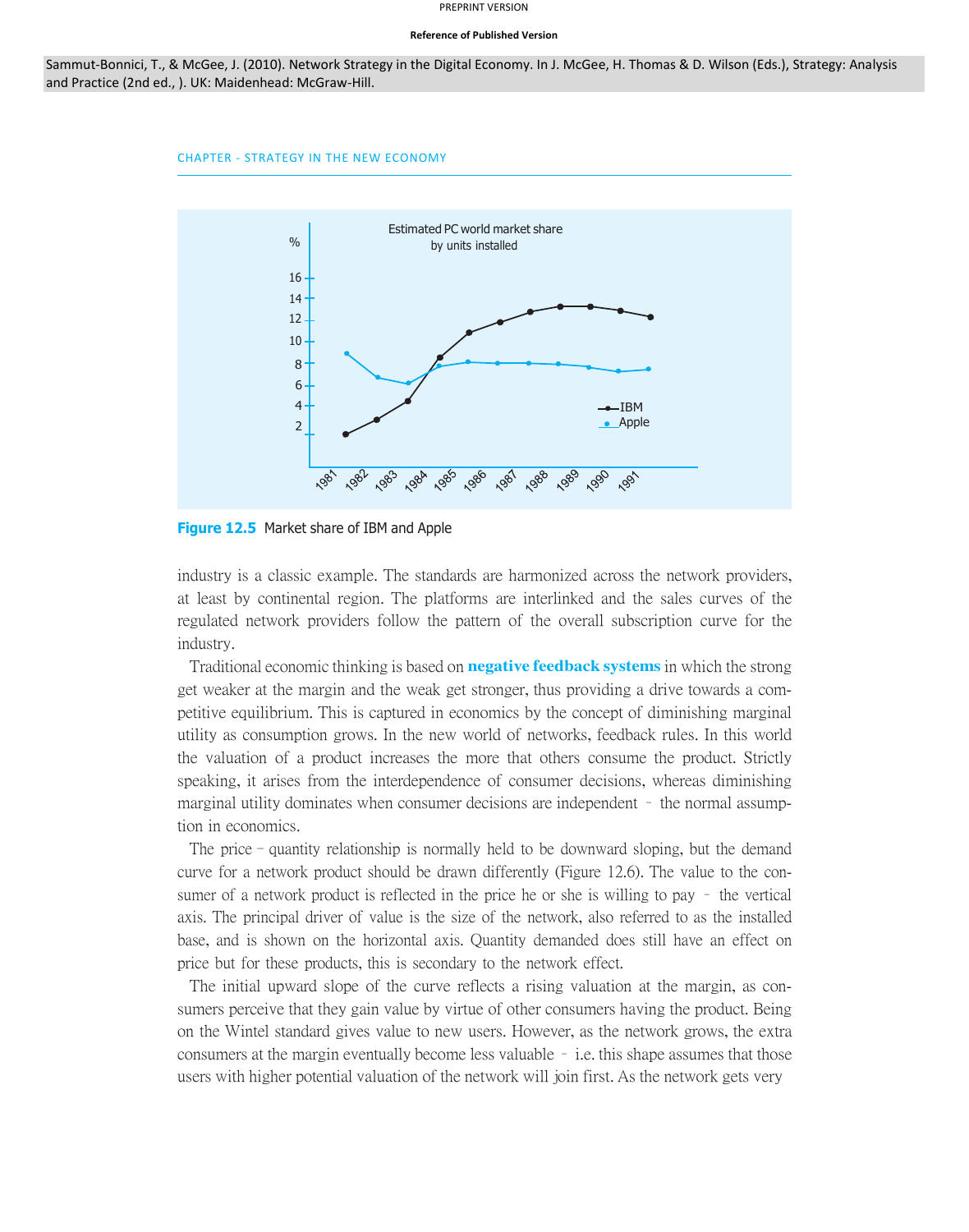### **Reference of Published Version**

Sammut-Bonnici, T., & McGee, J. (2010). Network Strategy in the Digital Economy. In J. McGee, H. Thomas & D. Wilson (Eds.), Strategy: Analysis and Practice (2nd ed., ). UK: Maidenhead: McGraw-Hill.

**12.3** NETWORKS



**Figure 12.6** The network demand curve: the idea of optimal size

large, further growth has less value for future customers.<sup>10</sup> The intercept on the vertical axis represents the value the network product has as a stand-alone product. Thus a Wintel computer has some stand-alone value, but a telephone has no value on its own and is a **pure network good**.

There is a notion of an optimal size of a network. This can be seen from the interaction of demand and cost so that as less and less valuable customers join the network there may come a time when the costs of acquiring and servicing new customers begins to exceed the price those customers are willing to pay. This determines the optimal size and has significant implications for competition.

The three configurations shown in Figure 12.7 indicate the range of possibilities. The first is a pure network good, such as a telephone system, in which the optimal size of network is a very high proportion of the available market. This implies there is little or no room for rival networks. The second is a product with a significant intrinsic value that attracts a modest size group of users. For example, this could be a corporate software package (e.g. enterprise solutions) that attracts dedicated user support from the supplier through the web. Alternative networks could co-exist. The third case is one of very high intrinsic demand but extensive consumer interactions (small in size but very many in number) provide a substantial total network value. The obvious example is word processing software where the value from standardizing on MS Word is very high, with the result that alternative standards (such as WordPerfect) are being frozen out of the market even though the intrinsic value of any word processing package is high.

 $10$  In the language of demand curves, this is an average revenue curve.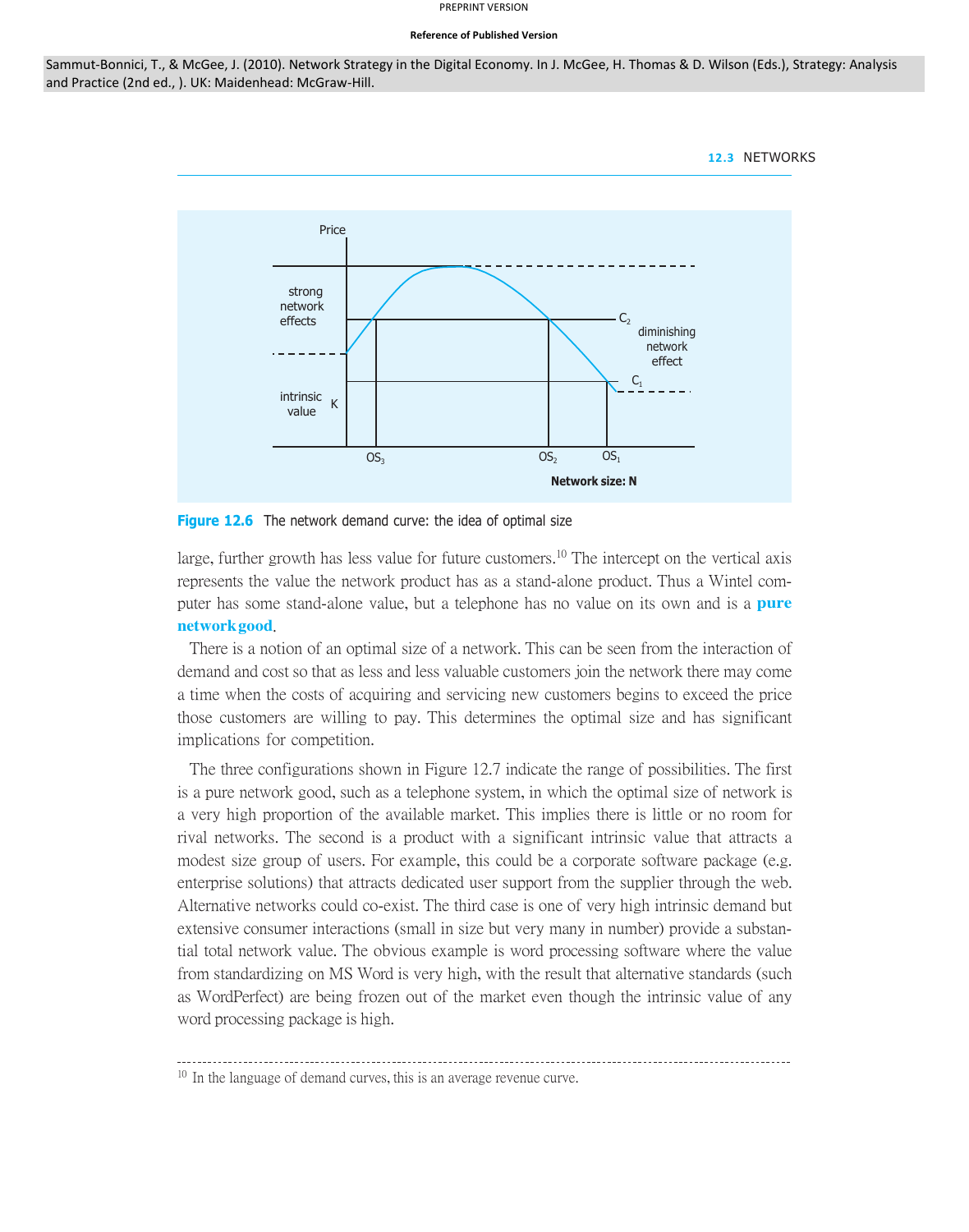### **Reference of Published Version**

Sammut-Bonnici, T., & McGee, J. (2010). Network Strategy in the Digital Economy. In J. McGee, H. Thomas & D. Wilson (Eds.), Strategy: Analysis and Practice (2nd ed., ). UK: Maidenhead: McGraw-Hill.



CHAPTER - STRATEGY IN THE NEW ECONOMY

**Figure 12.7** Alternative network demand configurations

# 12.4 **The technological infrastructure of network industries**

Much of the popular discussion of technology and its effects makes powerful but general claims for the effect of technology but is less than clear about the underlying mechanisms. We observe four nested levels of infrastructure within network industries. Each of these levels has its own economic dynamics and each makes a contribution to the overall network (increasing returns characteristic). These levels are (i) technology standards, (ii) the supply chain driven by such standards, (iii) the physical platforms that are the output of the supply chains and are the basis from which the company delivers its product (e.g. the digital TV, the decoder, the satellite system, and the telephone lines that are the platform from which Sky TV delivers its programmes), and (iv) the consumer network (Figure 12.8). The economic characteristics of the first three levels are the prevalence of fixed costs and joint products coupled with economies of scale. Networks of interacting and interdependent customers provide the increasing returns characteristic of networks. Then the whole can have such powerful positive feedback characteristics that the winner might be able to take all.

Each level displays distinctive economic characteristics of significance. Technology standards can be achieved either by rule or by emergence and in the latter case early mover advantages are important. The economics of modularity and the specialization of knowledge shape the structure of supply chains. Physical platforms are a melding of standards and components in which modularity and the economics of substitution also play a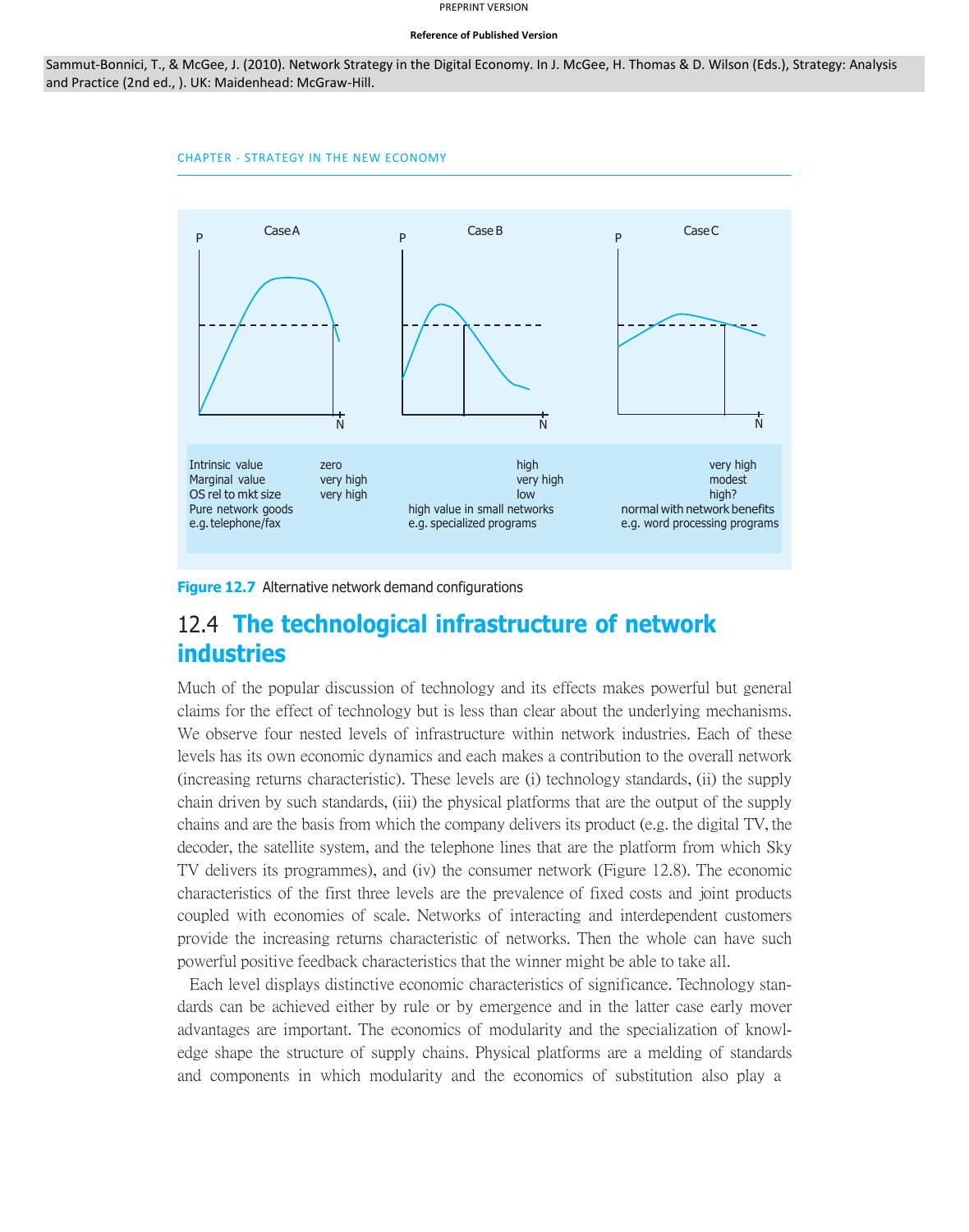### **Reference of Published Version**

Sammut-Bonnici, T., & McGee, J. (2010). Network Strategy in the Digital Economy. In J. McGee, H. Thomas & D. Wilson (Eds.), Strategy: Analysis and Practice (2nd ed., ). UK: Maidenhead: McGraw-Hill.

|                                                                                                  | <b>Language of</b><br><b>networks</b> | <b>Wintel</b>                                                                         | <b>WWW</b>                                                                       | <b>Mobile</b><br>phones                                     | <b>Satellite</b><br>т٧                                                      |
|--------------------------------------------------------------------------------------------------|---------------------------------------|---------------------------------------------------------------------------------------|----------------------------------------------------------------------------------|-------------------------------------------------------------|-----------------------------------------------------------------------------|
| Network externalities,<br>consumer lock-in,<br>market equilibrium<br>and tipping                 | Consumer<br>network                   | PC producers,<br>retailers,<br>offices and<br>homes                                   | PC producers,<br>retailers,<br>offices and<br>homes                              | <b>Individual</b><br>corporations                           | <b>Households</b>                                                           |
| Economies of scale,<br>critical mass,<br>positive feedback,<br>externalities, path<br>dependence | Physical<br>platform                  | PC producers,<br>retailers,<br>offices and<br>homes                                   | Global net of<br>millions of<br>computers, ISPs,<br>online services,<br>software | Mobile phones,<br>transmitters,<br>land lines,<br>BT phones | Satellite<br>transponder,<br>decoder,<br>TV shopping<br>signal via<br>phone |
| Supply-side economics,<br>economics of<br>substitution,<br>versioning, switching<br>costs        | Technology<br>standards               | Win95 runs on<br>x86 only.<br>WinNT runs on<br>non-x86 chips.<br>Linux runs on<br>x86 | HTML IP,<br>TCP/IP, VoIP                                                         | 3G, 2.5G,<br>GSM, GPRS,<br><b>UMTS</b>                      | Proprietary<br>decoder vs<br><b>CPSI</b>                                    |
| Technical capabilities<br>ahead of markets:<br>R&D races, JVs and<br>alliances                   | R&D supply<br>chain                   | New 'itanium'<br>chip is being<br>held back to<br>preserve<br>current<br>version      | Integration of<br>internet with<br>cable TV:<br>Microsoft Mobile<br>Internet     | I-mode<br>technology<br>by DoCoMo                           | $IoS$ – Internet<br>over Satellite<br>Currently<br>for ISPs                 |

## **12.4** THE TECHNOLOGICAL INFRASTRUCTURE OF NETWORK INDUSTRIES

### **Figure 12.8** Strategic levels of network industries

significant role. Consumer networks, of course, require positive feedback effects for their full power to be gained. We use the mobile telecommunications business as a running example to show how these technological dimensions and strategy interact.

# 12.4.1 **Technology and standards**

The significance of the economics of information is attributed to two key factors: the continuing reduction in cost of information technology hardware products and the scale effect of global standards. Gordon Moore, founder of Intel Corporation, created a corporate empire on his eponymous Moore's Law, which states that every year and a half processing power doubles while costs hold constant. Moore's foresight proved prophetic and 'Moore's Law' is expected to remain valid for the foreseeable future (but *see* Leyden 1997). Computer memory, storage capacity and telecommunications bandwidth are all going through a similar pattern of cost reduction. This makes it very affordable for individuals and small businesses to be equipped with the electronic means to conduct commerce and transfer information as fast and freely as large corporations can. Hence, the demand for the products of the ICT industries continues to grow.<sup>11</sup>

 $11$  In spite of the feast and famine evident in the telecommunications industry reminiscent of the fragility of corporate structures during the railway boom of the 1840s.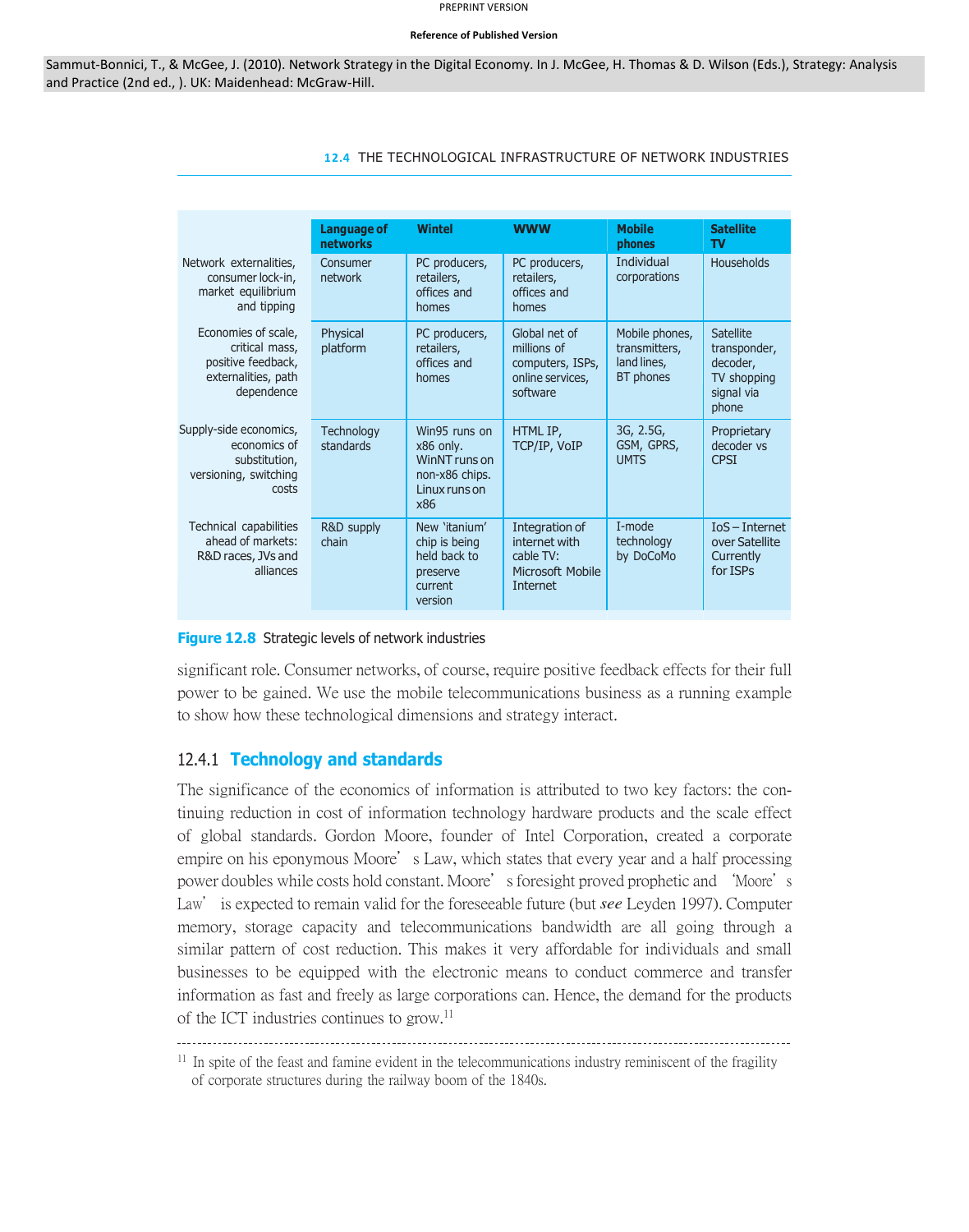### **Reference of Published Version**

Sammut-Bonnici, T., & McGee, J. (2010). Network Strategy in the Digital Economy. In J. McGee, H. Thomas & D. Wilson (Eds.), Strategy: Analysis and Practice (2nd ed., ). UK: Maidenhead: McGraw-Hill.

## CHAPTER - STRATEGY IN THE NEW ECONOMY

However, the rapid growth of products from the ICT economy depends on operating technology standards as well as on production costs. For example, automated teller machines across the world must work on an agreed standard to ensure customers can use one card in different countries. A technology standard is the important enabler to create wide reach and to capture a wide network of subscribers. With the globalization of commerce, national and regional boundaries blur and the need for international standards is more urgent and critical.

A new **standard** can be registered with organizations such as the British Standards Institute, the American National Standards Institute or the International Standards Organization. But the process to determine the prevailing standard does not stop there. The path to achieving a de facto standard stems from three modes of selection process: marketbased selection, negotiated selection and a hybrid selection process where both market competition and negotiation operate jointly.

Market-based selection is reflected in standards wars such as that between VHS and Betamax, where consumers decided on the dominance of the VHS standard. The marketing strategies of firms are key to which firm and standard is most likely to win. VHS gained a decisive advantage from a strategy of wider distribution channels and a range of complementary products (Hollywood films) as well as longer recording time than Betamax, in spite of other more advanced features available only on Betamax.

Negotiated standardization is becoming more widespread. Organizations that determine prevailing standards are emerging to reduce the cost and the uncertainty associated with adopting new standards. Negotiated standard setting guarantees the smooth interchange of information, technical components and services along different networks. The telecommunications industry was able to keep up with the speed of technological development by opening up the negotiation process to market players (David and Steinmueller 1994; David and Shurmer 1996). Groupe Speciale Mobile (GSM), the current mobile technology in Europe, is an association of 600 network operators and suppliers of the mobile phone industry. The UMTS Forum is a similar association, developed to speed convergence between telecommunications, IT, media and content suppliers for the 3G industry. As with GSM the name of the UMTS association is synonymous with the name for the industry technology standard.

The internet has a different history of standardization to telecommunications. Standards were completely open and established within the research communities of universities. As the internet has become a commodity for the domestic and the commercial communities, other players are increasingly influencing its evolution.

Hybrid standard setting emerges as private firms adopt strategies to undercut collaborative decisions taken in negotiated standardization. They introduce new products, which initiate unprecedented developments but also create incompatibilities, lock-in effects, and pockets of market power. Internet telephony is a typical example, where companies, standards organizations and governments create a hybrid standard setting environment (Vercoulen and Wegberg 1998).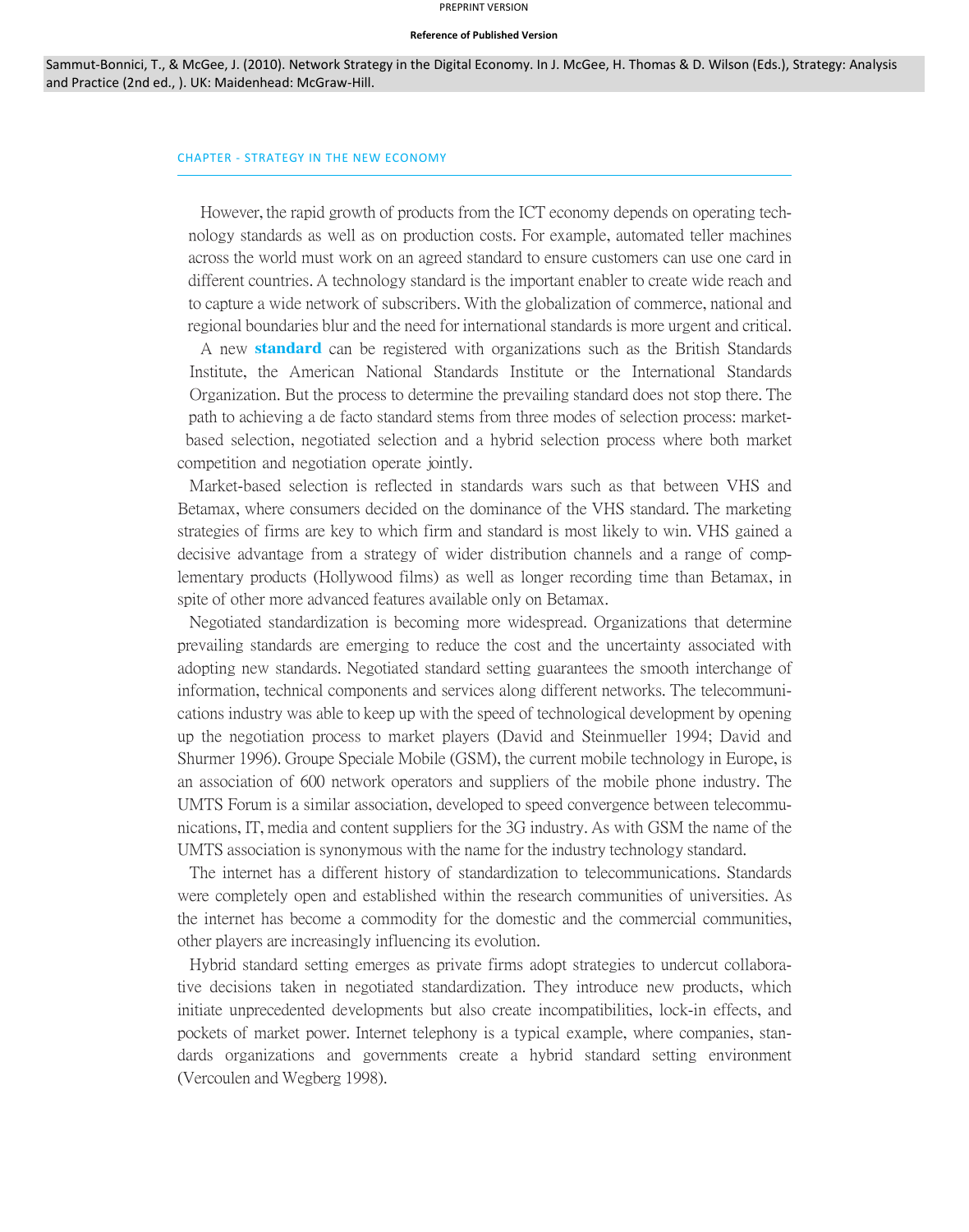#### **Reference of Published Version**

Sammut-Bonnici, T., & McGee, J. (2010). Network Strategy in the Digital Economy. In J. McGee, H. Thomas & D. Wilson (Eds.), Strategy: Analysis and Practice (2nd ed., ). UK: Maidenhead: McGraw-Hill.

### **12.4** THE TECHNOLOGICAL INFRASTRUCTURE OF NETWORK INDUSTRIES

# Case box: **Standards versioning**

Standards organizations are playing an increasingly important role in the process of upgrading standards (called '**versioning**'). The GSM Association is guiding the evolution of the mobile industry through a family of wireless technology standards from today's standard through to GPRS, EDGE and 3GSM. Each subsequent standard offers a higher level of service. GPRS provides open internet. EDGE facilitates faster data streaming, and 3GSM will provide video streaming. The network of companies supporting the technologies will go through grades of service levels in order to phase out older standards and introduce new ones (Figure 12.9). At the end of the life span of a standard the **technology platform** is decommissioned, with the exception of equipment and software that is forward compatible with the next generation of standards.

Software standards follow a similar versioning strategy. Microsoft publishes the *Windows Desktop Product Lifecycle Guidelines* to provide advanced notice of changes in product availability and support. Microsoft makes Windows licenses available for purchase for a minimum of five years and provides assisted support for a further four years. The guidelines are important so that companies can plan their investment through software upgrades of Windows 98, NT, 2000, ME, and the latest version of Windows XP.

**Switching costs** are minimized when standards are designed to evolve from one another. The introduction of revolutionary standards, however, is costly. The pay-off is superior performance against the high cost of switching standards. The telling example is the price paid by mobile telephone operators to switch to third-generation technology. Mobile spectrum auctions earned European Governments £200 billion with Britain and Germany raising £22.5 and £60 billion respectively. The mobile operators had to bid – to renounce third-generation spectrum was to opt out of the future (but did they have to pay so much?). The outcome of these auctions left mobile operators with increased debt, depleted cash flow, and delay in third-generation launches, all of which became the more significant as the stock market faltered and then stopped dead.

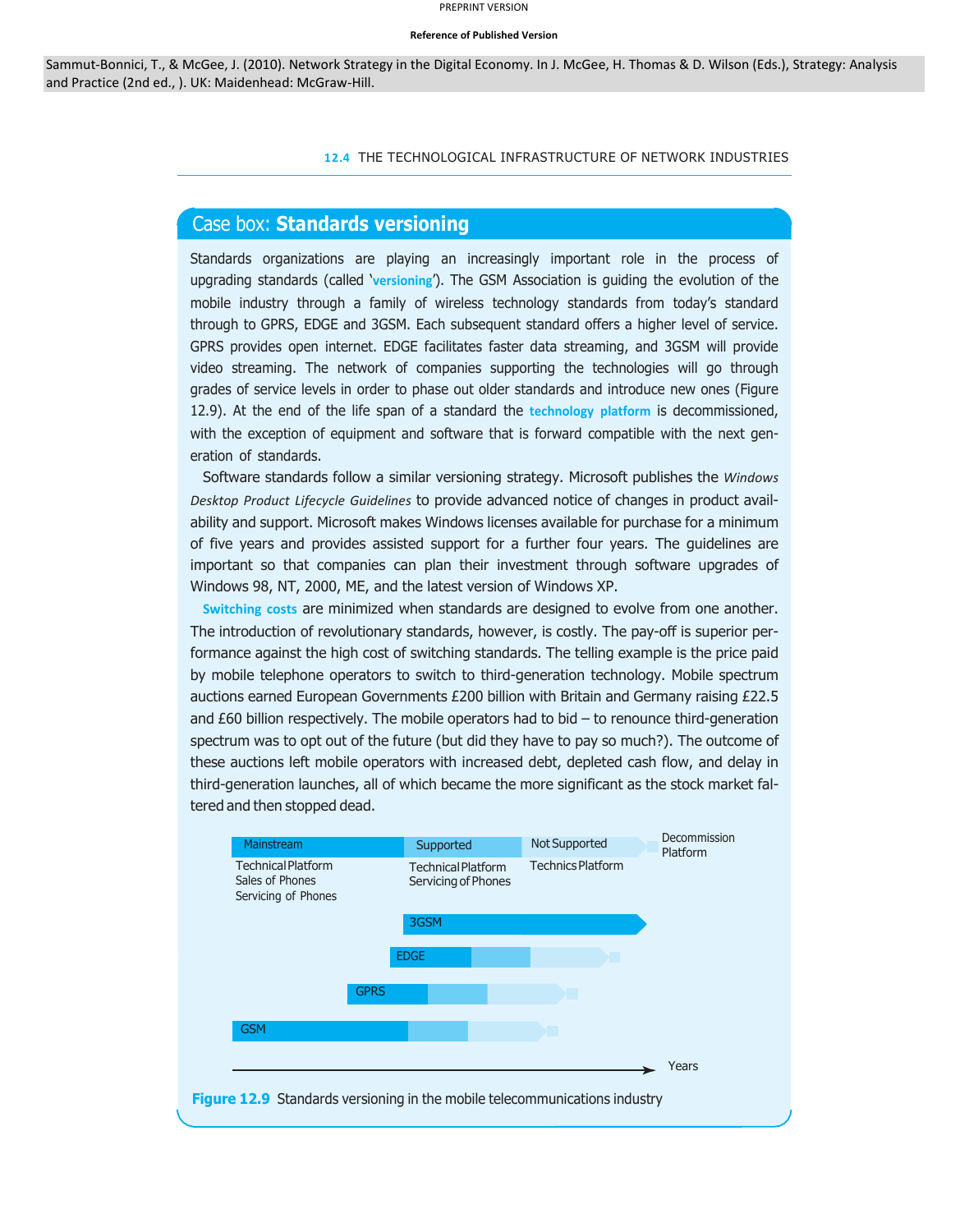### **Reference of Published Version**

Sammut-Bonnici, T., & McGee, J. (2010). Network Strategy in the Digital Economy. In J. McGee, H. Thomas & D. Wilson (Eds.), Strategy: Analysis and Practice (2nd ed., ). UK: Maidenhead: McGraw-Hill.

CHAPTER - STRATEGY IN THE NEW ECONOMY

# 12.4.2 **Supply chain**

In the last twenty years, the structure of the information economy has evolved through the interaction of three factors: the increase in computational capacity for data mining; the growth of telecommunication networks both fixed and mobile; and the explosion of information sharing via the internet.

These new, powerful characteristics of information have created opportunities for all industries, including network industries, to take advantage of new ways of managing supply chains. How to integrate company functions became the key concern and enterprise resource planning (ERP) systems provided the solution. Integration of the elements of the supply chain was seen as a move to dilute the boundaries of the rigid corporate departmental structures that were restricting business growth. The ERP era was the first wave of change in supply chain management. Deconstruction policies soon followed. Based on the example set by the automotive industry, many companies split their business processes and pushed some of them out to suppliers. Companies would retain the processes they liked and outsource the remainder. The elements of the supply chain would then be controlled through proprietary resources, which are difficult to replicate, such as a strong brand identity. MMO2, the UK mobile network provider that has recently faced upheaval is deconstructing its value chain as a means of strengthening its position (Pesola 2002). The company will move all its IT systems, including such functions as customer care, e-payments and billing to IBM. The outsourcing agreement covers ten years and is worth  $\text{\pounds}50m$  in its first year. MMO2<sup>'</sup> s tactics are an interesting pointer of how the European mobile industry is changing its operating model in order to emulate the US model.

With the outsourcing of functions and the need for specialist knowledge in handling electronic transactions, the number of organizations involved in the supply chain is increasing. As a result of integration and deconstruction, suppliers are developing modular structures with Lego-like snap-together interconnectivity. The complexity of the new supply chain structure is becoming akin to a business ecosystem of networked co-operation, rather than the traditional chain of competing suppliers, manufacturers and distributors (*see* Mathews 2002).

Figure 12.10 depicts the modular structure of the ICT industries, which constitute the new information economy. The structure is built on layers of communication network companies, hardware and software manufacturers, internet service providers, e-commerce transaction companies, media and content companies, and myriad service companies.

The network infrastructure suppliers are companies such as Alcatel, Nortel Networks, Motorola and Ericsson that provide communications networking equipment. Intel and 3Com form a sub-set of companies in this category, which supply interfacing hardware and software.

The network operators provide the basis of the exchange of information between companies and their customers. The medium they operate could be based on satellite, telephone, mobile, television or area networks. British Telecom, AT&T, Vodafone and T-Mobile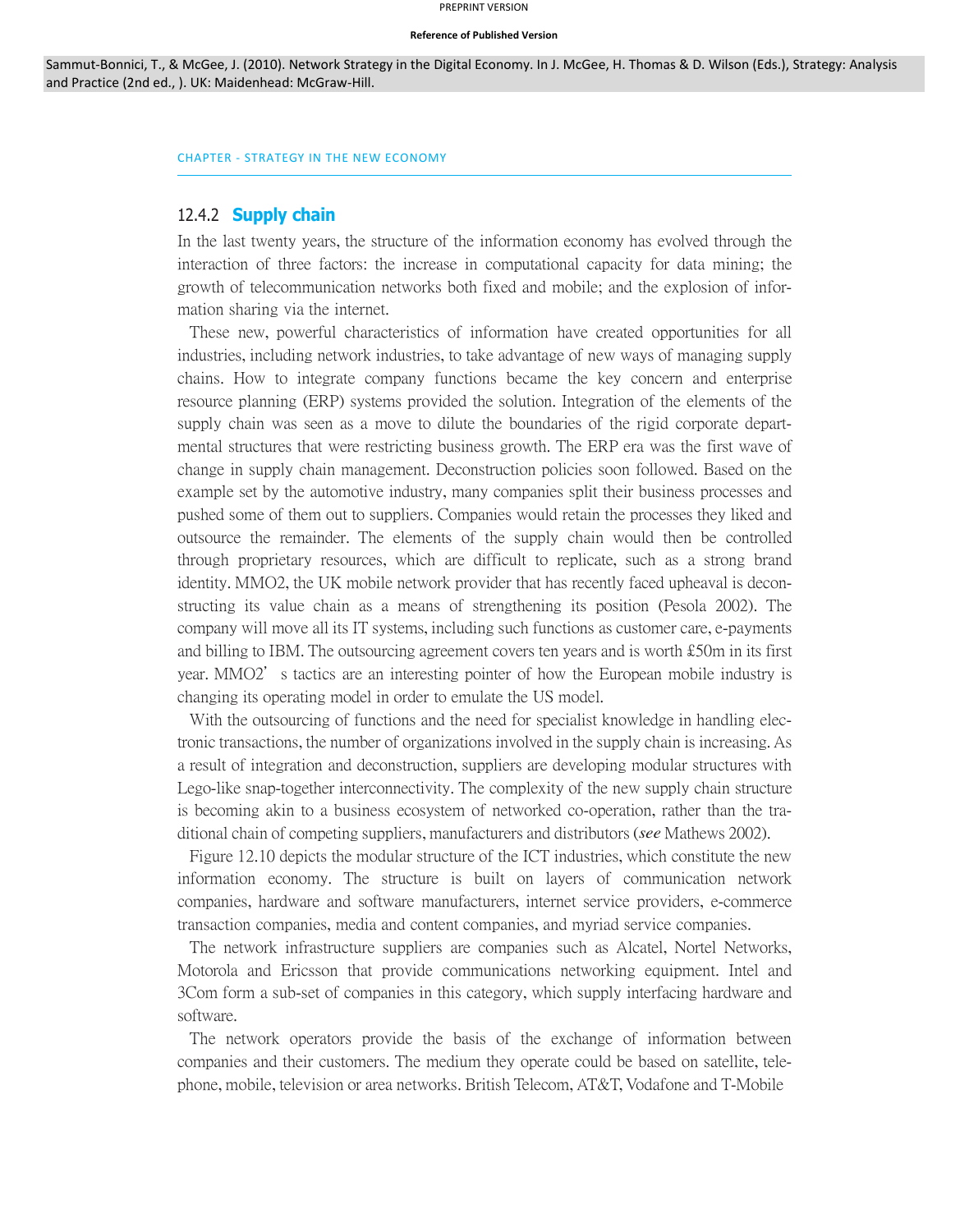### **Reference of Published Version**

Sammut-Bonnici, T., & McGee, J. (2010). Network Strategy in the Digital Economy. In J. McGee, H. Thomas & D. Wilson (Eds.), Strategy: Analysis and Practice (2nd ed., ). UK: Maidenhead: McGraw-Hill.



### **12.4** THE TECHNOLOGICAL INFRASTRUCTURE OF NETWORK INDUSTRIES

## **Figure 12.10** The modular infrastructure of the ICT economy

offer landline and mobile telecommunications networks. The operation of these companies is interconnected with other companies. For example, Vodafone uses BT's network. Credit card companies use Vodafone's mobile network for off-site credit verification. Vodafone has sold fixed-line telephone services from Energis and Racal Telecom networks. The interoperability of different telecom networks has become a complex business operation. British Telecom set up BT to develop and manage such relationships. BT Wholesale sells its fixed network product to independent service providers: businesses that wish to provide telecom services to end consumers without owning their own networks. The independent SP purchases the network facility from BT and other network operators, adding their own value and service brand.

Satellite networks provide the infrastructure for long-distance television, telephony and data interchange transmission. SES GLOBAL, Gilat Satellite Networks and Alcatel Space/SkyBridge have formed a  $\square 200$  million joint venture to provide two-way satellite broadband services in corporate and home office markets across Europe. The new company plans to cater for the growing demand for broadband communications services in Europe via advanced VSAT satellite technology.

Digital television networks operate on a host of platforms such as satellite, copper or optic fibre cable. Interactive television has opened a host of business opportunities for retailing. The use of two-way cable networks, or a return medium via a normal telephone line,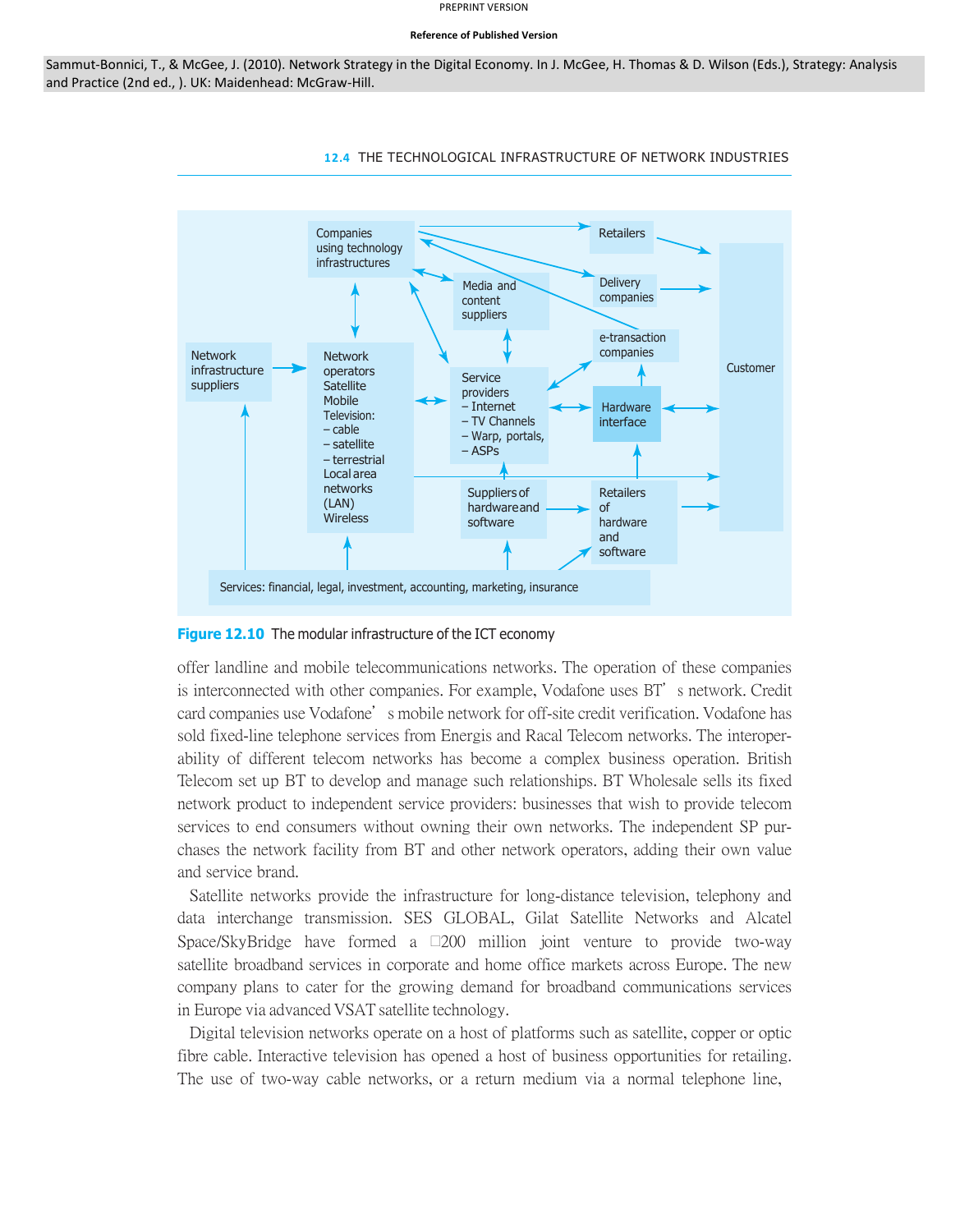### **Reference of Published Version**

Sammut-Bonnici, T., & McGee, J. (2010). Network Strategy in the Digital Economy. In J. McGee, H. Thomas & D. Wilson (Eds.), Strategy: Analysis and Practice (2nd ed., ). UK: Maidenhead: McGraw-Hill.

### CHAPTER - STRATEGY IN THE NEW ECONOMY

is changing the way consumers use and respond to television content. The business model for this service implies a new form of supply chain, for a new form of retailing.

Internet service providers are part of a complex web that provides the supply chain of information to the internet user. ISPs such as AOL and Fastnet convey internet content over the infrastructure of the telecommunication companies. At the back-end of the supply web, ISPs receive web pages from various organizations. The owners of the web pages would be the media and content suppliers, or, in many cases, they may have purchased the services of the media and content suppliers to create their web presence. At the front-end, where the supply web touches the customer, ISPs have to collaborate or conform to consumer interface manufacturers, which in the internet scenario would be computer suppliers. The supply web for the internet is due for another major revolution with third-generation (3G) mobile communication, which carries high-speed internet and video streaming. The 3G telephone, which will become the new customer interface, could dictate a change in internet transmission management and the nature of media content all the way down the supply chain.

The supply chain in the information economy shown in Figure 12.10 takes the form of a weblike network where each member may have to collaborate with many other members. Intercollaboration is possible because of software and hardware compatibility, and necessary because of the high degree of knowledge specialization at each point on the supply chain. An example of this weblike structure is the relationship between e-transaction companies, ISPs and media content providers and the companies that own the web pages. The four types of organization have to ensure the compatibility of their services across the supply network.

The infrastructure of the information economy does not look like a normal, traditional and competitive supply chain in the 'old' industrial economy. Telephony and the internet have made it possible for corporations to have commercial partnerships with many more companies. The notion of 'information is power' is turned on its head. As more companies have access to more information through communication, power is dissipated to more members in the supply chain. This increase in information exchange has become the overriding equalizer of power throughout the supply networks.

The basis of this new economy is the increase in connectivity among the various players in the chain. The connectivity level itself is rapidly evolving as communication and computational technologies become faster. The whole supply network is in a state of flux. Flexibility and adaptability have become essential strategic stances. Faster connectivity within the supply chain not only implies more interconnections between companies, but it also creates more volatile and replaceable interrelationships.

The concept of replaceable interrelationships has come about because companies are becoming '**isomorphic**' or similar in nature. DiMaggio and Powell (1983, p. 149), drawing from Hawley (1968), define isomorphism as 'a constraining process that forces one unit in a population to resemble other units that face the same set of environmental conditions'. With the standardization of technology, products are becoming more similar in design and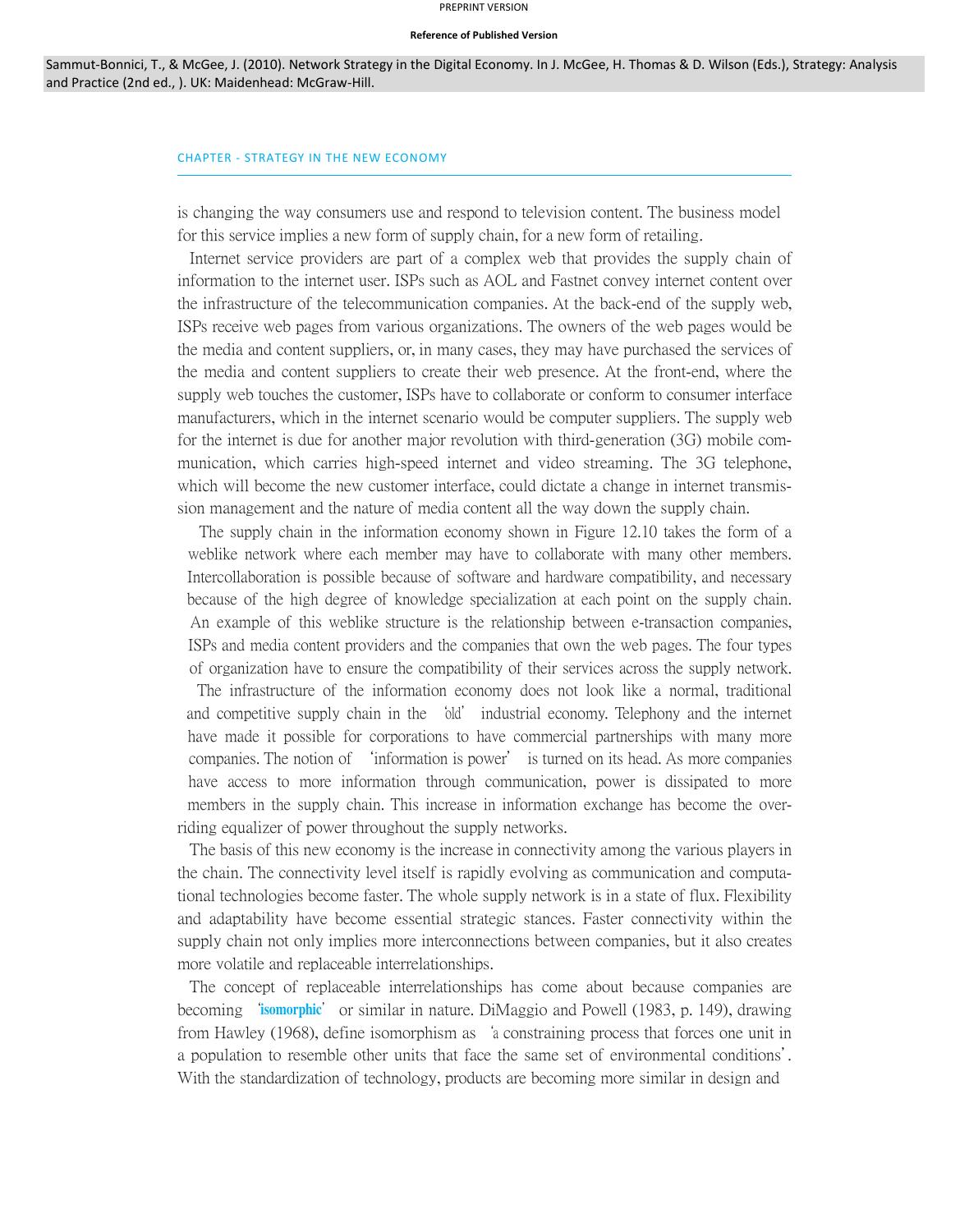#### **Reference of Published Version**

Sammut-Bonnici, T., & McGee, J. (2010). Network Strategy in the Digital Economy. In J. McGee, H. Thomas & D. Wilson (Eds.), Strategy: Analysis and Practice (2nd ed., ). UK: Maidenhead: McGraw-Hill.

# **12.4** THE TECHNOLOGICAL INFRASTRUCTURE OF NETWORK INDUSTRIES

quality. With the standardization of internal operations, through materials resource planning (MRP), enterprise resource planning (ERP) and electronic customer relationship management (eCRM), the service levels of competing companies are becoming similar in content and in construction. The implication is that suppliers are easily replaced with similar companies that have similar products and similar delivery attributes.

The information economy is creating a web of companies that have lower barriers of entry but fewer safety nets for retaining business. The older, hierarchical value chains of the industrial economy reinforced exclusivity, while the information economy is more inclusive.

# Case box: **The rise of co-evolution and co-operation**

The new weblike value chain gives rise to a 'self-organizing' system. In nature, flocking is a form of self-organization. The formation of flocking birds is a self-organizing form of collaboration, with simple goals of direction and velocity. Similarly, companies organize and adapt their relationships with vendors and distributors. They select and substitute their partners in the value chain according to changes in the consumer market. Vendors and distributors in turn adapt to new market scenarios. For example, a wave of collaborative buying (when competitors join forces for purchasing) is counteracted by a wave of collaborative vending from vendors. The system eventually normalizes the balance of power.

The 'self-organizing' aspect in the information economy leads to the concept of 'coevolution' (*see* Kelly, 1994, for an overview of the implications of adaptive behaviour). Evolving to meet the needs of other members in the value chain is becoming a more effective strategy than satisfying the company's own needs. Adapting to meet other companies' need leads to more business. Riding the new wave of co-evolution, companies are avoiding costly races against each other in favour of a strategy to join forces to gain more customers. We are observing this effect in NEC and Siemens, which have joined forces to supply the networks for Hutchison 3G, a key network provider of third-generation telecommunications in Europe.

Co-evolution and collaboration are even more relevant in industries where network externalities are a vital part of corporate success. The more customers join a network, such as a telecommunications service, the higher is the incentive for other customers to join. This effect is causing companies to collaborate on issues of compatibility. With 3G mobile phones on the horizon for Europe and the US, the standards war for a mobile internet operating system has begun. Microsoft, Linux, Symbian and Openwave are in the race to establish a widely accepted standard. This is an example of old-style competition, but it has caused a wave of co-evolution in another layer of competitors. The issue of standards has motivated Nokia and Siemens, Europe's largest manufacturers of mobile phones, to collaborate. They have teamed up to accelerate the introduction of third-generation mobile services. The collaboration of two companies will guarantee that Nokia and Siemens handsets can communicate with each other seamlessly. In this way the two companies, which have a combined global market share of 45 per cent, will benefit from network externalities and the positive feedback generated from providing a larger compatible technology network. Nokia and Siemens anticipate that other equipment vendors will link up with them to minimize industry fragmentation.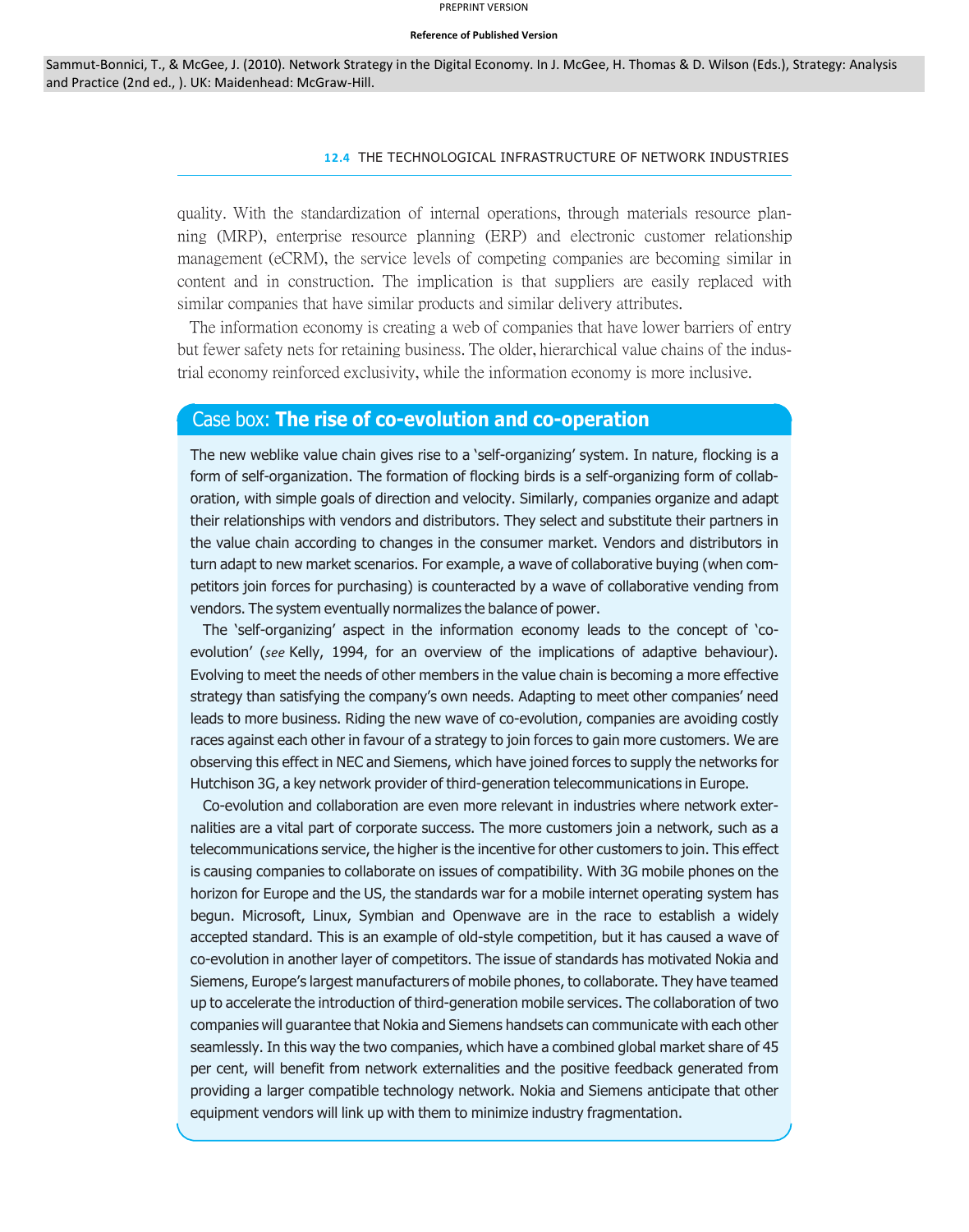### **Reference of Published Version**

Sammut-Bonnici, T., & McGee, J. (2010). Network Strategy in the Digital Economy. In J. McGee, H. Thomas & D. Wilson (Eds.), Strategy: Analysis and Practice (2nd ed., ). UK: Maidenhead: McGraw-Hill.

CHAPTER - STRATEGY IN THE NEW ECONOMY

# 12.4.3 **Physical platforms**

A **physical platform** is the tangible infrastructure (such as computers, telephones, satellites, digital TV and local area networks) that delivers a service to consumers. A simple example of a platform is the PC on your desk. This comprises a set of hardware and software items joined together to provide a computing service. The component items are built according to to explicit technology standards and are delivered through separate but parallel supply chains to the PC assembler. Similarly, to obtain Sky's pay-TV service one needs a physical platform consisting of digital TV receiver, set-top decoder, telephone landlines, satellites and ground stations. The physical platform is an assembly of items, each constructed to specific standards and integrated to deliver service to the customer.

# Case box: **Globalstar**

Globalstar is another example of a physical platform. Globalstar provides mobile telecommunications using Low Earth Orbiting (LEO) satellites. Its telephones look like mobile or fixed phones but the difference is that they can operate in areas outside normal reach. The satellite platform picks up signals from the Earth's surface, and relays them to the terrestrial gateway. Gateways distribute the calls to existing fixed and mobile networks. Terrestrial gateways are vital to integrate the company's services with existing local telephony networks.

The size of a physical network does not guarantee success. Iridium had a larger physical platform of satellites than Globalstar, but faced marketing-related difficulties at start-up. When it launched in 1998 it targeted the consumer users, who rejected the service because of its cost and bulky first-generation phones. Iridium filed for bankruptcy in 2001 and planned to decommission its satellite platform. It was purchased by a consortium, which paid \$25 million for the inactive satellite system, which cost \$5 billion when it was built in 1998. Iridium has recuperated most of its losses by changing its marketing segmentation strategy. Its current major user is the US Department of Defence, which is in line with its sales strategy to service large industrial users in remote locations (Weiss 2001).

Physical platforms have evolved from the simple structures, such as the older regional railway system, to a complex structure of interconnected sub-platforms. For this reason, the joints between the sub-networks become the strength of the whole structure, or, conversely, it could be its Achilles heel. It is therefore vital to define standards for joints. The standards that govern how a system and its modules interact is called the network's architecture (Morris and Ferguson 1993).

Henderson and Clark (1990) review two kinds of dynamic processes in modular systems: **modular innovation** and **architectural innovation**. The former type retains the architecture of the network, including its joints, but modifies the modules. By preserving the basic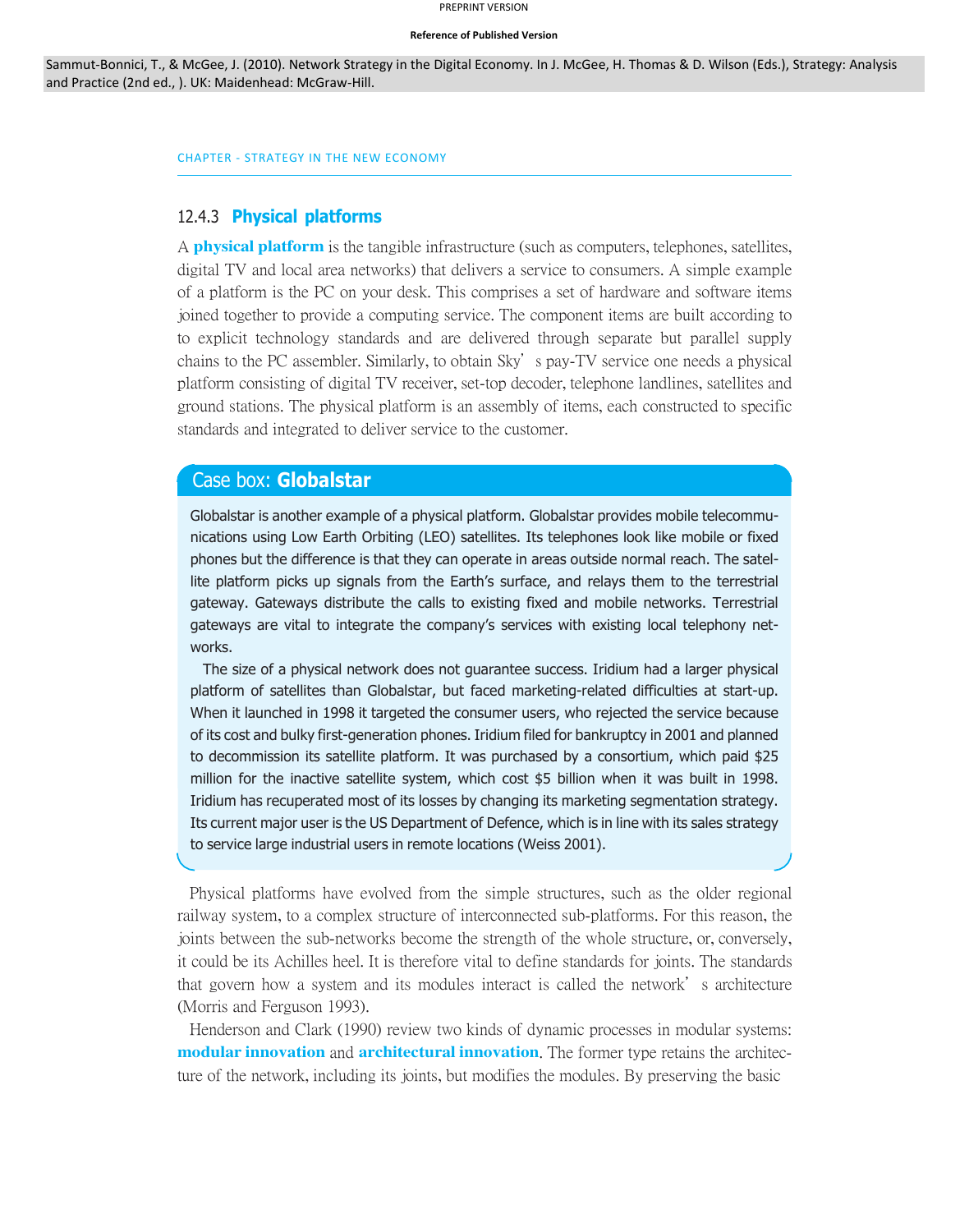#### **Reference of Published Version**

Sammut-Bonnici, T., & McGee, J. (2010). Network Strategy in the Digital Economy. In J. McGee, H. Thomas & D. Wilson (Eds.), Strategy: Analysis and Practice (2nd ed., ). UK: Maidenhead: McGraw-Hill.

# **12.4** THE TECHNOLOGICAL INFRASTRUCTURE OF NETWORK INDUSTRIES

architecture of a system, network providers offer users enough compatibility to shift from one product generation to the next. The changes occur in the innovations and improvements of the modular components. They are be fitted into the system when required, and will be removed when obsolete. The result is a hybrid dynamic of change that preserved the platform's architecture while creating innovations within the module structure. A series of minor incremental modular changes can lead to an overall network platform that is radically new (Vercoulen and Wegberg 1998).

In architectural innovation, the modules are largely unchanged, but the architecture that connects them (the jointing system) is changed (Henderson and Clark 1990). The speed of innovation can be fast, as a key part of the system, the modular structure, is retained. New joints between these modules are installed. In some cases, adopting new standards and installing some new modules that embody these standards create an architectural innovation. The development of the internet in the late 1990s is an example of an architectural innovation in a network platform. The main proponents of the internet evolution are standard-setting bodies such as the World Wide Web Consortium and the Internet Engineering Task Force (Vercoulen and Wegberg 1998).

# Case box: **Managing interoperability**

Physical platforms in the telecommunications industry are typically open platforms (like Wintel is for PCs) that provide interconnectivity with other telecom networks to add value and create network externalities. Open platforms have stipulated protocols, which are implemented by a large user base, as in the case of IBM clones. Closed platforms or proprietary platforms make it difficult for others to interact properly with those systems. Microsoft software and Apple computers are examples of closed platforms.

Open networks require interconnections and compatibility with surrounding networks. Telecommunications platforms have had to cope with the complexity of interoperability among different systems, as well as the agility required to shift rapidly to newer standards. The dynamics of complexity and agility used to be opposing forces (Vercoulen and Wegberg 1998). A complex interconnected physical platform tends to develop slowly. Railway systems and the telecom networks in many countries show this inertia. Communications and technology firms progressively created a solution to these opposing dynamics of development. As in the supply chain case discussed earlier, companies divided their platform structure into separate modules, each with some degree of autonomy (Langlois and Robertson 1992; Garud, Kumaraswamy and Prabhu 1995). Each module is designed with the flexibility for rapid change, such as the shift from ETACS to GSM. The complexity feature is retained because each module is interoperable with other modules to form a weblike complex system. The modules are therefore interdependent through the nodes, or joints between the modules. Interoperability between modules creates value for the user, as we observe in the ability to call overseas on a mobile telephone. Roaming of mobile telephones from country to country is another example. Interoperability exists between platforms of different network providers in the same country, or different platforms in different countries.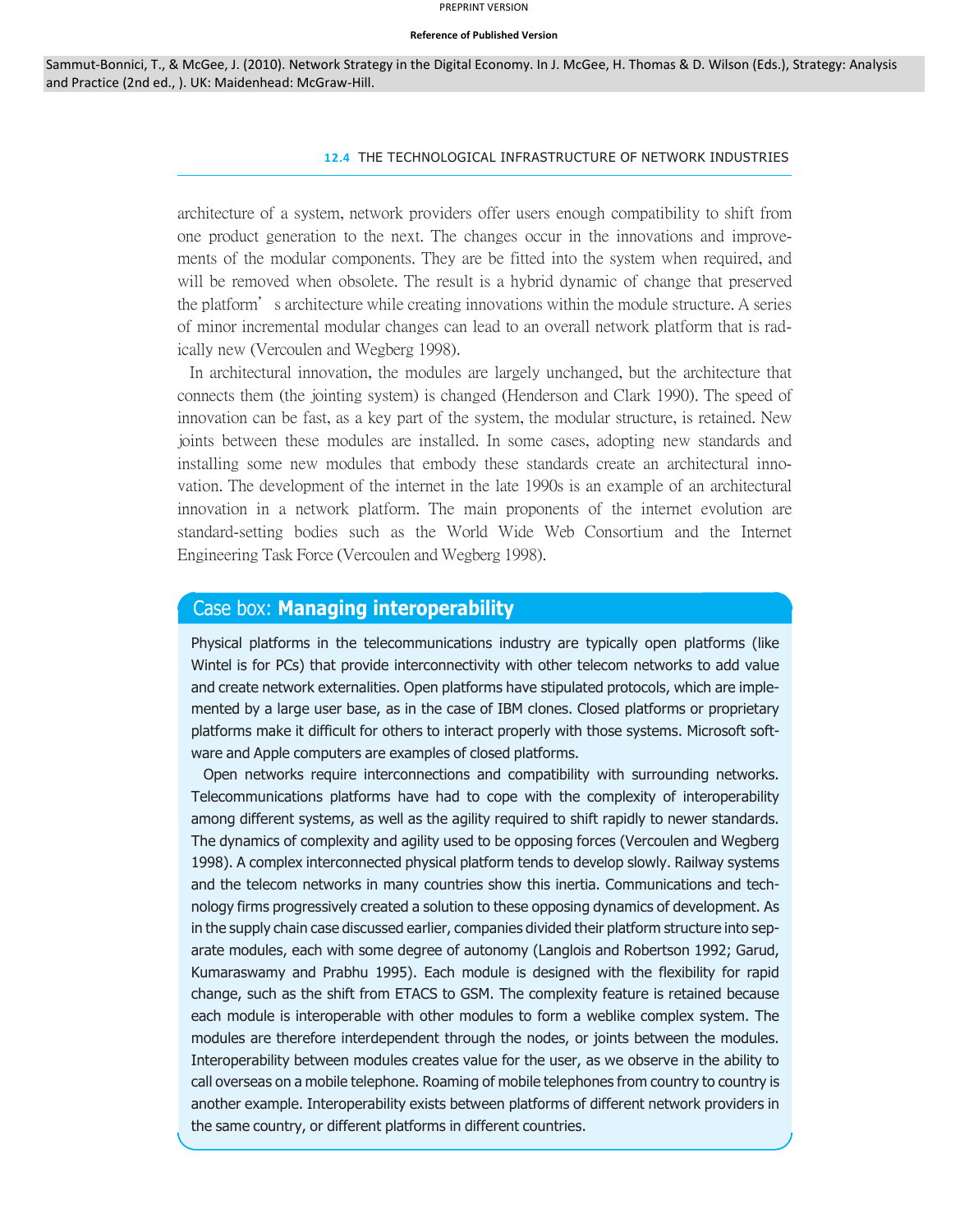### **Reference of Published Version**

Sammut-Bonnici, T., & McGee, J. (2010). Network Strategy in the Digital Economy. In J. McGee, H. Thomas & D. Wilson (Eds.), Strategy: Analysis and Practice (2nd ed., ). UK: Maidenhead: McGraw-Hill.

### CHAPTER - STRATEGY IN THE NEW ECONOMY

### **Building alliances**

The reach of a technical platform determines the size of the consumer base. For this reason, companies are building alliances to gain the rewards of positive feedback. Apple and Microsoft have collaborated to create a version of Office that operates on an Apple computer. The effect is to allow the Apple computer platform to overlap with the Microsoft Office platform. In the mobile industry, competing telephone manufacturers are clamouring to create a communications platform with a common operating system. Ericsson and Nokia use the Symbian operating system on their third-generation mobile phones. Panasonic and Motorola are planning to introduce telephones with the software platform. Symbian will receive a total of \$17.95 million in funding from Nokia Corp., Motorola Inc., Panasonic, Sony Ericsson and Psion to support its development (Evers 2002).

The Ethernet is an earlier example of alliance formation intended to increase the size of a physical platform. In 1973 Metcalfe and Boggs invented the Ethernet, the local area networking (LAN) technology that acts as a means to send vast amounts of data at high speed to the laser printers that Xerox was designing. Interestingly, the Ethernet came before the PC, yet it was to create a breakthrough in computer networking that would eventually tie together over 50 million PCs worldwide. The Ethernet quickly attracted Digital and Intel's interest to adopt the communication platform. Metcalfe had moved on to form 3Com but remained the key player in the discussions between Xerox, Digital and Intel. The DI3X group was formed, named after the first letter of the company names. The alliance lobbied for Ethernet to become a standard approved by the IEEE. Xerox agreed to license Ethernet to all users at a nominal fee of \$1000. It realized that it would have to provide an open standard to get computer manufacturers to take on Ethernet as an interface to their printers. The strength of Ethernet was that it allowed PCs and workstations from different manufacturers to communicate by using an agreed standard, hence increasing the size of its physical platform and therefore its reach.

# 12.4.4 **Consumer networks**

A **consumer network** requires interdependencies between consumers. In a consumer market there are two levels of value attached to a product. 'Autarky' value (Liebowitz and Margolis 1999) refers to the value associated with a product irrespective of the number of other users. In marketing terms, this would be the 'core' value of a product. In economics this is the normal assumption and the theory of the firm is based on assumptions about the independence of individual consumer preferences. 'Synchronization' value is the augmented value derived from being able to interact with other consumers. The latter fuels the dynamics of the network effect discussed earlier in this chapter and in McGee and Sammut-Bonnici (2002). For example, the relative abilities of Microsoft, Symbian or other companies to capture synchronization value will determine who will gain critical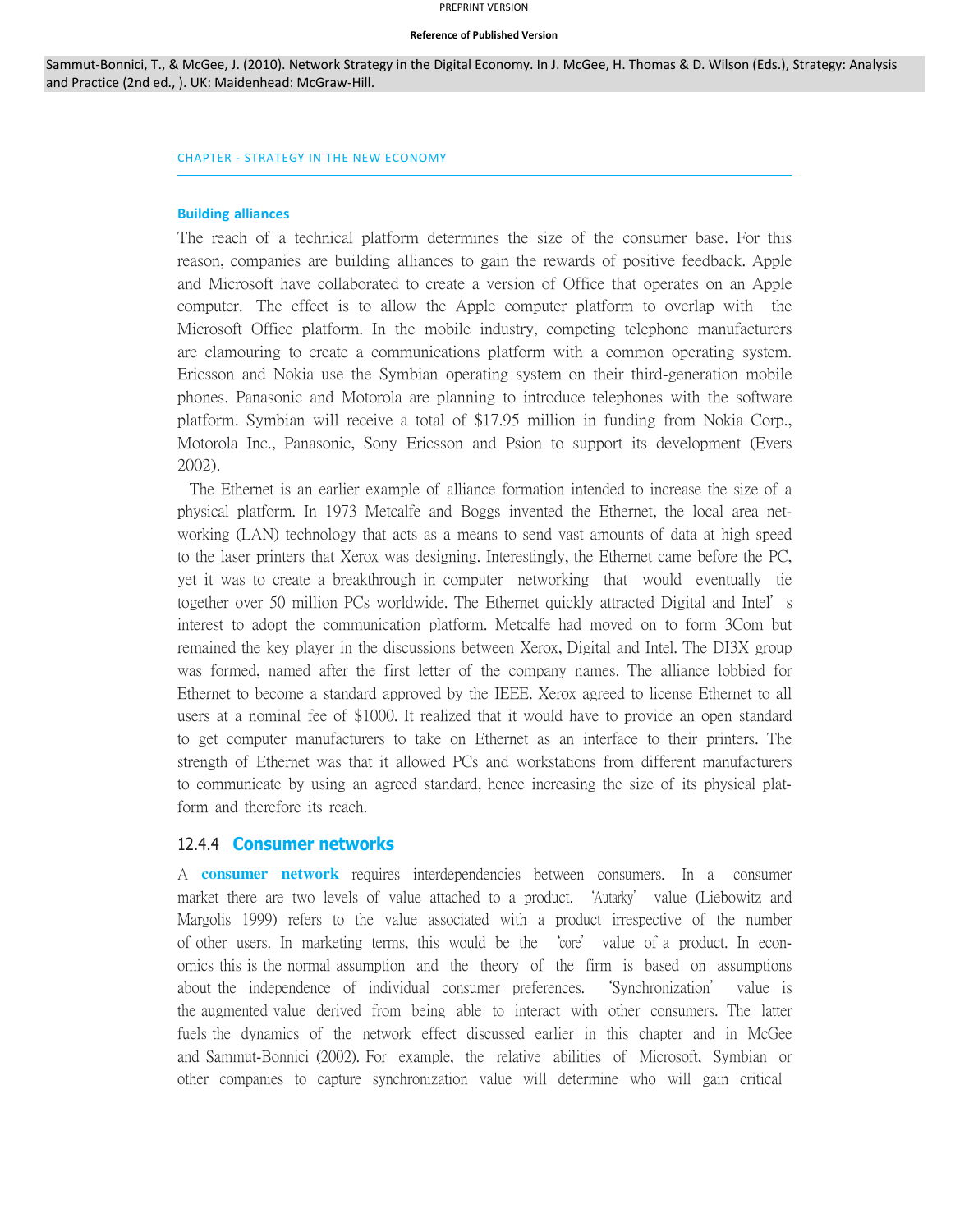### **Reference of Published Version**

Sammut-Bonnici, T., & McGee, J. (2010). Network Strategy in the Digital Economy. In J. McGee, H. Thomas & D. Wilson (Eds.), Strategy: Analysis and Practice (2nd ed., ). UK: Maidenhead: McGraw-Hill.

# **12.4** THE TECHNOLOGICAL INFRASTRUCTURE OF NETWORK INDUSTRIES

mass first and win the race to establish the new operating system for third-generation mobile telephones. Customers will buy the 3G phones with the operating system they expect to be the most popular in the future. In this way they will be able to communicate and exchange video clips and photos with the widest possible set of users. The success of the winning operating system might depend on the psychology of consumer choice, or it could depend on technology characteristics from supply chain strategies and technology standards. For example, Microsoft and Intel co-operated to make Windows 95 exclusively compatible with Intel x86 microprocessor architectures and vice versa. The media coined the effect the 'Wintel Advantage'. In the case of mobile operating systems, Symbian and Microsoft are rallying their respective set of supporters to establish separate supply networks.

# **Lock-in and switching costs**

The Wintel case led to a situation of **lock-in** for Windows users. The Wintel operating system quickly gained critical mass through rapid adoption and it became the most popular system throughout the world. On top of this, Windows users then invested in complementary software such as the Microsoft Office suite. Lock-in arises whenever users invest in the multiple complementary and durable assets of a physical platform and then find the costs of switching to an alternative to be prohibitive. Lock-in can occur on an individual level, company level and even a societal level. Thus, individuals may face switching costs in adopting a rival to Microsoft software, but so also do companies in having to provide systematic retraining costs, and so might whole communities in having to move from one software product to another. The key is that it would usually be necessary to switch from one dominant product to retain the interdependencies and complementarities between consumers. Private users were locked into the long-playing record technology because records could not be used on CD players (but were persuaded to switch when the benefit–cost ratio of the new products became sufficiently large). Note that the benefits of tape recording were never large enough to persuade customers to make a wholesale switch from LPs but the extra benefits of tapes (ability to record) were sufficient to persuade customers to invest in parallel systems. Companies became locked into Lotus 1-2-3 spreadsheets because their employees were trained in using the program command structure but later were persuaded to switch to Excel within Microsoft Office because of the extra complementarities. On a societal level, millions of users throughout the world are locked into using Microsoft's Windows desktop operating environment, as it has become the standard software in offices around the world.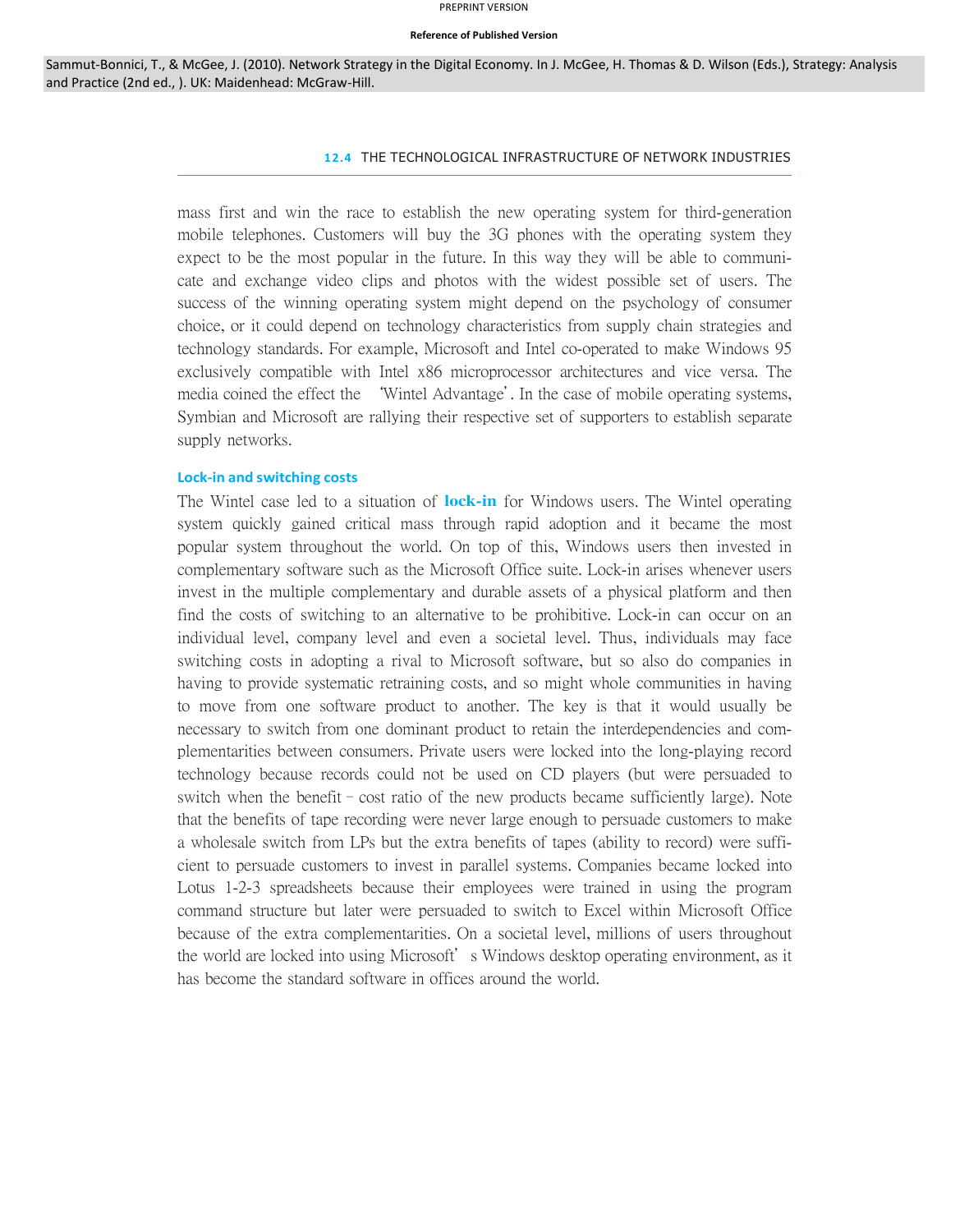### **Reference of Published Version**

Sammut-Bonnici, T., & McGee, J. (2010). Network Strategy in the Digital Economy. In J. McGee, H. Thomas & D. Wilson (Eds.), Strategy: Analysis and Practice (2nd ed., ). UK: Maidenhead: McGraw-Hill.

CHAPTER - STRATEGY IN THE NEW ECONOMY

# Case box: **Lock-in and switching costs in mobile communications**

Telecommunication systems providers have chosen to offer new, superior technologies despite high switching costs. The industry has undergone three generations of technologies – TACS, ETACS, and GSM – and is now in the early days of introduction of 3G, incurring significant investment costs. Their calculation is made on the basis that the new systems will provide backward compatibility plus the expected benefits of new services.

Switching costs and lock-in at the consumer level can be deliberately used to inhibit or prevent consumers from adopting newer technologies or moving to alternative networks. In mobile communications, users may switch to another network provider with the same technology but with a different price structure. They may choose to switch to another technology when they replace their handsets with higher-level models. The strategies of the mobile telecommunication companies have focused on manipulating the tangible and intangible consumer costs when switching networks. In the introductory phase customers were contractually bound to a network for a year. They had to pay a release fee to end the contract and a connection charge to go to the next network. In the later 1990s switching networks became easier with the introduction of pay-as-you-go cards. But the hidden, intangible costs of switching remains, irrespective of payment structures and Oftel's recent pressure to minimize switching cost in the industry. Customers are deterred from switching by the investment in the time required to get used to a new product and are further inhibited by the uncertainty about the quality of untested products. The influence of brand loyalty is also significant. To the consumer, another very relevant switching cost is the loss of the mobile number when moving to another network (this was also a very big issue in the development of the telephone system in the USA over a century ago). Subscribers' reluctance to give up their familiar numbers resulted in the introduction of subsidized phones and more competitive tariffs. The power of switching costs can be observed in the entry strategies against powerful incumbents. Vodafone and Cellnet started to operate in 1984 and had a captive customer base by the time Orange and One2One entered the market in 1993 and 1994 respectively. The new entrants had to generate new customer-winning strategies with stronger branding and lower costs.

On a societal level economists observe that the practice of using lock-in strategies can have negative welfare effects as new superior technologies are suppressed. Liebowitz and Margolis (1990) discuss the fascinating example of typewriter keyboard layouts. In the 1870s the QWERTY configuration was selected by the creators of the TypeWriter brand in order to slow down typists in order to reduce jamming of the keys. The Dvorak layout patented in the 1932 is a more efficient layout and allows faster typing. This would suggest that QWERTY should then give way to the more efficient keyboard layout. The phenomenon of sticking to the slower QWERTY system is explained in terms of switching costs.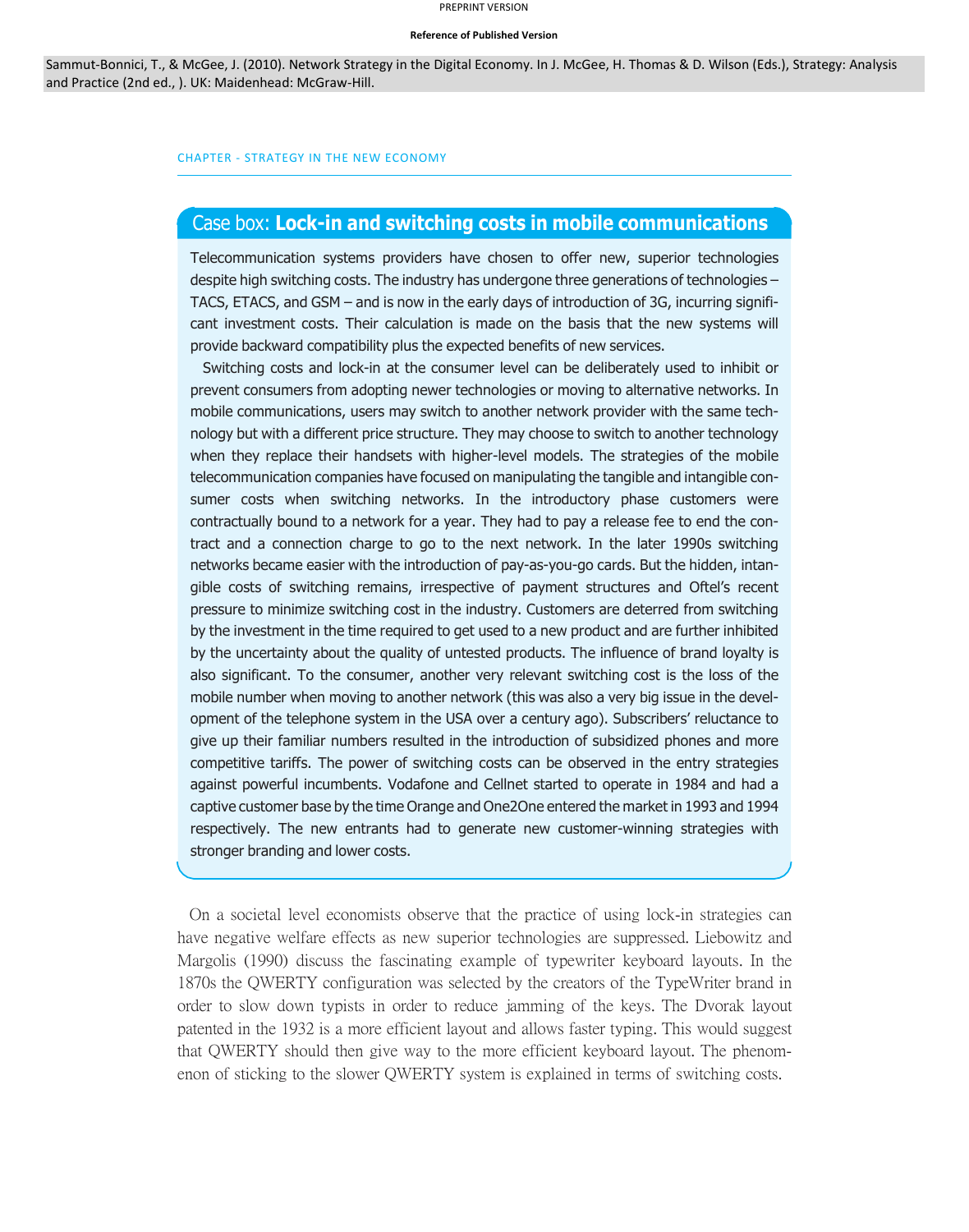### **Reference of Published Version**

Sammut-Bonnici, T., & McGee, J. (2010). Network Strategy in the Digital Economy. In J. McGee, H. Thomas & D. Wilson (Eds.), Strategy: Analysis and Practice (2nd ed., ). UK: Maidenhead: McGraw-Hill.

# **12.5** NETWORKS, STANDARDS AND COMPETITION

The collective switching costs are far higher than the individual switching costs because the co-ordination for mass switching to Dvorak is so difficult. With the advent of electric typewriters if the 1950s and then computer keyboards the expectation is even stronger but QWERTY still remains.

# 12.5 **Networks, standards and competition**

According to Economides and Flyer (1997):

*Firms that compete in markets where network externalities are present face unique trade-offs regarding the choice of a technical standard. Adhering to a leading compatibility standard allows a firm's product to capture the value added by a large network. However, simultaneously the firm loses direct control over the market supply of the good and faces (direct) intra-platform competition. Alternatively, adhering to a unique standard allows the firm to face less or no intra-platform competition, but it sacrifices the added value associated with a large network.*

This trade-off is a key strategic decision that depends in part on the control that firms have in making their output compatible with competitors' outputs and complementary products. The ability to conform to a common standard opens the opportunity to make this trade-off. Where standards are proprietary, the decision rests with the owner of the standard. The owner's trade-off is the pay-off associated with developing the existing network and its spillovers versus the introduction of more intra-platform competition. Essentially the tradeoff is the same: to adhere to a common standard or to seek uniqueness. This can be expressed as a sequential game: at the outset, one chooses the appropriate technical standard (and, therefore, the network to join), and later one chooses how to compete. Normal markets do not have this choice of network and there are consequences for market structure and competition in the presence of network externalities. The mathematical model in Economides and Flyer (1997) defines networks as coalition structures and analyses the stability of coalitions under different standards regimes and varying levels of network externalities. There are a number of implications for market structure in the presence of network externalities.

First, it is intuitively clear that industry output will be higher when there are network externalities and when standards are open. Firms are free to choose which standard to adopt and are deterred only by the costs of adoption. Second, when standards are incompatible and the owners of standards can exercise proprietary control, incumbents are more strongly protected against the consequences of new entrants. Moreover, there will usually be considerable asymmetries between firms in terms of outputs, prices and profits. (Under incompatibility regimes, firms are equivalent to platforms and constitute one-firm networks.) For pure network goods the asymmetries are particularly marked.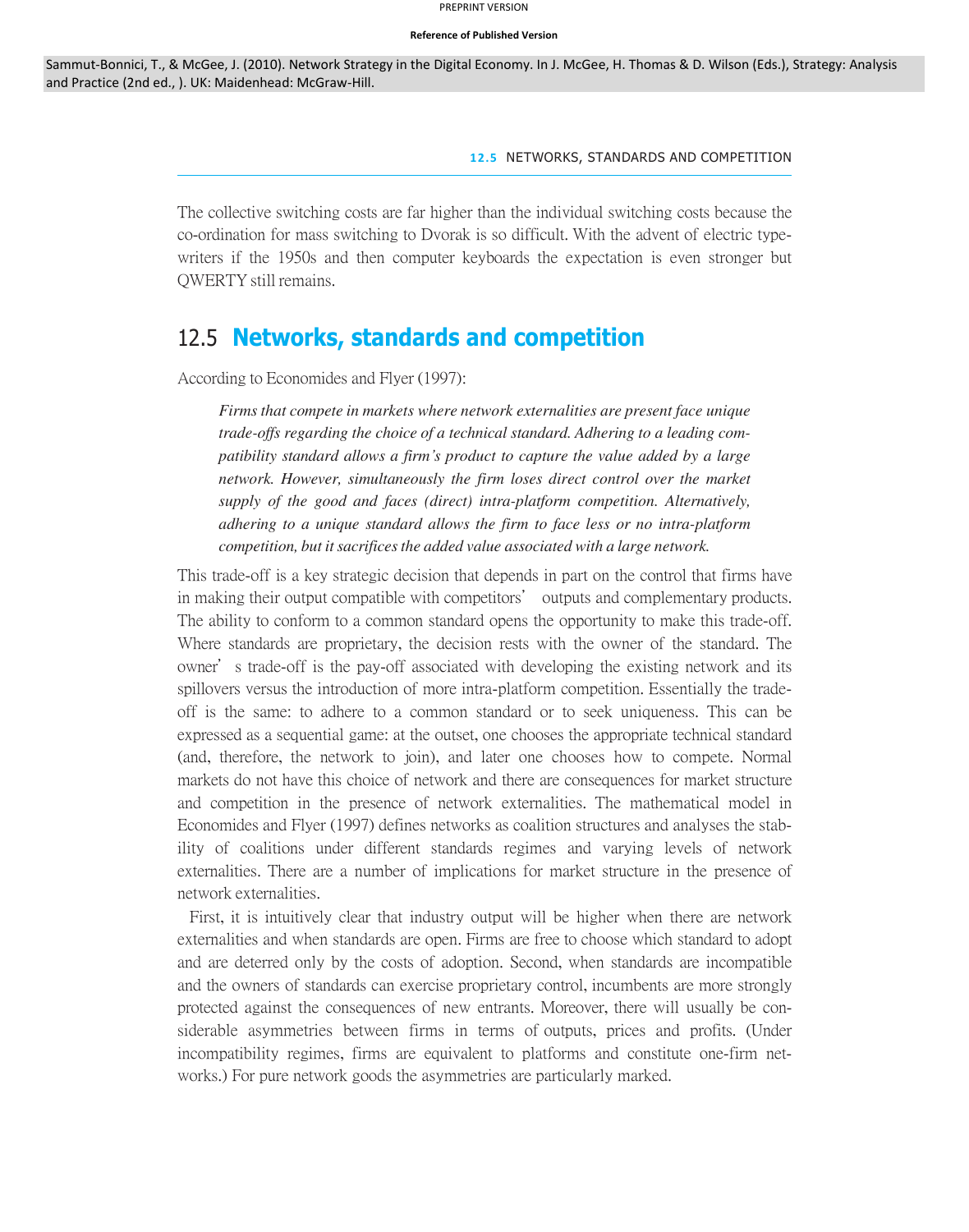### **Reference of Published Version**

Sammut-Bonnici, T., & McGee, J. (2010). Network Strategy in the Digital Economy. In J. McGee, H. Thomas & D. Wilson (Eds.), Strategy: Analysis and Practice (2nd ed., ). UK: Maidenhead: McGraw-Hill.

## CHAPTER - STRATEGY IN THE NEW ECONOMY

In general, with total incompatibility of standards market concentration, output inequality and price and profit inequality increase with the extent of the network externality. This is an important result because it explains why one or two firms so often dominate network industries. The mechanism is straightforward. The leading network establishes its critical mass, leaving the second network to establish a critical mass across the remaining untapped market coverage. The third network follows in the same fashion and so on. It follows that there will be a tendency to provide large incentives to organize customers into few platforms so as to maximize the added value from the available networks. Firms will be keen to abandon their own weak standards in favour of the higher value obtainable from a leading network.

There is a third implication. Where there are proprietary standards and strong network effects, there is no natural equilibrium in terms of network offerings. There are always incentives for at least one firm to move to a stronger network and the consequence of any one move is to shift the incentives for all other firms. However, equilibrium can be reinforced by the refusal of firms to make their proprietary standards available. Again, the mechanism is straightforward. Under strong externalities, the owner of a standard has a considerable incentive to exploit the standard by itself and to exclude other firms with weaker standards. Conversely, where the externality is weak, the owner will find a stronger incentive to admit other firms to its proprietary standard in order to grow the network through collective effort and thus generate more added value.

In summary, strong network externalities suggest the following conclusions:

- **1** Larger industry output.
- **2** Very large asymmetries between firms/platforms.
- **3** Likelihood of market dominance.
- **4** Enhancement and protection of proprietary standards.
- **5** Equilibrium market structures that are the reverse of the world without network externalities.

# 12.6 **Implications for strategy**

This chapter argues that there are major differences between the economic and strategic characteristics of the **new economy** compared to the old industrial order. These major differences can be summarized as follows:

- **1** The information economy depends on connectivity. Without connectivity, consumer interdependence is indirect. Positive feedback gives an economic law of plenty – more gives more.
- **2** Upfront costs are very large and revenues can be substantially delayed and are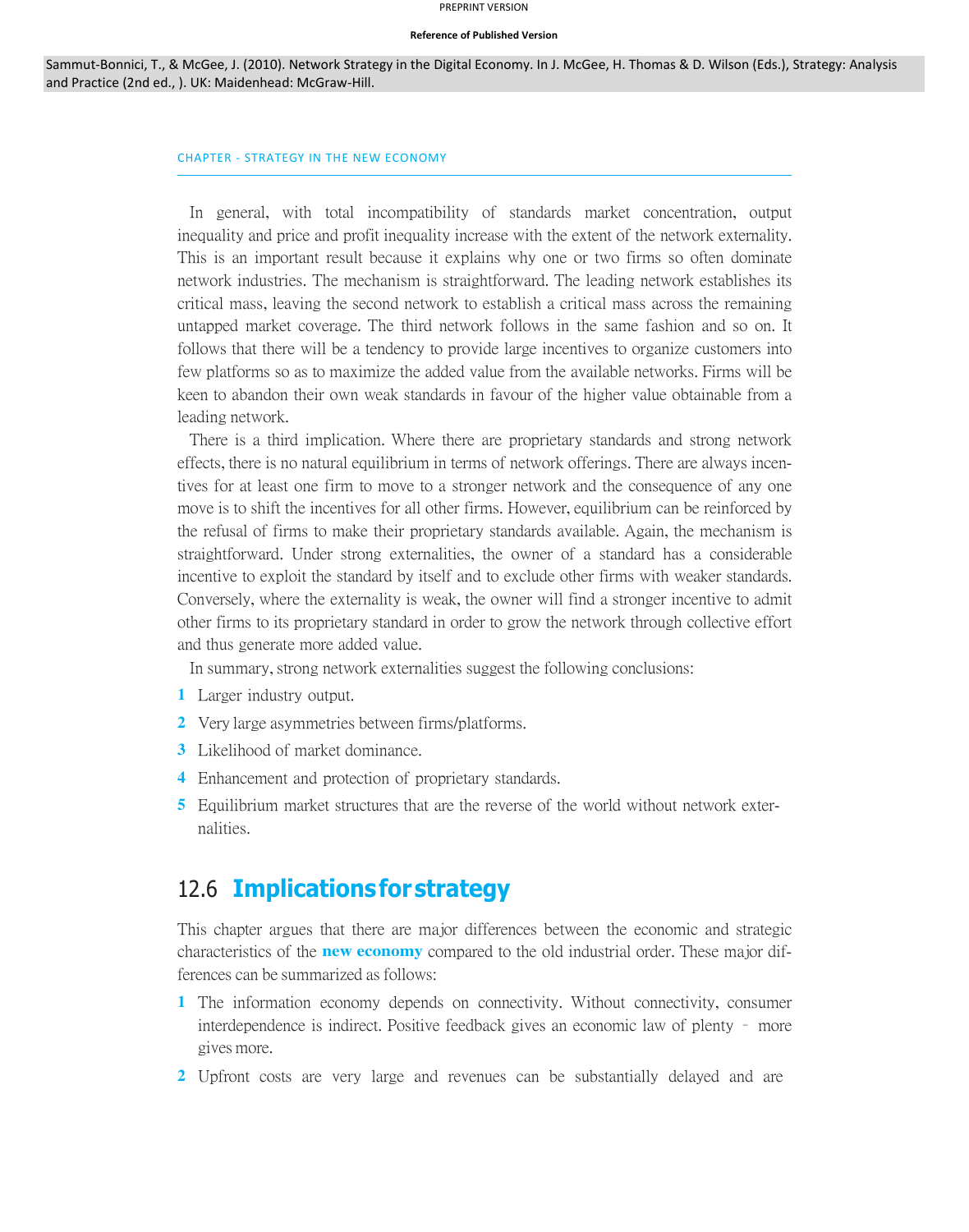### **Reference of Published Version**

Sammut-Bonnici, T., & McGee, J. (2010). Network Strategy in the Digital Economy. In J. McGee, H. Thomas & D. Wilson (Eds.), Strategy: Analysis and Practice (2nd ed., ). UK: Maidenhead: McGraw-Hill.

### **12.6** IMPLICATIONS FOR STRATEGY

significantly at risk. As a result, the nature of business models is different, with higher degrees of risk embedded in them.

- **3** It is also a world of immense uncertainty where even the range of potential outcomes is not known, but also where there is a significant probability that future technological change might undermine an apparently winning position.
- **4** The competition between rival networks/standards can be hard to call in advance.
- **5** 'Tippy markets' substantially raise the level of risk.

In this new world there is much more uncertainty and companies need to take bigger risks in order just to survive. The prospect of entrepreneurial profits is enticingly large but there are probably greater probabilities of failure. The list of failures and near failures in the last decade by large companies is very long. There are some new strategic 'rules' for competing in the new economy. While these are quite generic in nature they illustrate that companies need to come to these markets with a different mindset about how to compete:

- **1 Expectations management** is central to the way in which marketing strategy is conceived (see the case box below).
- **2 Open standards** are the key to volume. Protected standards are only viable as small highpriced niche markets. The old preoccupation with protection of intellectual property is giving way to a sharing and co-operating approach.
- **3** There is a law of inverse pricing. The best (i.e. the most valuable in the future) products are given away, such as web browsers, in order to create a consumer standard, and sheer volume causes both marginal costs and prices to fall over time as the product becomes more valuable. The cash flow machine consists of modest (even small) margins multiplied by gigantic volumes to defray massive investments. The machine is volume driven and protected by very large switching costs.
- **4** The first strategic choice is which network to join (which standard to adopt). The second, and a long way behind, is how to compete within the network of choice.
- **5** Networked complementarities and co-operative strategies are replacing the old order of hierarchical business organization and competition.
- **6** In a world of uncertainty, customers are also uncertain about which standards, technologies and products will prevail. This will increase the power of brands and place upon marketing the need to manage customer expectations so as to speed adoption rates towards tipping points in the market.

The economic characteristics of network industries are dependent in large part on the interconnectivity that is characteristic of the technologies of information goods. Interconnectivity allows customers to view, use and link products, giving rise to virtual networks of customers. In these networks, powerful demand-side increasing returns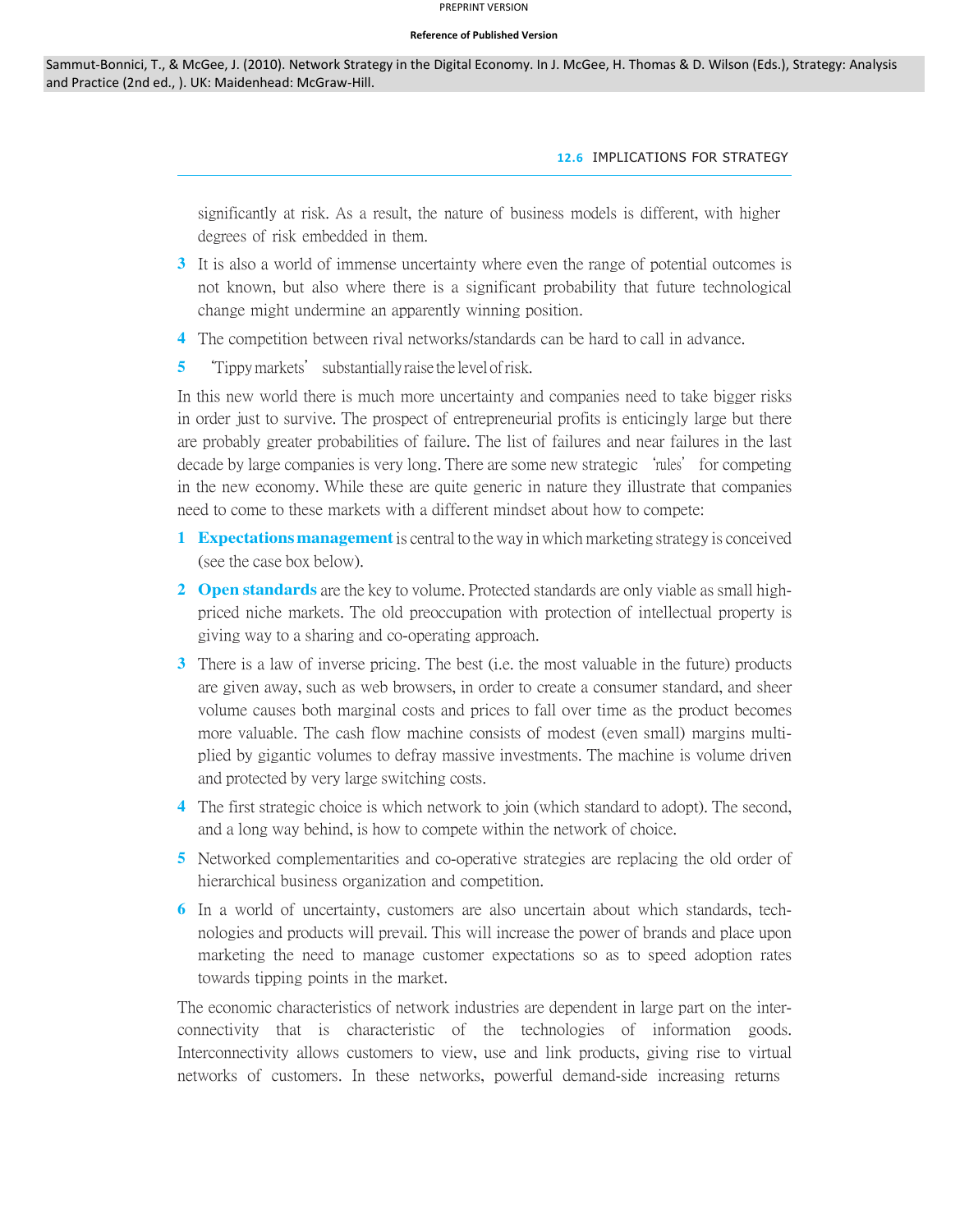### **Reference of Published Version**

Sammut-Bonnici, T., & McGee, J. (2010). Network Strategy in the Digital Economy. In J. McGee, H. Thomas & D. Wilson (Eds.), Strategy: Analysis and Practice (2nd ed., ). UK: Maidenhead: McGraw-Hill.

## CHAPTER - STRATEGY IN THE NEW ECONOMY

can operate. Where consumer-based externalities are powerful there are strong pressures towards 'winner takes all' phenomena (e.g. Wintel globally, and Sky TV in the UK). In these circumstances conventional economic laws are challenged. De facto monopoly can emerge: but uncertainty is high and markets may be intrinsically unstable. Successive waves of technology may outmode old monopolies and serve as the basis for new monopolies.

The rate of growth and now the sheer size of the ICT industry has been the progenitor of major changes in the economy. We have seen major effects on other industries through the new value possibilities that information technology offers and through the substantial fixed costs and minimum scales required for effective deployment of these technologies. When linked to networks of interdependent customers we see the potential emergence of 'winner takes all' strategies and the emergence of new monopolies.

We have decomposed the ICT industry into its component parts in order to see who the players are and how they interact with one another. In doing this we argue that we are beginning to see a new type of industrial order – one marked by networked complementarities and co-operation in place of the traditional model of hierarchy and competition. We have also decomposed the industry into four horizontal levels – technology, supply chain, platform, and network – to show that these have different economic characteristics and therefore that corporate strategies have different dynamics. The examples quoted indicate the range and extent of the possibilities inherent in the new technologies and for the nature of rivalry in the form of pre-emptive strikes and technology races. We note particularly the pervasive changes that are taking place in supply chains generally. The increasing importance of connectivity and modularity is forcing a shift from competitive mode towards co-operative mode. This raises thoughts of self-organizing systems and the notion of coevolution, rather a long way from the search for and exercise of crude bargaining power. The sheer size and cost of physical platforms also create new dynamics. The pervasive use of alliances is an obvious example. Less obvious is how the need for interoperability requires new attitudes towards complexity and requirements for agility.

A new set of strategies is emerging to offset the risks and pressures exerted by these rules. This is visible in the setting up of global standards and their ensuing platforms. For example, Group Speciale Mobile, commonly known as GSM, is an association of 600 network operators and suppliers of the mobile phone industry. Their primary objective is to set a common standard for mobile communications in order to create a homogeneous industry where equipment, software and networks can seamlessly talk to each other. Strategies of standardization are stabilizing the markets and charting the course for research and development policies.

Finally, we remark on the significance of interdependence between consumers. This effect at its strongest completely shifts our thinking from the prevalence of oligopolistic competition (size matters but so do diminishing returns) to the possibility of winner takes all and the monopoly (size matters – full stop). Clearly such network effects are not always going to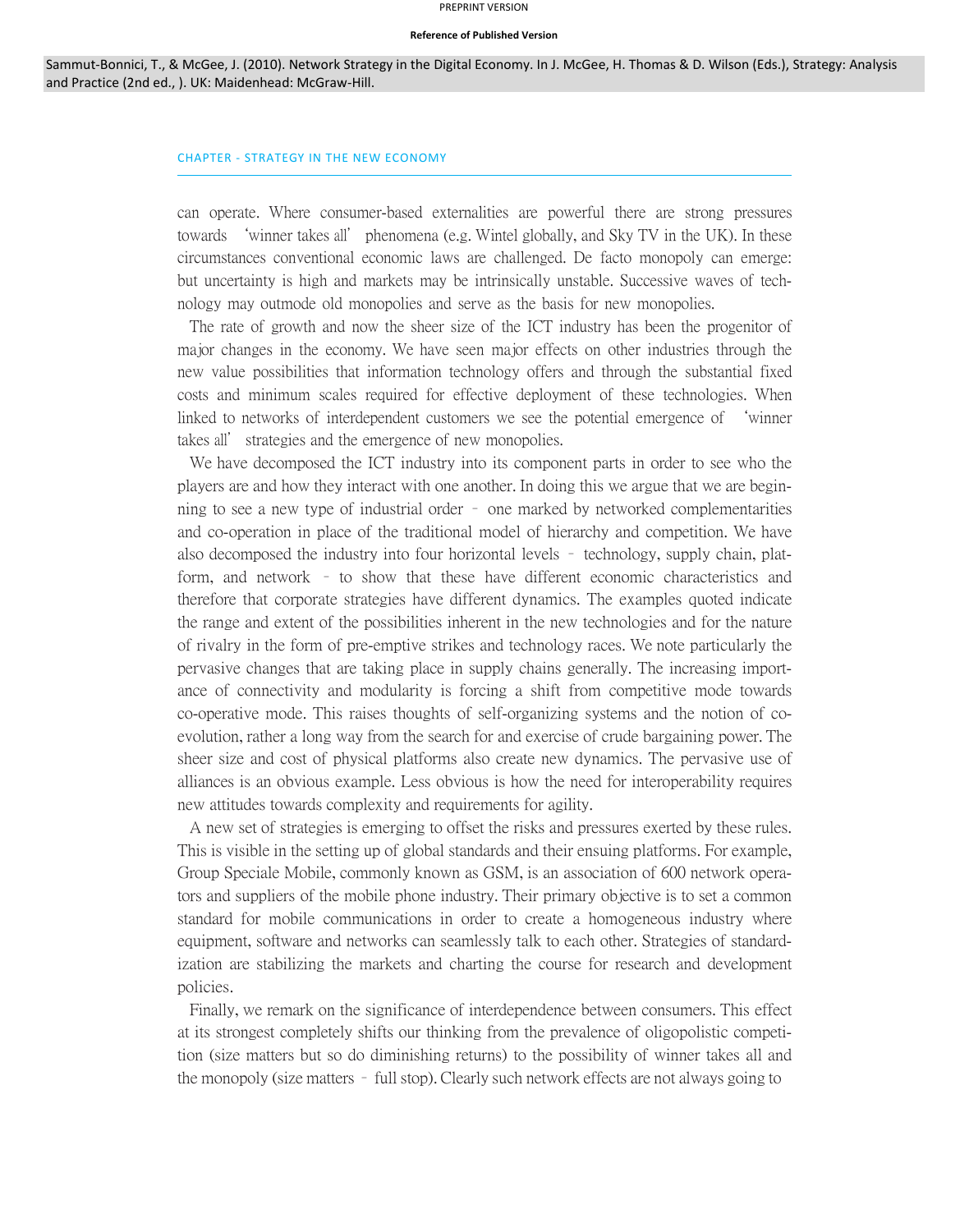### **Reference of Published Version**

Sammut-Bonnici, T., & McGee, J. (2010). Network Strategy in the Digital Economy. In J. McGee, H. Thomas & D. Wilson (Eds.), Strategy: Analysis and Practice (2nd ed., ). UK: Maidenhead: McGraw-Hill.

## **12.6** IMPLICATIONS FOR STRATEGY

be so extreme but there is a real possibility that the combination of high fixed costs, significant economies of scale, and high degrees of knowledge specialization will, when taken together with consumer bandwagons, create massive new corporate structures to which the major (and perhaps only) discipline will be further developments in technology. However, the analysis of consumer lock-in suggests the real possibility that switching costs might inhibit the adoption of valuable new technologies.

# Case box: **Expectations management**

When consumers choose products in network markets, their expectations play a crucial role on sales of the products or their network components, since consumer utility depends on the number of other consumers purchasing the same products. Rival firms in the network industry influence consumers' expectations in order to maximize their profits. The process is facilitated by consumers' imperfect information about the size of the installed base in the market. Sales figures are often exaggerated to impress consumers about leadership in the installed base over rivals. The competition between OS/2 and Microsoft Windows in 1992 is an example of firms' intentions of influencing consumer expectation. IBM and Microsoft both announced wider adoption of their operating systems than actual. Later on, each company disputed the estimated numbers of sales of the other (Bensen and Farrell 1994).



**Figure 12.11** Adoption processes: networks and technologies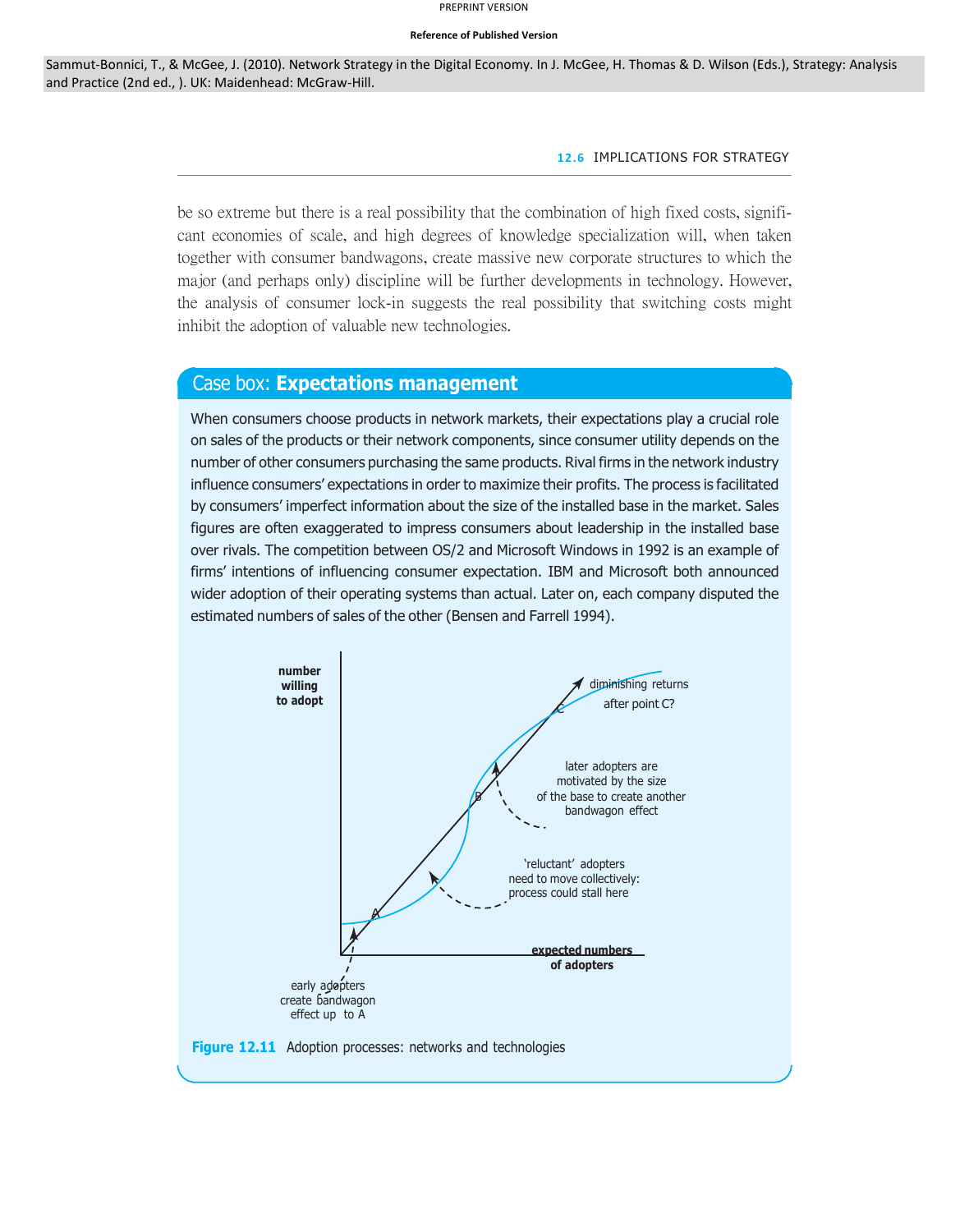#### **Reference of Published Version**

Sammut-Bonnici, T., & McGee, J. (2010). Network Strategy in the Digital Economy. In J. McGee, H. Thomas & D. Wilson (Eds.), Strategy: Analysis and Practice (2nd ed., ). UK: Maidenhead: McGraw-Hill.

### CHAPTER - STRATEGY IN THE NEW ECONOMY

Expectation management is a strategic device that goes beyond the inflation of penetration figures and moves into the realms of brand and corporate image building. In competing to become market leaders in the mobile communications industry, or at least to achieve critical mass, consumer expectations

| Market to create momentum:                                    |
|---------------------------------------------------------------|
| create the belief that this technology will be the standard   |
| Leverage reputation:                                          |
| brands and reputation matter                                  |
| Commit to 'open' standards:                                   |
| open standards can give access to volume                      |
| proprietary standards can result in small niches              |
| Win over an influential buyer                                 |
| e.g. supermarkets and UPCs (barcodes)                         |
| Advance sign ups:                                             |
| prior commitments create confidence                           |
| Wink at piracy:                                               |
| adoption at zero price is better than no adoption             |
| Pricing:                                                      |
| leasing, long-term contracts, give-aways, penetration pricing |



were significant. The mobile company that was expected to grow the fastest would gain most market share. Self-fulfilling expectations are one manifestation of positive feedback economics and bandwagon effects. The mobile industry has made consistent use of semiotics in expectations management through its media campaigns. Images, music themes and slogans are used to imply magnitude and leadership.

The model in Figure 12.11 illustrates the adoption process. Adoption typically follows an S-shaped pattern around the long-term trend growth rate. The early adopters ('anoraks') rush in. There is then a pause while the prospective early adopters make up their minds – marketing is focused on persuading them to move quickly and decisively so as to create a rapid growth that will become self-sustaining (through point B in the diagram). Following this, the push to sustain the market through attracting late adopters is the next marketing focus. This suggests some rules for marketing – these are summarized in Figure 12.12. Marketing is about creating momentum so as to minimize the risks that are endemic in this new world. Brands and reputation are, if anything, even more important. The emphasis is on volume, so open standards are attractive and low, penetration-style pricing will be common.

Vodafone's corporate image campaign in its early days included images of the Thames Barrier and the cliffs of Dover. Symbols of national interest were used to give the subliminal message that Vodafone will succeed throughout the UK. The musical theme in the Thames Barrier campaign was from *Close Encounters*, implying universal reach. The cliffs of Dover campaign involved the draping of a large section of the cliffs with material, by a contemporary artist. The message could have been directed at conquering 'coverage' issues of radio transmission. Orange has had one of the most famous slogans in UK media history: 'The future is bright, the future is Orange'. One2One has had equally expansionist media campaigns, particularly with its award-winning 'Welcome to Our World'. All these campaigns imply market leadership and a sense of network growth.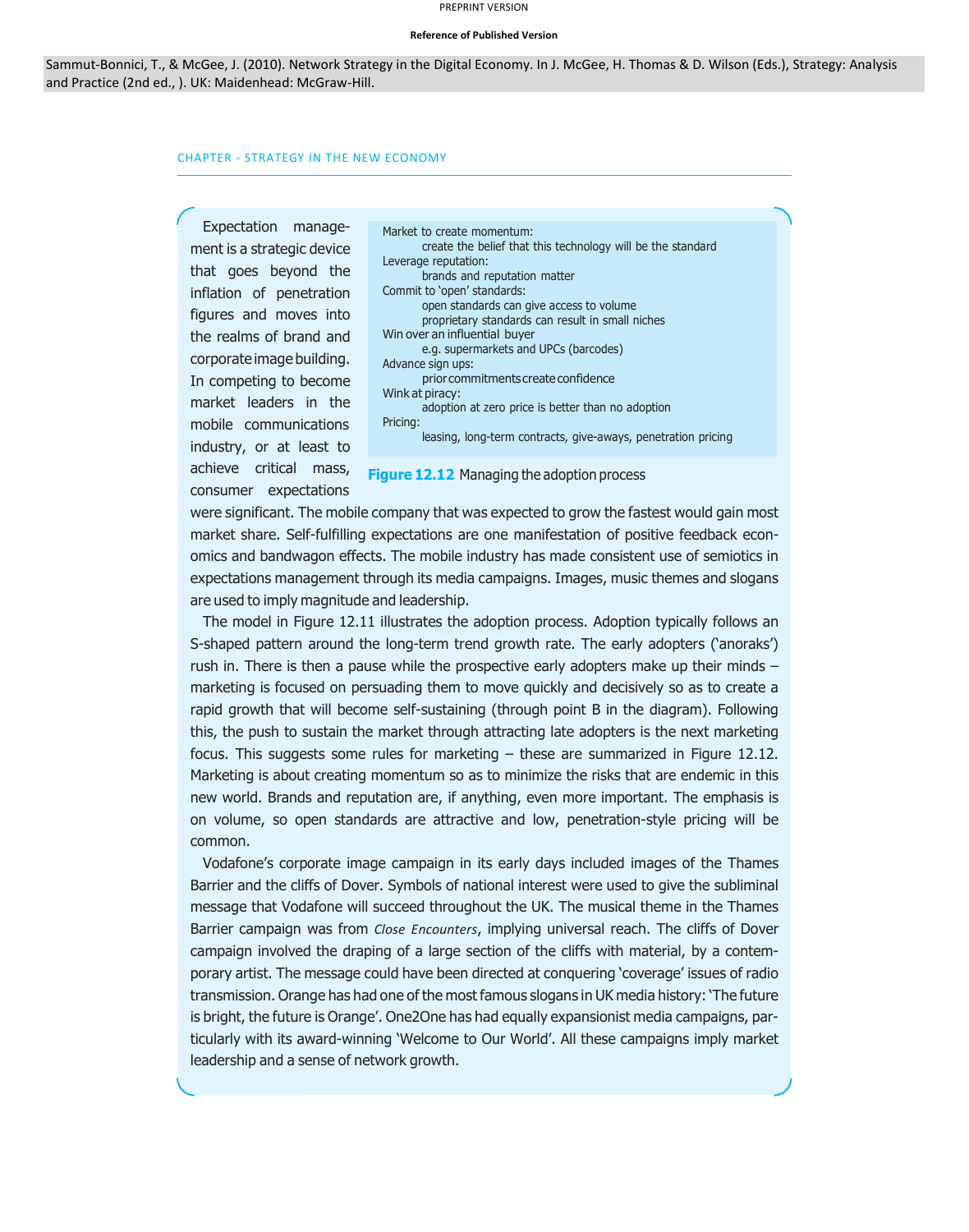### **Reference of Published Version**

Sammut-Bonnici, T., & McGee, J. (2010). Network Strategy in the Digital Economy. In J. McGee, H. Thomas & D. Wilson (Eds.), Strategy: Analysis and Practice (2nd ed., ). UK: Maidenhead: McGraw-Hill.

**12.7**

The effects in Figure 12.11 can be seen in research by Huberman (1988), which shows how consumers' expectations are being linked to the critical mass. The stronger the consumers' expectation that a new network will be widely adopted in the future, the faster the market reaches critical mass. Once a critical number of users is achieved, the rate of increase of new users increases exponentially, up to the limit of the user population (or to some other natural limit; *see* Figure 12.11). The implication for strategists it that the time required to achieve critical mass can be reduced in proportion to the degree of optimism of people's expectations.

Hence, strategic action aimed at increasing consumers' expectations of the success of a new product would have a double effect of inducing more new users, who in turn influence even more users. This effect can be powerful – Huberman's simulations demonstrate that even if there is only a small group of individuals with double the propensity for innovation in relation to the group average, the critical mass can be reached very rapidly. This has been evident in the mobile telecommunications industry. Once the phones were affordable and accessible to the youth market (the early adopters), sales boomed for this particular segment. As a result even more users from other segments were attracted to the market.

# 12.7 **Summary**

Thus, the brave new world has a sting in the tail. The pervasive development of the ICT industries has promoted, and continues to promote, very substantial consequential changes throughout the economy. In doing so, industry economics and dynamics do change and significant adaptations have to take place in order to avoid getting run down by the juggernaut. Changes are needed in the nature of the corporate strategies and in the mindsets required. Where the conjunction of certain technological and consumer circumstances takes place, the strategy game becomes a very direct race to establish dominant position. Even where such games fail to achieve their objectives, the cost of unproductive investment could be enormous. Where they in fact succeed, many will nevertheless have failed, and we would also face the difficulties in managing the consequences of de facto monopoly. The data available does not suggest that winner takes all is likely to be a frequent phenomenon. However, all the other indications suggest that various forms of scale-intensive, pre-emptive strategies will become much more common (see, for example, the telecommunications boom and bust). But as a counterpoint we can also see that there are very considerable forces promoting more cooperation and stronger incentives towards a much more subtle blending of cooperative and competitive modes of practice within industries.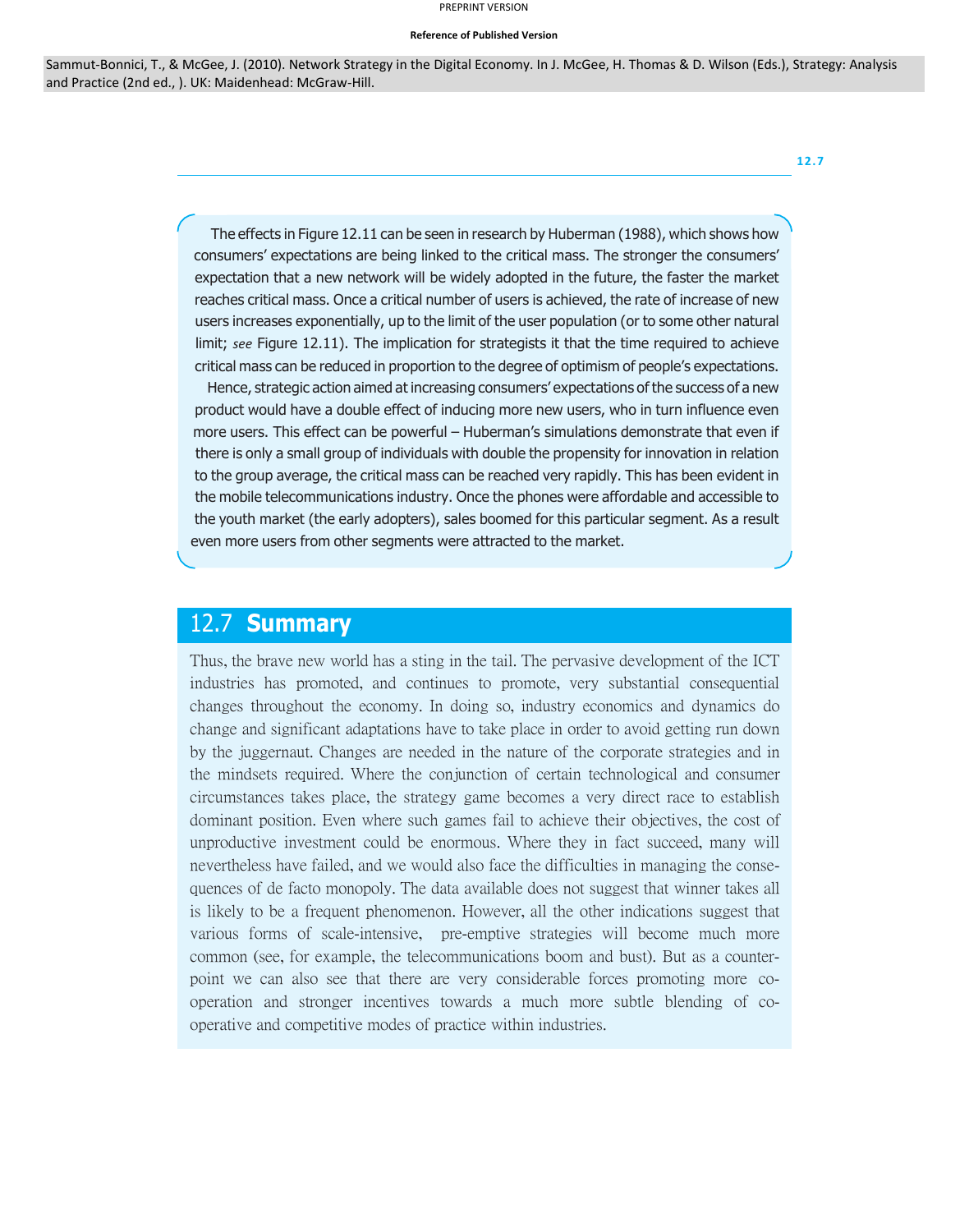### **Reference of Published Version**

Sammut-Bonnici, T., & McGee, J. (2010). Network Strategy in the Digital Economy. In J. McGee, H. Thomas & D. Wilson (Eds.), Strategy: Analysis and Practice (2nd ed., ). UK: Maidenhead: McGraw-Hill.

CHAPTER - STRATEGY IN THE NEW ECONOMY

# **Key terms**

Architectural innovation *478* Consumer externalities *462* Consumer network *480* Critical mass *466* Expectations management *485* Installed base *467* Interoperability *479* Isomorphism *476* Lock-in *481* Modular innovation *478* Multiplier effect *459* Negative feedback systems *468*

Network externalities *458* Network industries *461* New economy  $484$ Open standards *485* Physical platforms *478* Pure network good *469* Real and virtual networks *464* Standards *472* Standards versioning *473* Switching costs *473* Technical platform *473* Tipping point *467*

# **Recap questions and assignments**

- **1** Explain how network externalities might (or might not) occur in the following situations, paying particular attention to the way in which critical mass is reached:
	- (a) The Apple–IBM PC battle in the PC industry;
	- (b) The mobile telecommunications industry;
	- (c) BSkyB and the satellite TV market.
- **2** For the situations in question 1, give examples of co-evolution and/or cooperation. In which case is co-operative behaviour most marked? Why?
- **3** For any internet-based business with which you are familiar, explain its business model and compare it to any one of the business models discussed in Chapter 6.



When you have read this chapter, log on to the Online Learning Centre website at [www.mcgraw-hill.co.uk/textbooks/mcgee t](http://www.mcgraw-hill.co.uk/textbooks/mcgee)o explore chapter-by-chapter test questions, further reading and more online study tools for strategy.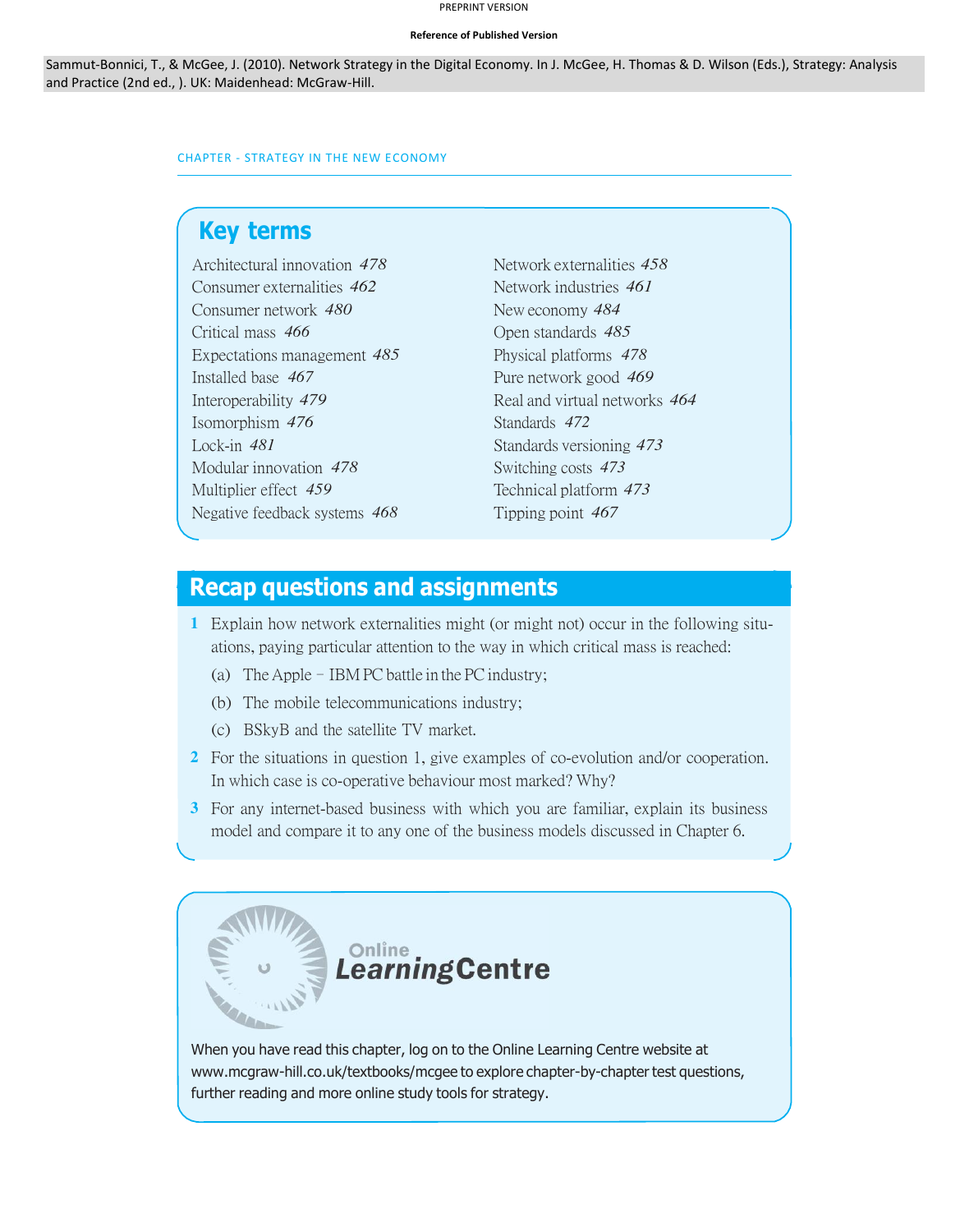# Case 1 **How good is Google?**

If the ultimate measure of impact is to have one's name become a new verb in the world's main languages, Google has reason to be proud. When they founded the company five years ago, Sergey Brin and Larry Page, friends at Stanford University, chose a word play on 'googol' – the number 1 followed by 100 zeros – because their ambition was to organize the information overload of the internet in a transparent and superior way. These days, singles 'google' suitors before agreeing to a date, housewives 'google' recipes before cooking, and patients 'google' their ailments before visiting doctors. Dave Gorman, a comedian, even has a popular show, the 'Googlewhack Adventure' – a Googlewhack being what happens when two words are entered into Google and it comes back with exactly one match.

As search engines go, in other words, Google has clearly been a runaway success. Not only is its own site the most popular for search on the web, but it also powers the search engines of major portals, such as Yahoo! and AOL. All told, 75% of referrals to websites now originate from Google's algorithms. That is power. For some time now, Google's board (which includes two of Silicon Valley's best-known venture capitalists, John Doerr of Kleiner Perkins Caufield & Byers and Michael Moritz of Sequoia Capital) has been deliberating how to translate that power into money. They appear to have decided to bring Google to the stockmarket next spring. Bankers have been overheard estimating Google's value at \$15 billion or more. That could make Google Silicon Valley's first hot IPO since the dotcom bust, and perhaps its biggest ever. That alone is enough to have some sceptics whispering

'Netscape'. Now that the worst of the dotcom hangover is clearing, they wonder, will Google become one of the few valuable internet survivors, joining Amazon and above all eBay? Or will it simply be the next over-hyped share sale to make its founders rich only to wither away miserably, either for lack of a sustainably profitable business model, or, like Netscape, because it finds itself in the path of that mighty wrecker, Microsoft?

# **The search for profits**

Google, naturally, is determined to avoid Netscape's fate at all costs. This was why it made Eric Schmidt its chief executive in 2001. Mr Schmidt was 46 at the time – Messrs Brin and Page were in their twenties – and was the boss of Novell, a software firm decimated by Microsoft but given another lease of life under his leadership. He seemed suitably 'adult' to turn Google into a money-making machine.

Mr Schmidt understood that the key to monetising all those customer searches (now 200m a day) was to place small, unobtrusive and highly relevant text advertisements alongside Google's search results. Advertisers like this system because they pay only if web surfers actually click on their links. And consumers either do not mind, or even learn to love these commercial links for their relevance, just as they appreciate the Yellow Pages.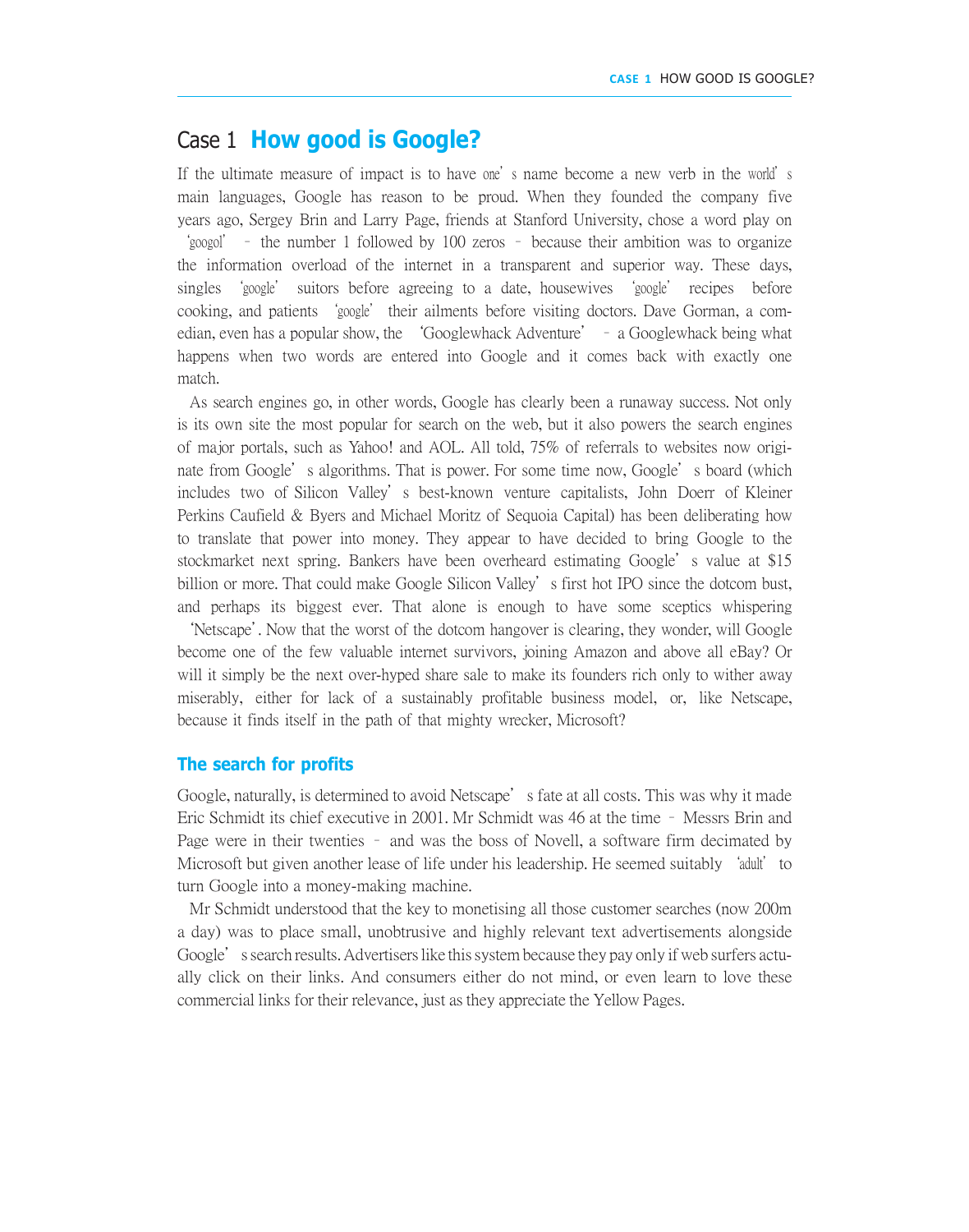Google did not pioneer this 'paid search' advertising. That honour falls to Overture, a Californian firm bought this year by Yahoo! which still has about half of the \$2 billion-orso market. Nor did Google's founders readily embrace the concept. Mr Page was once heard to say at a trade show that commercial exploitation was 'bastardising' the search industry. Mr Schmidt made the concept uncontroversial at Google, thereby helping paid search to become the fastest growing part of the advertising industry today.

The next step is to take this approach to advertising from the results pages of search engines and on to other web pages. Increasingly, web publishers – from hobby bloggers to small businesses – allow firms such as Google to crawl through the content of their pages and place relevant text advertisements in the right margin. Once page visitors click on the links, the webmasters share the revenues with Google. At a stroke, this so-called 'contextual advertising' makes much of web publishing self-financing. This may result in better web content by making hitherto unprofitable online activities economically viable.

Meta Group, a consultancy, reckons that the market for paid search and other contextual advertising will grow to \$5 billion by 2006. This is Google's main market opportunity (although it also gets some revenues from licensing its search technology). Currently, Google is thought to make annual profits of about \$150m. To be worth the rumoured \$15 billion for longer than it takes a bubble to burst, it will need to raise its profitability substantially. That means matching such internet stars as eBay (market capitalisation \$37 billion), but without the natural-monopoly advantages that have made eBay so dominant - the classic network effect of buyers and sellers knowing they do best by all trading in one place. For Google to stay permanently ahead of other search-engine technologies is almost impossible, since it takes so little – only a bright idea by another set of geeks – to lose the lead. In contrast to a portal such as Yahoo!, which also offers customers free e-mail and other services, a pure search engine is always but a click away from losing users.

# **The arrival of competitors**

Yahoo!, in fact, will probably be the first to attack. It now owns rival search technologies including AltaVista, AlltheWeb and Inktomi. With the contextual-advertising technology of Overture, Yahoo! now has under its own roof all the elements of the business model that made Google such a success. It cannot be long before Yahoo! turns from a lucrative customer of Google's into a powerful rival.

Even more frightening (especially to those who remember Netscape's fate in the browser wars), Microsoft smells blood. It is currently working on its own search algorithm, which it hopes to make public early next year, around the probable time of Google's share listing. Historically, Microsoft has been good at letting others (Apple, Netscape, Real) pioneer a technology before taking over, exploiting its dominance in desktop operating systems.

Google the new-age advertising agency makes money, but it is Google the search engine that builds the consumer brand which makes the ad agency powerful. Whenever users click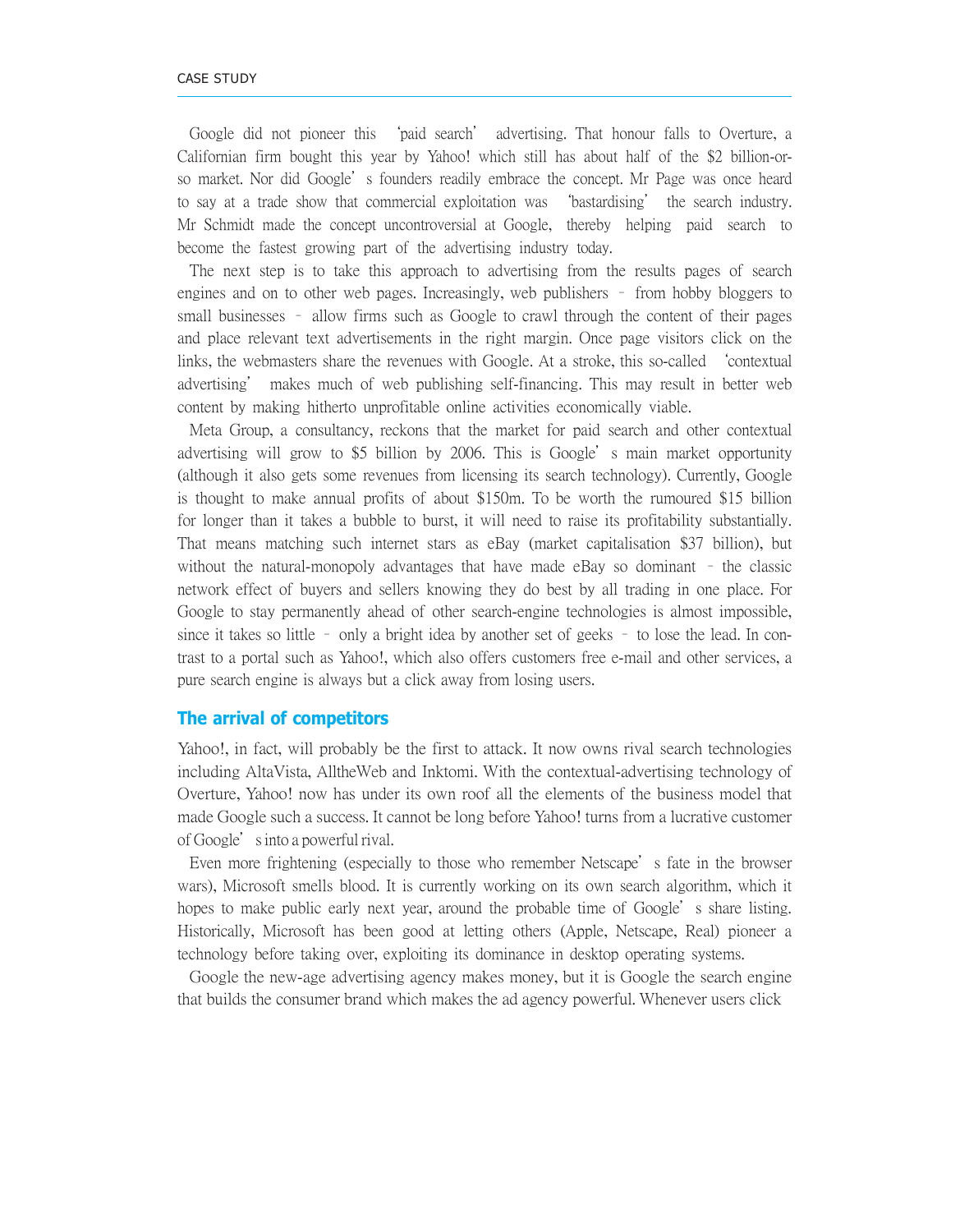on advertisements on Google's own site, Google gets all the revenues. Whenever users stray to other search engines, even ones where Google has placed sponsored links, Google has to share the revenues with the site owner. As the competition between Google, Overture and others heats up, Google's profit margins will fall.

This may already be happening. Craig Pisaris-Henderson, the chief executive of FindWhat.com, a smaller rival to Overture and Google in contextual advertising, reckons that Google's operating margins on sites other than its own must be much worse than FindWhat.com's (23%) or Overture's (12%) because it has been wooing advertisers away from Overture by being more generous to webmasters.

One thing that might help against Microsoft, says Danny Sullivan, the editor of SearchEngineWatch.com, an online consumer guide to the industry, is Google's image of 'niceness' – at least by implicit comparison with the forces of darkness in Redmond. Scott Banister, a pioneer of paid-search technology (and now a founder of IronPort, an e-mail infrastructure firm), thinks that Google has already built sufficiently deep networks with advertisers to mount an effective resistance to Microsoft's impending assault.

Even so, Google is no sure thing – as those who hope to sell its shares are no doubt aware. John Doerr and Michael Moritz, for instance, between them also brought Netscape and Yahoo! to market, and may remember their lessons. With luck, Google's owners will remember to work out a viable strategy for Google beyond the point at which they cash out.

*Source*: *The Economist*, 11 January 2003, Vol. 369, Issue 8348, p. 57.

# **Case Questions**

- **1** Describe Google's strategy and explain how its business model works.
- **2** What are the risks facing Google and how can it defend itself against them?
- **3** What characteristics of the 'new economy' are present in this case? To what extent do these characteristics make the analysis of Google's competitive position and its future strategic choices unique or unusual?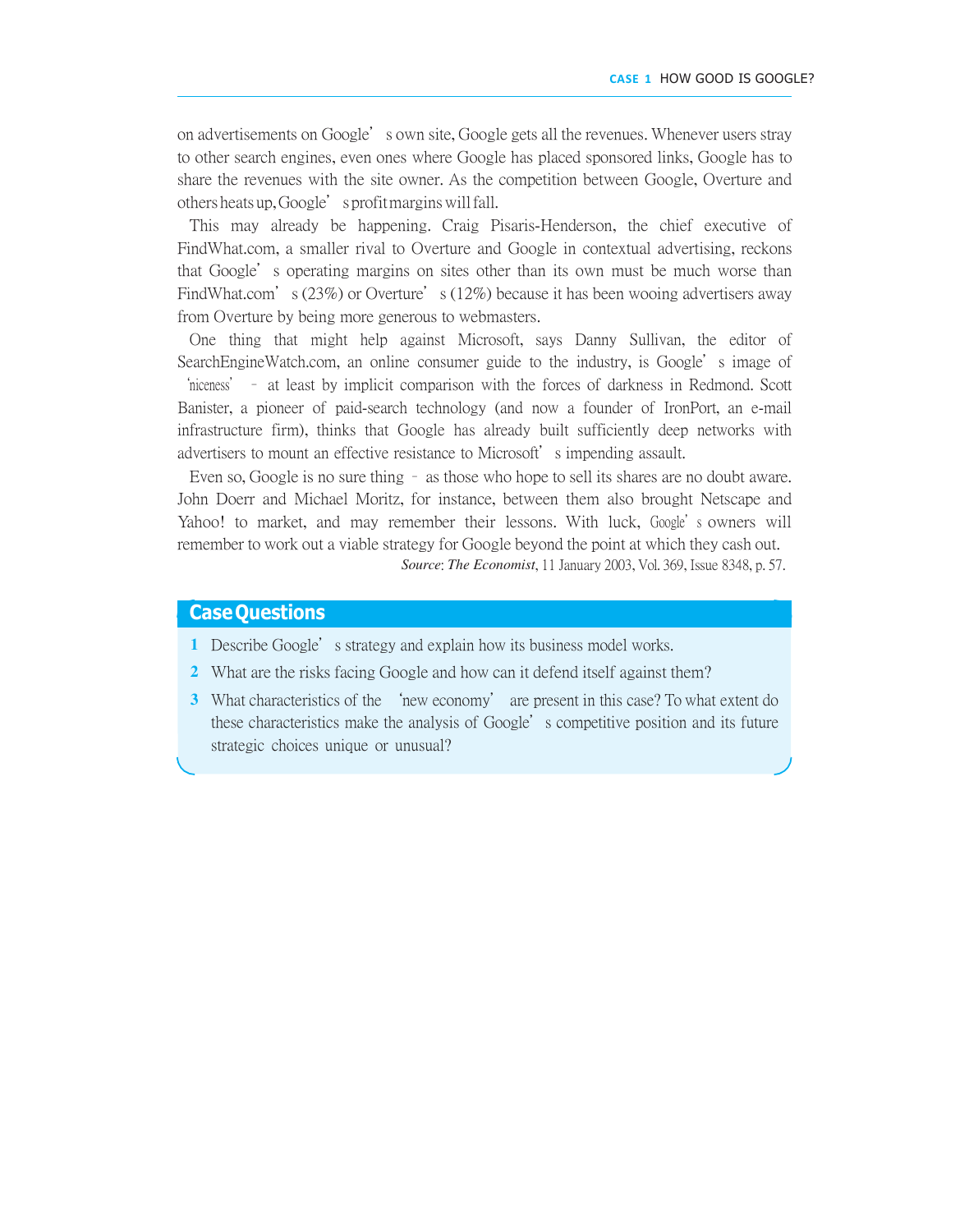# Case 2 **Browser wars, part two**

Remember the browser wars, when Netscape and Microsoft fought for dominance of the web? For a while, each rushed out ever more complex browsers in the software equivalent of an arms race. In the end, Microsoft prevailed by bundling its browser with its Windows operating system.

That fight may, however, prove to have been just a warm-up. Now a new browser war is under way, as software firms compete to provide the browsers for 'information appliances' such as set-top boxes, handheld computers and smart phones. Such devices are still in their infancy, but they are widely expected eventually to outnumber PCs. So the stakes in this new browser war are high. And this time round, the battlefield looks very different.

For a start, Microsoft is almost nowhere to be seen. Its strongest weapon in the desktop browser wars – the ability to include new software as part of Windows, and thus ensure its installation on millions of PCs – no longer works. Microsoft's cut-down version of Windows for appliances has been a flop, and the firm's strategy of tying its browser to its operating system is no help if that system is not dominant. But Netscape, which is now part of AOL, is still very much in the running, alongside dozens of rivals including Opera, OpenTV, Lineo, QNX and Pixo.

Another difference is that the appliance makers and service providers (such as cable-TV and mobile-phone companies) will decide which browser comes installed on a particular device. On a PC, a new browser can be downloaded and installed with a few clicks. Not so with appliances, whose users will have no choice in the matter. Rival browser makers are thus courting appliance makers and service providers, rather than trying to woo users. To maximise its chances in this beauty contest, a browser must be fast and work with many different kinds of hardware.

With so many firms in the race, it seems unlikely that any browser will win a dominant share. The resulting diversity will mean that, for everything to work properly, it will be vital that web pages and the browsers that display them conform to the technical standards laid down by the World Wide Web Consortium (W3C). So browser makers are rushing to show how well-behaved their software is. Contrast this with the old Microsoft-Netscape battle, when both firms added proprietary extensions to existing web standards in an attempt to lock in users.

Netscape claims that its software, called Gecko, is the most standards-compliant browser around. Jon Stephenson von Tetzchner, Opera's boss, makes a similar claim about his firm. The problem, he says, is that only 5% of web pages comply with W3C standards. Most are designed to look good on Netscape's or Microsoft's old browsers, rather than playing by the rules. On December 6th, Opera said it will offer the Windows version of its browser free. The idea, says Mr von Tetzchner, is to increase Opera's market share and to encourage web designers to look beyond the 'big two' browsers to a more diverse future.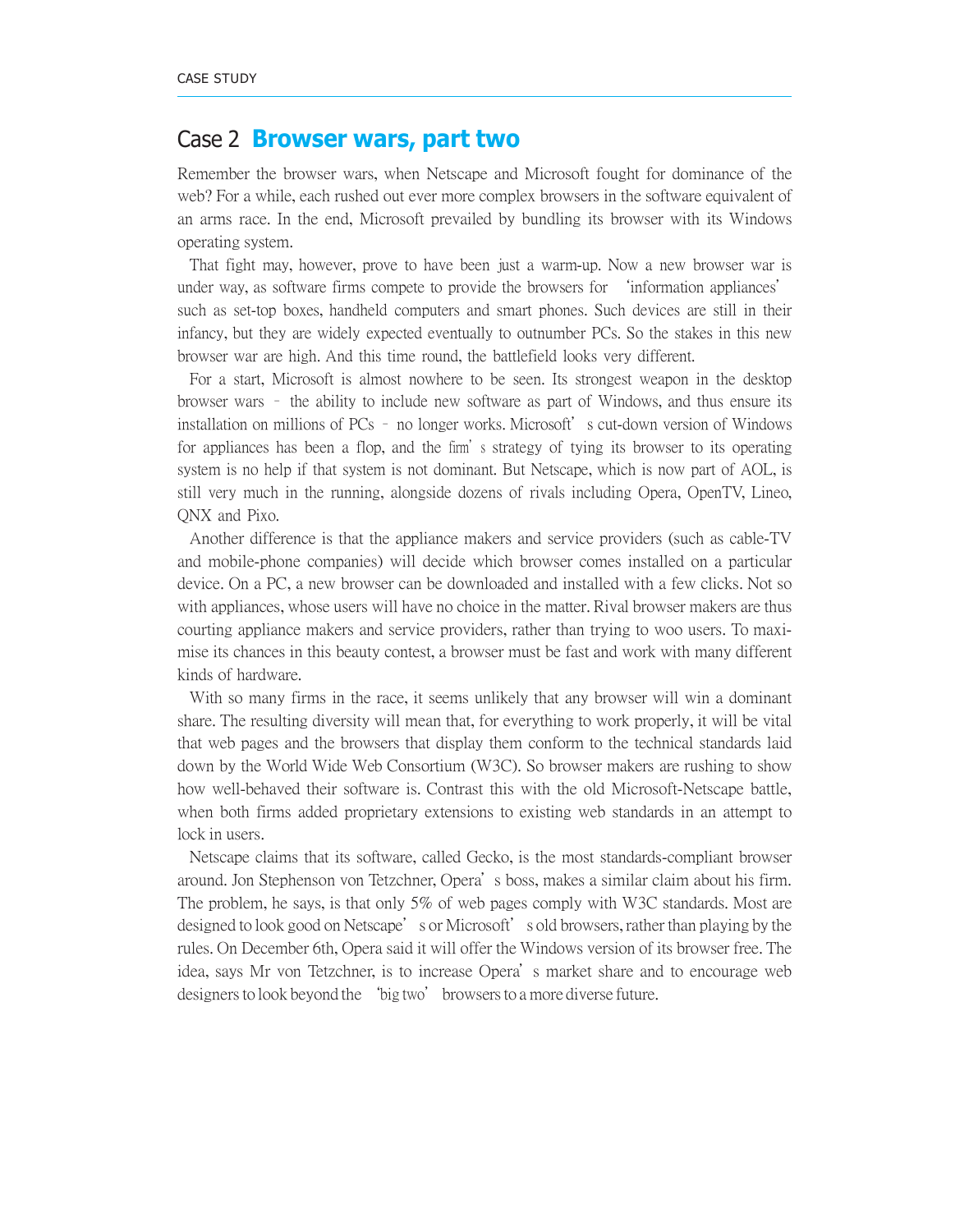This is just one of the many subtle links between the old and new browser wars. Netscape's new strategy is similarly informed by its bruising previous encounter with Microsoft. By making Gecko freely available, and encouraging its use with the free Linux operating system, it hopes to allow appliance makers to avoid 'vendor lock-in'. Netscape does not benefit directly from this strategy, but the result is to make it hard for any single firm (i.e., Microsoft) to establish a stranglehold on the market. Although the new browser wars are very different from the old, in some respects little has changed.

> *Source*: 'Browser wars, part two', *The Economist* 14 December 2000. © The Economist Newspaper Limited, London (14 December 2000).

# **Case Questions**

- **1** What was Microsoft's strategy in the first browser wars? How important were network externalities in its thinking?
- **2** Why is the new generation of browser wars different? Does Microsoft now have a competitive disadvantage?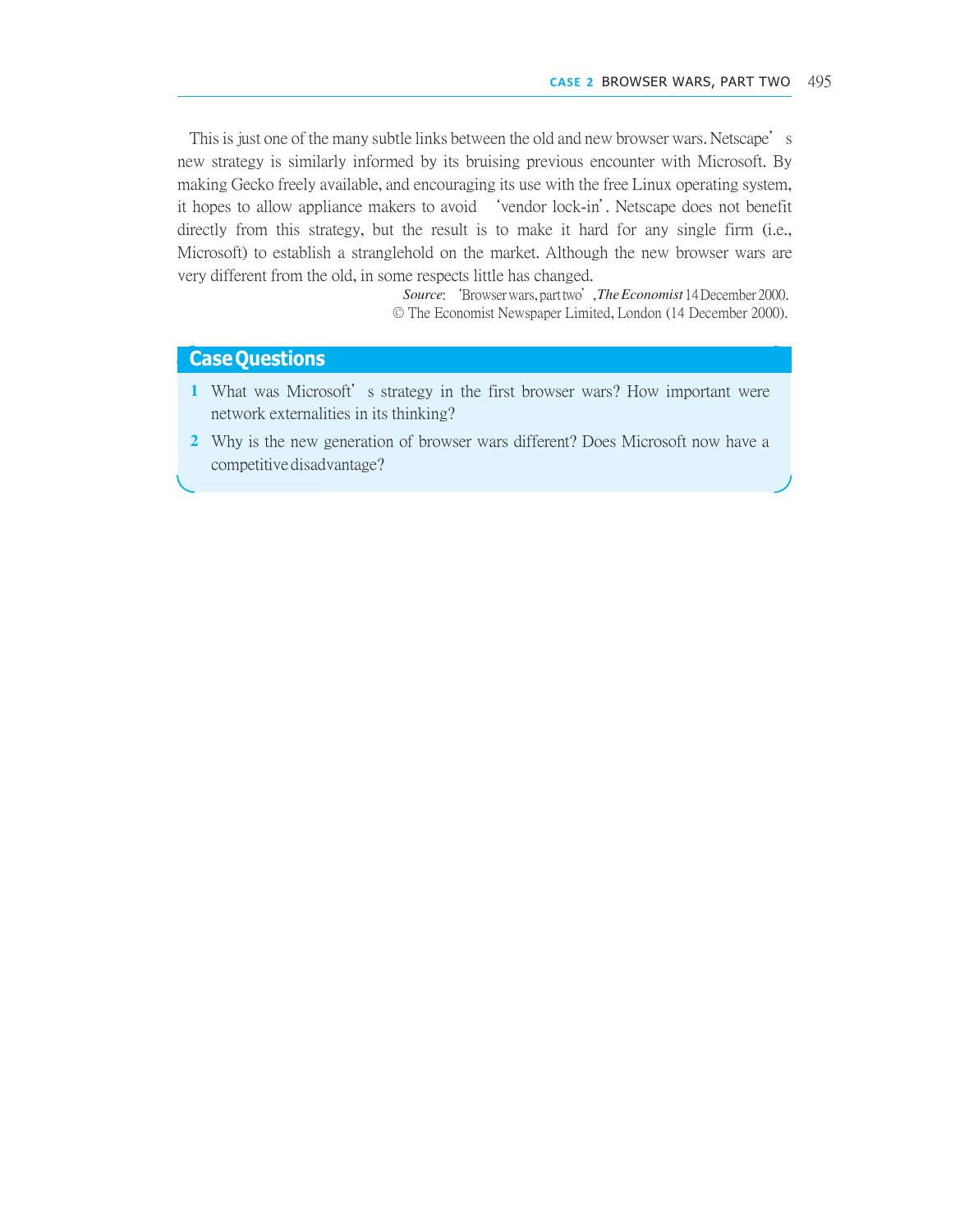# **Further reading and references**

Arthur, B (1996) 'Increasing Returns and the New World of Business', *Harvard Business Review*, July/Aug.

Arthur, WB (1989) 'Competing technologies, increasing returns, and lock-in by historical events', *Economic Journal*, **99**, pp. 116–31.

Arthur, WB (1990) 'Positive feedback in the economy', *Scientific American*, **262**, pp. 92–9.

Baumol, W, Panzar, J and Willig, R (1982) 'Contestable markets and the theory of industry', *American Economic Review*, 72.

Bensen, SM and Farrell, J (1994) 'Choosing How to Compete: Strategies and Tactics Standardization', *Journal of Economic Perspectives*, Spring.

David, PA and Shurmer, M (1996) 'Formal standards-setting for global telecommunications and information services: towards an institutional regime transformation', *Telecommunications Policy*, 20, 10.

David, PA and Steinmueller, WE (1994) 'Economics of Compatibility Standards and Competition in Telecommunication Networks', *Information Economics and Policy*, 6.

Digital Planet (2002) *The Global Information Economy*, Data by International Data Corporation, World Information Technology and Services Alliance, USA.

DiMaggio, PJ and Powell, WW (1983) 'The iron cage revisited: institutional isomorphism and collective rationality in organizational fields', *American Sociological Review*, **48**, April, pp. 147–60.

Dumont, B (2000) Book Review of Carl Shapiro and Hal R. Varian, Information Rules: A Strategic Guide to the Network Economy, *Journal of Network Industries,* **1**, **1**, pp. 101–7.

Economides, N (1996) 'The economics of networks', *International Journal of Industrial Organization*, **14**, **2**, pp. 675–99.

Economides, N and Flyer, F (1997) 'Compatibility and Market Structure for Network Goods', Discussion Paper EC–98–02.

Ellis, HS and Fellner, W (1943) 'External economies and diseconomies', *American Economic Review*, 33.

Evans, P and Wurster, TS (2000) *Blown to Bits*, Harvard Business School Press, Boston, MA.

Evers, J (2002) 'Siemens joins Symbian Consortium', IDG News Service, Amsterdam Bureau, ITworld.com 4/23.

Garud, R, Kumaraswamy, A and Prabhu, A (1995) 'Networking for Success in Cyberspace', *IEEE Proceedings of the International Conference on Multimedia Computing and Systems*, pp. 335–40.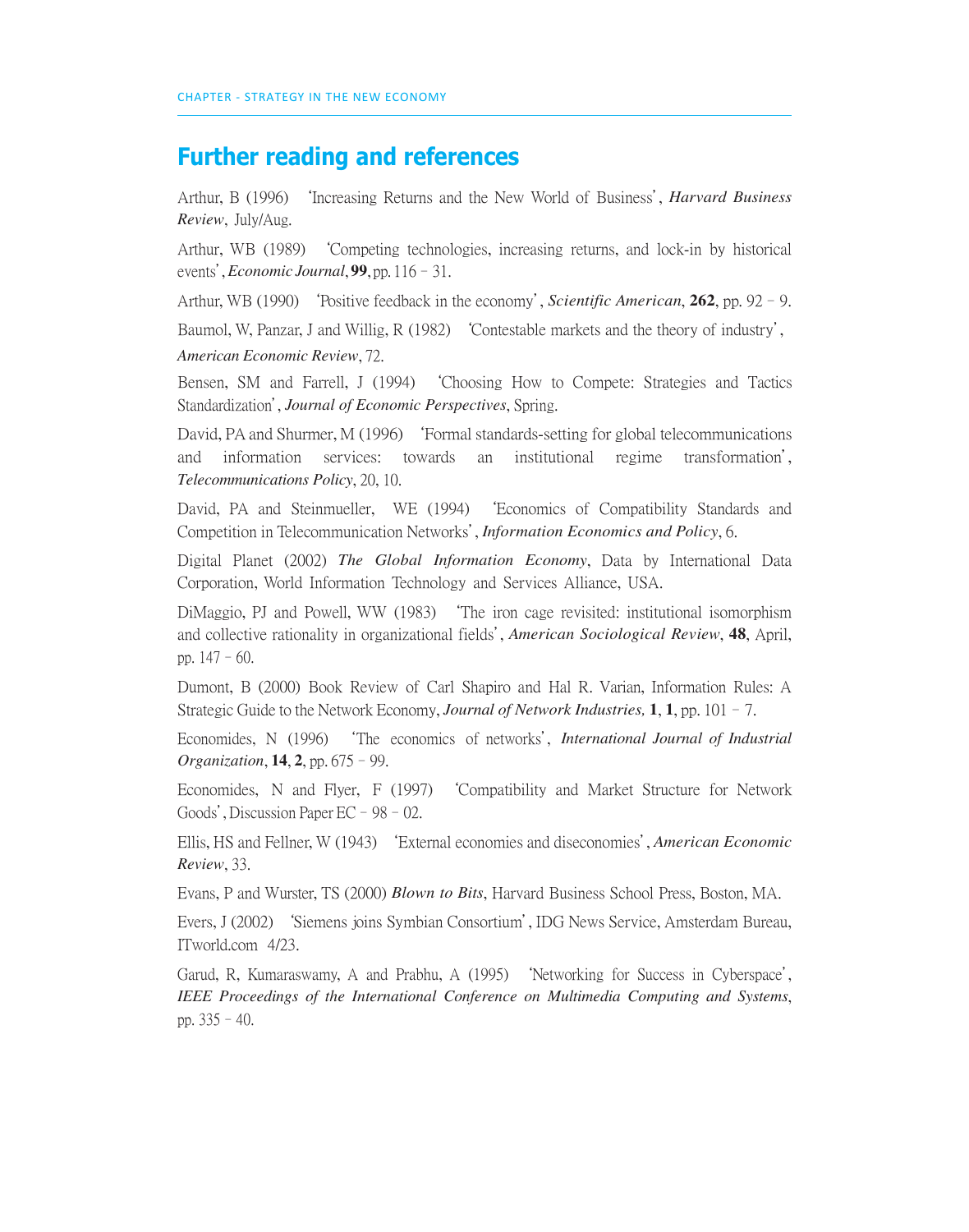Henderson, RM and Clark, KB (1990) 'Architectural Innovation: The Reconfiguration of Existing Product Technologies and the Failure of Established Firms', *Administrative Science Quarterly*, 35.

Huberman, BA (1988) *The Ecology of Computation*, Elsevier Science Publishers, Amsterdam.

Katz, M and Shapiro, C (1985) 'Network externalities, competition and compatibility', *American Economic Review*, **75**, **3**, pp. 424–40.

Kelly, K (1994) *Out of Control – The New Biology of Machines*, Addison Wesley.

Kelly, K (1998) 'New Rules for the New Economy: 10 ways the network economy is changing everything', Fourth Estate.

Knight, FH (1924) 'Some fallacies in the interpretation of social cost', *Quarterly Journal of Economics*, 38.

Langlois, RN and Robertson, PL (1992) 'Networks and Innovation in a Modular System: Lessons from the Microcomputer and Stereo Component Industries', *Research Policy*, **21**, **4**, pp.297–313.

Leyden, P (1997) 'Moore's Law Repealed, Sort of ', *Wired*, Issue 5.05, May.

Liebowitz, SJ and Margolis, SE (1990) 'The Fable of the Keys', *Journal of Law and Economics*, Vol. XXXIII, April.

Liebowitz, SJ and Margolis, SE (1999) *Winners, Losers & Microsoft*, The Independent Institute, Oakland.

Mathews, JA (2002) 'Strategizing vs Economizing: Theorizing dynamic competitive behaviour in disequilibrium', unpublished paper, November.

McGee, J and Sammut-Bonnici, T (2002) 'Network Industries in the New Economy: the Effect of Knowledge and the Power of Positive Feedback', *European Business Journal*, September, **14**, **3**, pp. 116–32.

Morris, CR and Ferguson, CH (1993) 'How Architecture Wins Technology Wars', *Harvard Business Review*, **71**, **2**, pp. 86–96.

Pesola, M (2002) *Financial Times*, 11th April.

Saloner, G, Shepard, A and Podolny, J (2001) *Strategic Management*, Wiley, New York.

Sammut-Bonnici, T and McGee, J (2002) 'Network Strategies for the New Economy: Emerging Strategies for New Industry Structures', *European Business Journal*, December, **14**, **4**, pp. 174–85.

Shapiro, C and Varian, H (1999) *Information Rules: A Strategic Guide to the Network Economy*, Harvard Business School Press, Boston, MA.

Sharkey, NE and Sharkey, AJC (1993) 'Adaptive generalisation and the transfer